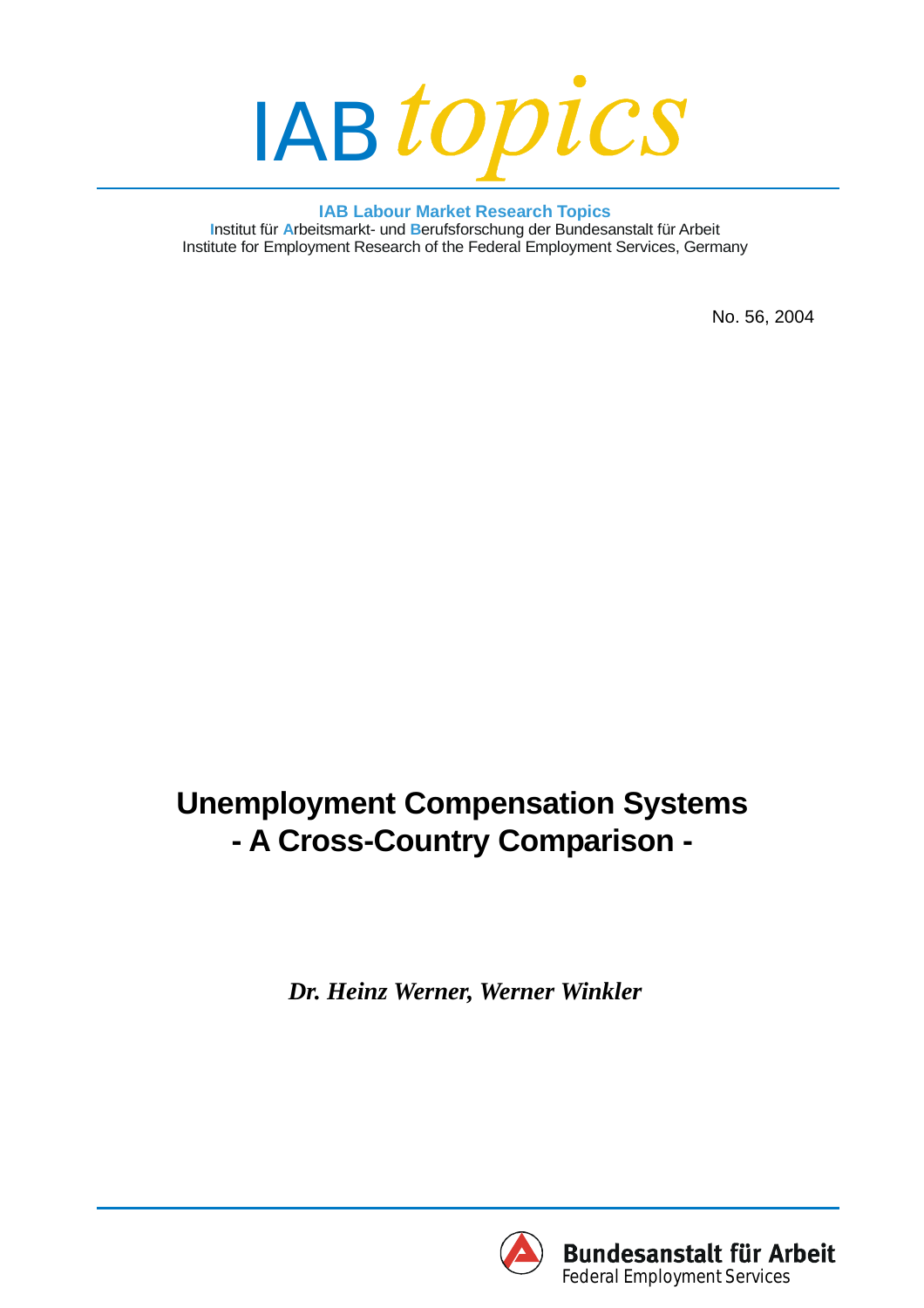#### **Publisher of the series:**

Institut für Arbeitsmarkt- und Berufsforschung der Bundesagentur für Arbeit (IAB), Regensburger Strasse 104, 90478 Nürnberg/Germany Telephone: +49-911-179-0 Telefax: +49-911-179-3258

#### **Coordinators:**

IAB Topics Working Group: Knut Emmerich, Regina Konle-Seidl, Ute Leber, Hannelore Plicht, Thomas Rhein, Ursula Wagner, Ingrid Wilkens

#### **Distribution:**

To order apply to the IAB, Regensburger Strasse 104, 90478 Nürnberg

#### **Annual price:**

15,- • (for German subscribers); foreign subscribers are currently supplied free of charge

#### **Copyright:**

No part of this publication may be reproduced in any form without prior written permission of the IAB and in all reproductions full reference of the details must be given.

The series "IAB Labour Market Research Topics" is designed for the publication of selected papers resulting from the work done by the IAB or by studies commissioned by the IAB. Papers bearing the author's name do not necessarily represent the opinion of the IAB or the Bundesanstalt für Arbeit.

ISSN 0945-8093

#### *Visit our website at* **http://www.iab.de** with English language section including full text versions of IAB Topics (.PDF file format)

The IAB is the research division of the German Bundesagentur für Arbeit where scientists of different economic and social science disciplines work. The range of research topics can be characterized briefly as follows:

- observation of and forecasts for the German labour market
- labour market statistics
- labour market theory and policy
- evaluation of employment programmes
- regional and international labour markets
- occupation sociology
- research in skills and qualifications
- technological development and the labour market
- business and personnel management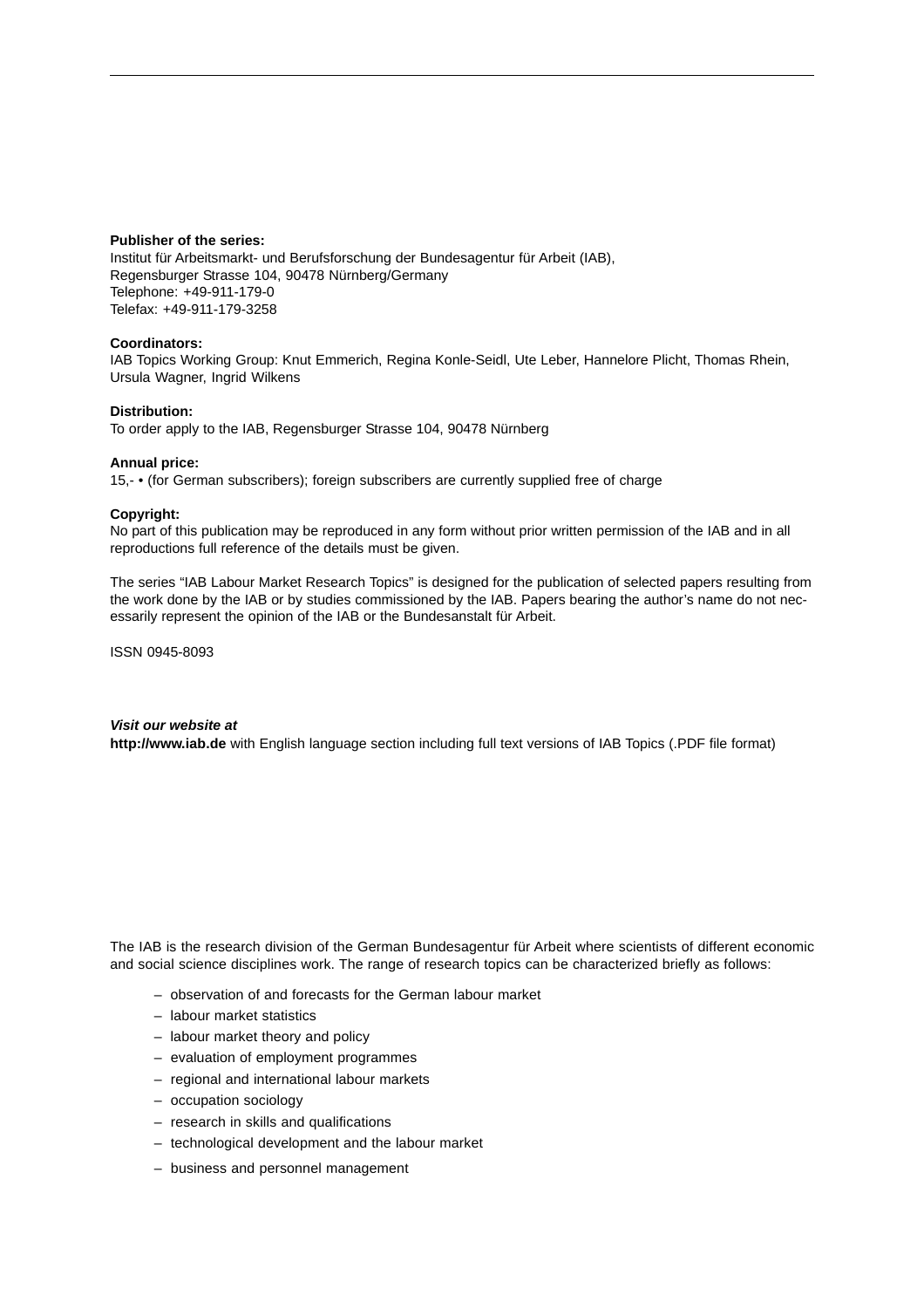*Dr. Heinz Werner, Werner Winkler\* )*

# **Unemployment Compensation Systems**

A Cross-Country Comparison

### **1 Introduction**

- **2 The concept of unemployment in the international context**
- **3 Passive and active labour market policies**
- **4 Criteria for receiving unemployment compensation**
- **5 Conclusions**
- **6 Country summaries**
- **7 Literature**

<sup>\*)</sup> Dr. Werner and Mr. Winkler are Research Officers with the Institute for Employment Research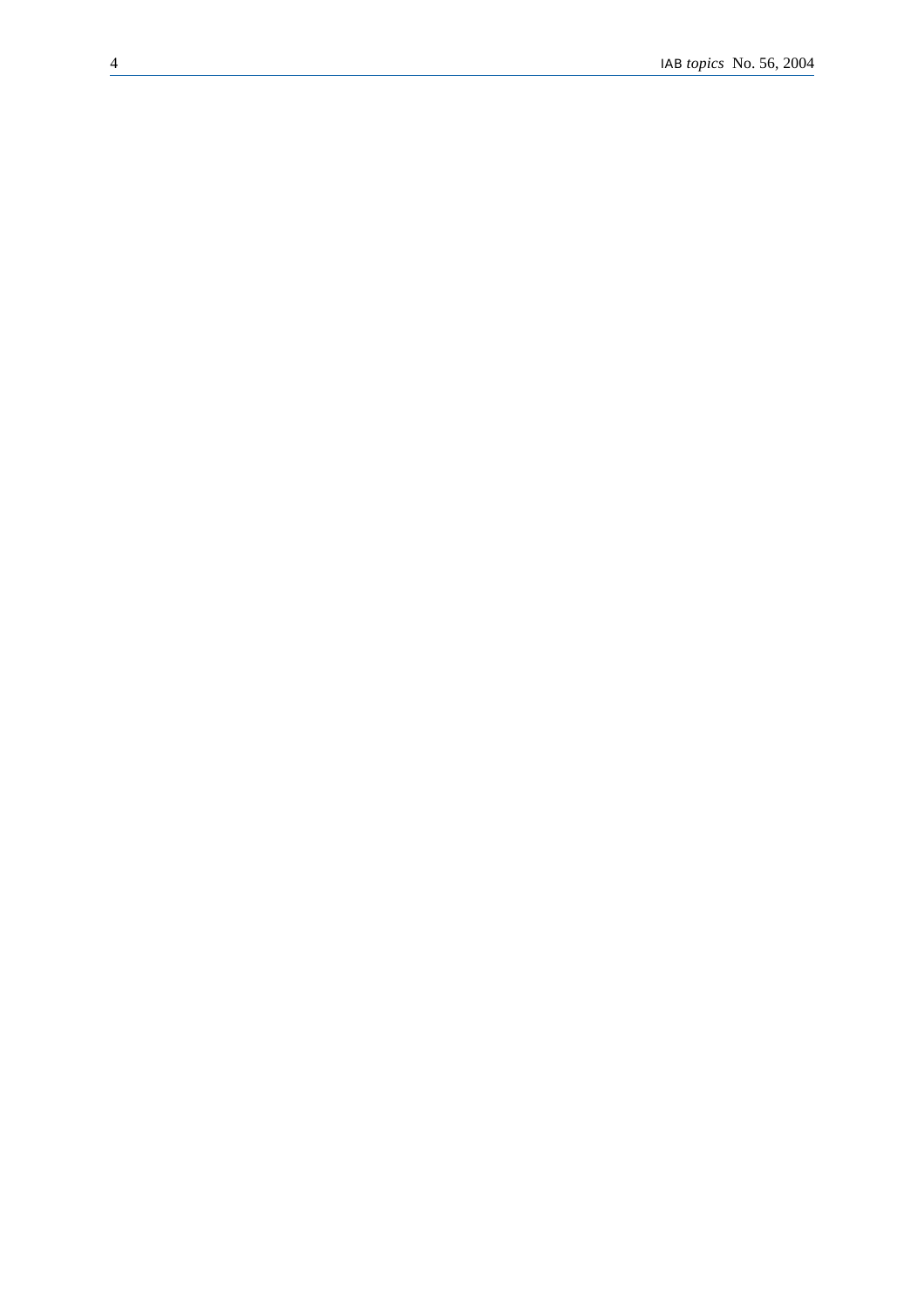# **1 Introduction**

The debate about striking a balance between social security and the labour market has received increasing attention from the public and social scientists in recent years.1 Such interest has been stirred both by prolonged mass and long-term unemployment in many European countries and by the "mirror image" of the obvious shift in favour of the labour market, primarily in the United States and the United Kingdom but also in some continental European countries such as the Netherlands or Denmark.<sup>2</sup> Differences in labour market performance have given rise to the suspicion that institutional rigidity in the form of labour regulations, high non-wage labour costs, and possible false incentives provided by the social benefit schemes can inhibit employment. This paper is intended to help clarify that issue with regard to one part of the social security system, the unemployment compensation systems, by comparing such systems in several countries and providing comments. Seven of these countries are members of the European Union. Due to their unusual institutional aspects, Switzerland, the United States and Canada have also been included in the comparison.

Financial benefits for the unemployed are intended to provide (partial) compensation for lost income during a period of involuntary unemployment. In macroeconomic terms, such a system represents an "automatic stabiliser" that supports demand during economic downturns. For recipients, it primarily provides an income to help them through a period without earnings while also allowing them to take the time to look for a job without having to accept the first one that comes along. That improves the quality of reintegration and provides a better fit between the jobseeker's profile and the requirements of the vacant position. Over the long term this can have positive effects on the stability of employment and on income, which is beneficial for the national economy.3

However, the positive effects of the social safety net in the event of unemployment can be detrimental for the labour market. Generous support for the unemployed can raise the level of the "reservation wage" below which an unemployed person is unwilling to accept a new job. That prolongs the period of unemployment, which in turn can cause it to become entrenched. The consequence is long-term unemployment. To prevent this, countries with comparatively high earnings replacement rates have included activation mechanisms (incentives and sanctions) for the unemployed in their unemployment compensation systems.

Payment of unemployment benefit is part of the overall social security system. In that respect, it is often impossible to understand the payment of unemployment benefits/assistance without a knowledge of the respective social security system. For example, some countries have a transitional phase (similar to unemployment assistance in Germany) before income support (welfare) is paid, while others do not. That phase or the subsequent income support is often accompanied by supplemental benefits (such as a housing benefit) or family allowances or exceptional arrangements that make comparison difficult. This report is limited to a comparison of systems in which benefits are directly linked to the onset of unemployment. It does not cover welfare systems that provide a livelihood in the event of unemployment (and indigence) in a number of countries.

<sup>&</sup>lt;sup>1</sup> See, e.g., B. Jens Alber and Jürgen Kohl (2001): Arbeitsmarkt- und Sozialstaat, Wiesbaden.

<sup>2</sup> Ulrich Walwei, Heinz Werner, Ingeborg König (2001), Lessons We Can Learn from Other Countries, IAB Labour Market Research Topics, No. 44.

<sup>&</sup>lt;sup>3</sup> On the effects of passive and active labour market policies on labour market performance, cf. W. Eichhorst, S.Profit, E. Thode (2001): Benchmarking Deutschland: Arbeitsmarkt und Beschäftigung, p. 195 ff.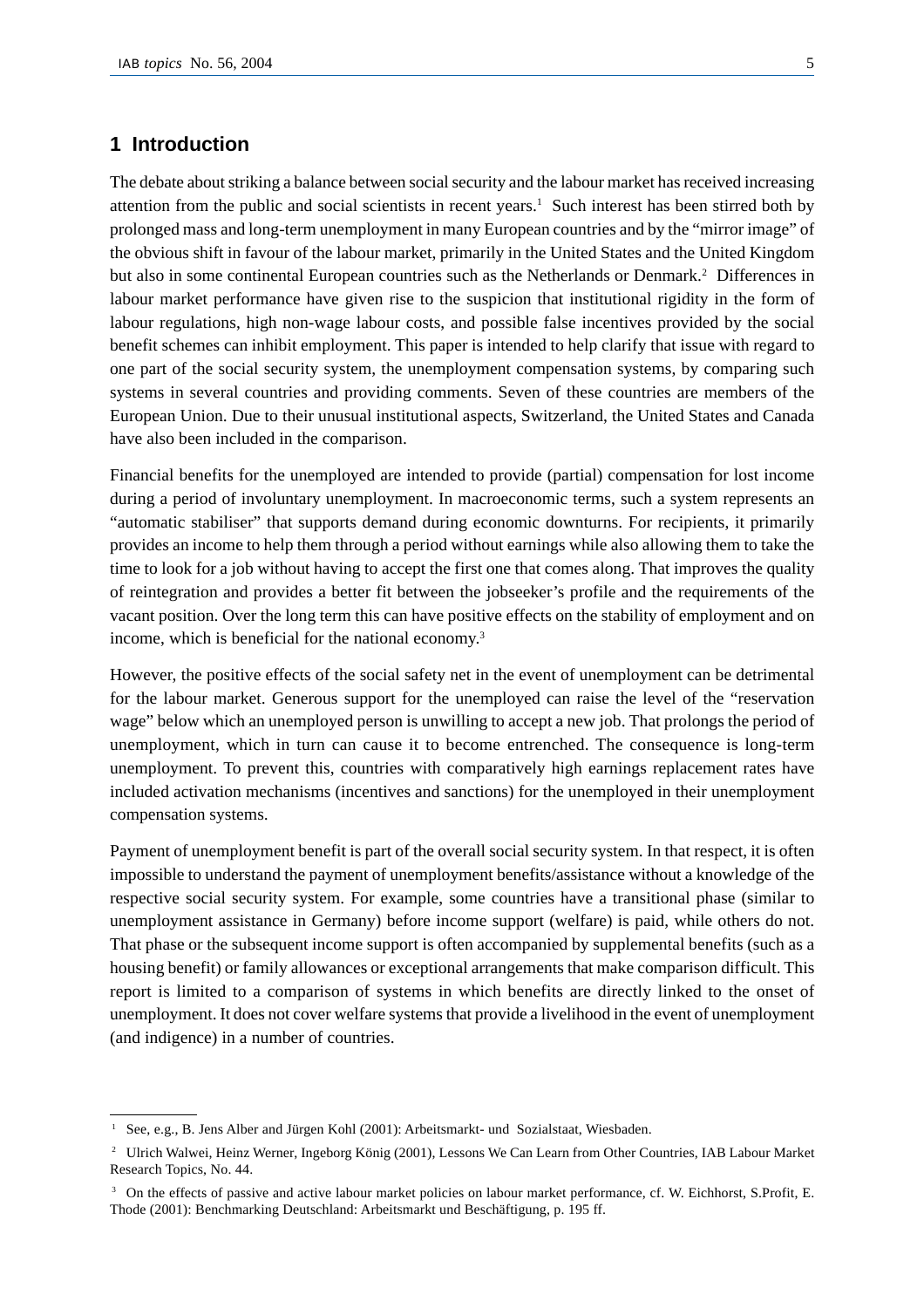In light of the discussion in Germany about reorganising insurance-based and needs-based unemployment benefits, it appears helpful to contrast and compare unemployment compensation systems in other countries. What are the differences, what are the similarities, and where do trends converge? To facilitate a comparison of the systems, the main characteristics were distilled out and contrasted: the financing schemes, qualifying periods, and the level and duration of unemployment compensation. Sanction mechanisms (such as ineligibility periods) and activation measures (such as the requirement to participate in employment and training programmes) are explored to the extent that they are part of the unemployment compensation system (such as compensatory payments for lower-paid temporary employment in Switzerland [*Zwischenverdienst*]).

The concept of unemployment and how it is measured is discussed first, followed by an overview of the connection between active and passive labour market policies (unemployment compensation) and a comparison of criteria for the payment of benefits. That gives the reader a quick overview of the range of selected criteria in the comparison of countries and clarifies similarities and differences. The *country summaries* provide a synopsis of the details for each country based on the selected list of criteria. That allows the reader to obtain information on the various systems for the payment of benefits in the event of unemployment.

## **2 The concept of unemployment in the international context**

Because the payment of compensation and unemployment are closely related, a few remarks will be made about the concept of unemployment. The number of people registered as unemployed with the employment offices is not necessarily the same as the official jobless figures in each country.

According to the criteria of the International Labour Organisation  $(II_0)$ ,<sup>4</sup>, the unemployed comprise all persons above a specified age (generally 15 years and up) who during the reference period were:

- (1) without work, i.e., were not in paid employment or self-employment
- (2) currently available for work, i.e. were available for paid employment or self-employment during the reference period (generally two weeks)
- (3) seeking work, i.e., had taken specific steps in a specified recent period (generally four weeks) to seek paid employment or self-employment. The specific steps may include registration at a public or private employment exchange; application to employers; checking at worksites, farms, factory gates, market or other assembly places; placing or answering newspaper advertisements; etc.

This definition applies generally but was primarily developed for surveys. Representative surveys to determine unemployment levels exist in most countries. Such surveys are the most important source of information in many countries (such as the U.S., Japan, and Sweden) and are conducted monthly there. Registrations with local employment offices also provide a basis for determining unemployment. Both procedures have advantages and disadvantages. Representative surveys cover all segments of the population, including people who are not looking for work through an employment office. Such representative surveys are preferred when making international comparisons. People who apply to employment offices expect an advantage from doing so – in the form of benefits, qualifying periods, or successful placement. That means that applying to an employment office is strongly dependent on the legal structure of the support system for the unemployed. It also means that recording unemployment

<sup>4</sup> International Labour Office (2000): Current International Recommendations on Labour Statistics, Geneva, p. 25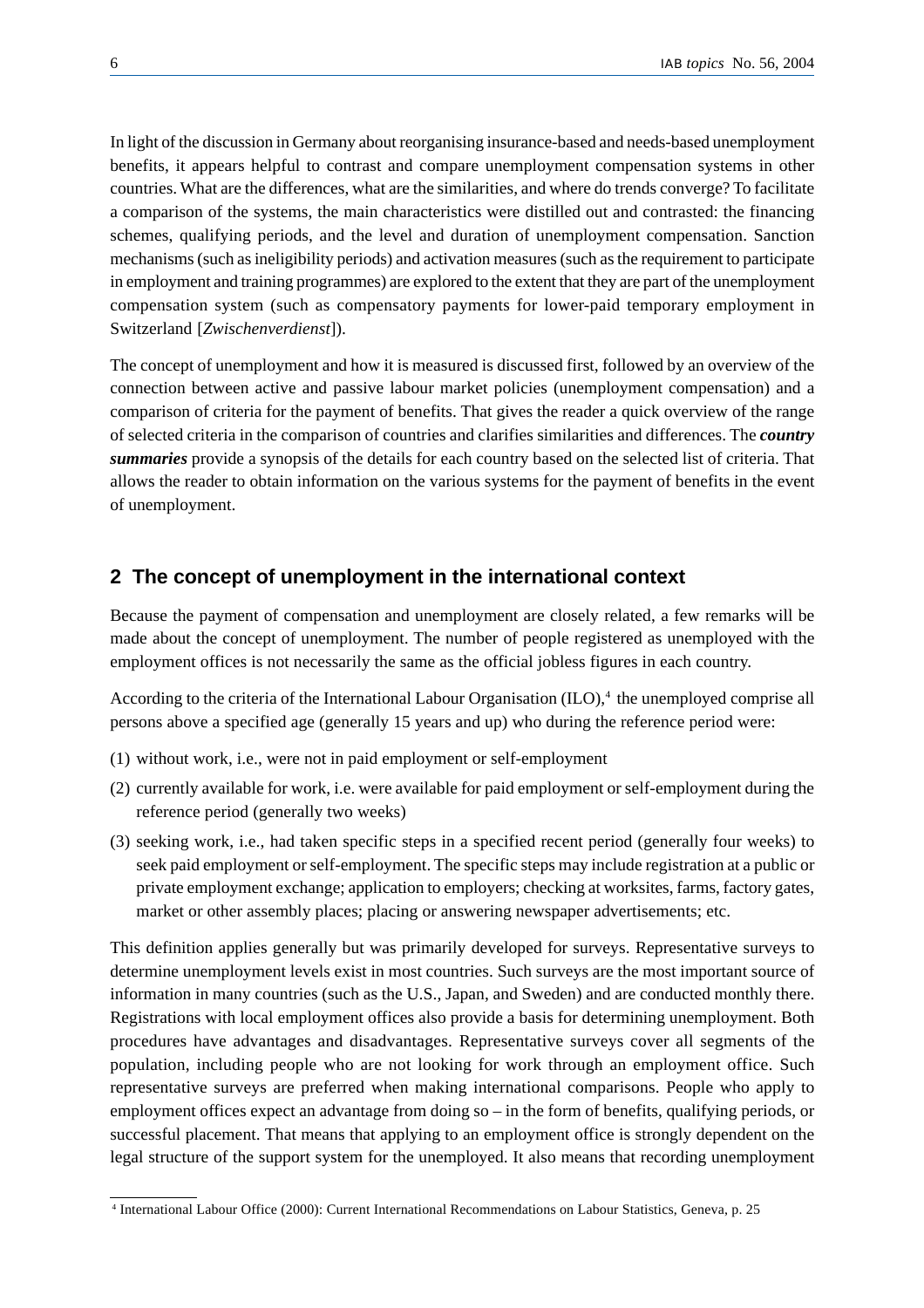using surveys or applications to employment offices does not necessarily lead to identical results.<sup>5</sup>

The definition of the term "unemployment" gives the individual countries a certain amount of leeway in interpreting the criteria for "registered unemployment". For example, such flexibility applies to availability for the general labour market, the type and intensity of the job search, the minimum number of hours to be worked every week in the job being sought, or the number of hours that a person can work while still remaining registered as a jobseeker<sup>6</sup>



The extent to which the countries covered by this report are affected by unemployment can be shown using unemployment rates that are calculated according to uniform criteria (*Figure 1*).

The unemployment rates in the countries in this report are still very different. It is noteworthy that according to the OECD the annual average unemployment rate in Sweden has been cut in half from 8% to 4% over



the past five years (1996-2001) (cf*. Figure 2*). During the same period, the rate in Switzerland dropped from 4.7% to 1.9%, partially as a result of reorganising the labour administration and introducing "regional job placement centres". The front-runner in this comparison is the Netherlands, where the unemployment rate has declined from 6.6% to 2% over the past five years.7

<sup>5</sup> For example, the unemployment rate of Bundesagentur für Arbeit, which is based on registration numbers, is about 20% higher than the rates documented by EUROSTAT, the statistical office of the European Communities, which are based on the results of surveys.

<sup>6</sup> However, this would not correspond to the international definition of joblessness. Every person who engages in paid activity for at least one hour per week is considered to be gainfully employed and is no longer counted as unemployed.

<sup>7</sup> Ulrich Walwei, Heinz Werner (2003): Development of employment and labour market institutions – the employment-policy success of the Netherlands. In: Blien, Uwe, den Butter, Frank A.G. (eds.): Labour participation and unemployment: a comparison of developments and institutions in Germany and the Netherlands, The Hague: pp 61-84, Series Scientific Council for Government Policy. Working Document no. 133.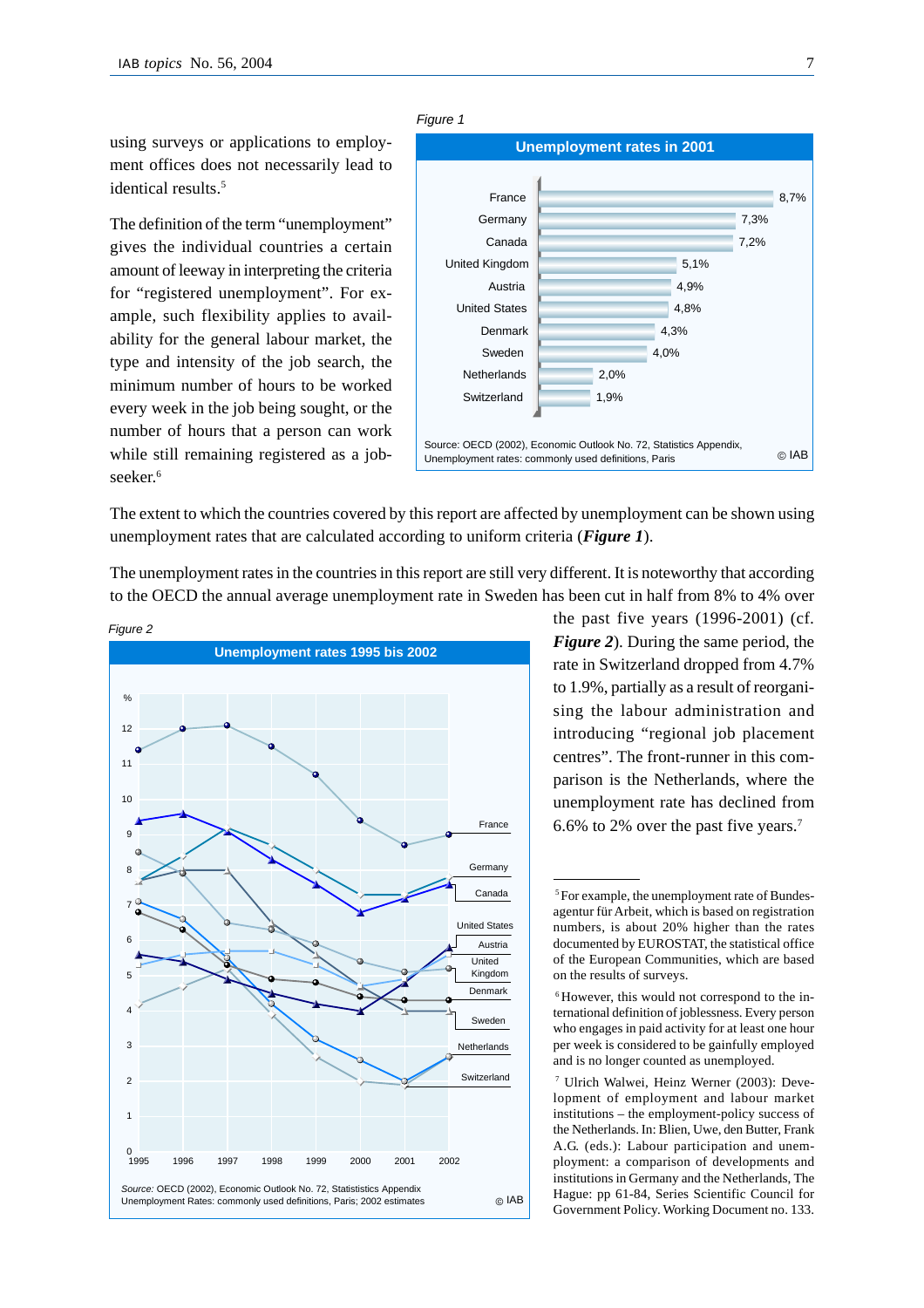Because this report is concerned with systems for the payment of support in the event of unemployment, reference is again made to the differences in recording and counting unemployment. The two graphs comparing unemployment are based on representative surveys, so they are not necessarily the same as registered unemployment, which is highly influenced by rules and regulations. The presentations below indicate that unemployment compensation systems and their legal structures differ greatly from one country to another.

## **3 Passive and active labour market policies**

Active and passive labour market policies overlap in some areas. The aim of active labour market policies is primarily to solve mismatch problems. An effort is made to strike a balance between the supply of labour (jobseekers) and demand for labour (jobs). These problems can occur due to discrepancies among regions or related to qualifications or are manifested in certain groups such as young people, ethnic minorities, or people with a low level of qualification. Passive labour market policies are understood to mean providing an income so that a person can get through a period without work. Passive labour market policies therefore primarily comprise earnings replacement benefits in the event of unemployment.

Unemployment and the efforts to combat it through active and passive measures are not independent of each other. They overlap and are interlinked in very different ways. Several important examples are provided below. Documented unemployment is reduced by the extent to which people participate in active labour market programmes. Another interconnection between active and passive labour market policies exists when continued payment of unemployment compensation requires participation in a training course or taking up state-subsidised employment (such as a job for which wage cost subsidies are paid). It is problematic when participation in a programme like subsidised employment is accepted as a prerequisite for again receiving an unemployment benefit. That can lead to the so-called "revolvingdoor effect" - programme – receipt of benefits – programme, etc. The "concept of activation" also blurs the line between active measures and the payment of earnings replacement benefits. Activation of the unemployed begins with incentives to increase individual initiative and the intensity of the job search. The intention – in conjunction with intensive placement efforts – is to reduce the period of time during which people receive unemployment benefits. Examples include reintegration premiums paid to people who are out of work and immediately accept a job (quick end to the payment of benefits), sanctions for people who do not take up reasonable employment, documenting the job search, and individual integration plans and the accompanying advisory services that "insist on performance".

The way in which labour market policies are financed is not uniform. Active and passive policies can be paid for from the general state budget, earmarked tax revenues, or social insurance contributions. In organisational terms, the two policies can be conducted separately or together. Mixed forms are usually found in actual practice.<sup>8</sup> The German system is more centralised than those in other countries. For the most part, the active and passive sides of labour market policies are integrated in Bundesagentur für Arbeit. It is also striking that except for Austria and Switzerland, Germany is the only country where active and passive labour market policies are primarily financed by contributions.

<sup>8</sup> Cf. W. Eichhorst, S. Profit, E. Thode (2001): Benchmarking Deutschland: Arbeitsmarkt und Beschäftigung, Berlin, Heidelberg, New York, p. 200 ff.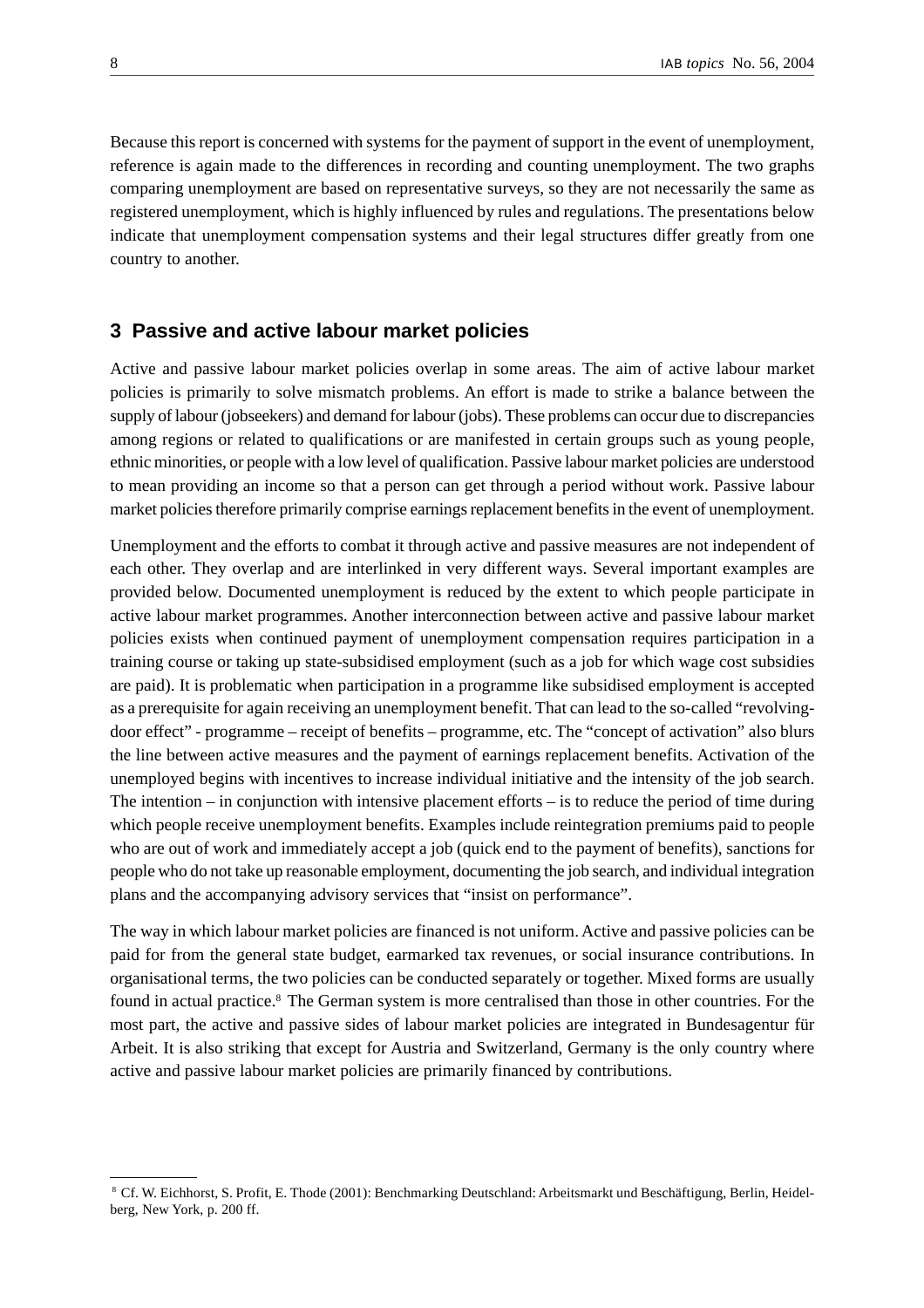*Figure 3* summarises the weight of active and passive labour market policies (unemployment compensation). It shows spending by the countries considered here for unemployment benefits/assistance and their spending for active labour market policies as a percentage of gross domestic product (GDP). The lowest levels are found in the United States. The Netherlands is at the upper end of the scale. Generally speaking – as expected – there is a certain positive correlation between the unemployment rate and the level of expenditures for it. However, that is not always the case, as shown by the example of the Netherlands, where the level of the earnings replacement ratio is very high.

Unemployment is influenced by both the passive side of labour market policies and the amount and distribution of active measures. People in active policy programmes such as those to improve qualifications or promote job creation are generally no longer counted among the unemployed.





# **4 Criteria for receiving unemployment compensation**

### **4.1 Objective and subjective availability for the general labour market**

**Objective** availability means that the registered unemployed person is fit for work, in other words that he or she can and may take up employment under the usual conditions of the general labour market. With regard to his or her suitability, health status, and physical abilities, s/he must be able to take a job (s/he "can" do so). Legal grounds such as lack of a work permit, limitations pursuant to protective provisions (protection of mothers or young people in the work place), or the lack of a required driver's license should not prevent him or her from taking a job (s/he "may" do so).

The **subjective** aspect of availability involves the jobseeker's wish to take up reasonable employment (s/he "wants" to do so). The trend of making the receipt of benefits subject to active participation in the job search can be observed in almost every country. The "active job search" has therefore become an integral part of availability. It includes "personal efforts" by the jobseeker to find an appropriate position. Greater emphasis is placed on the fact that it is primarily the task of the unemployed person to make an effort to achieve his/her own vocational reintegration.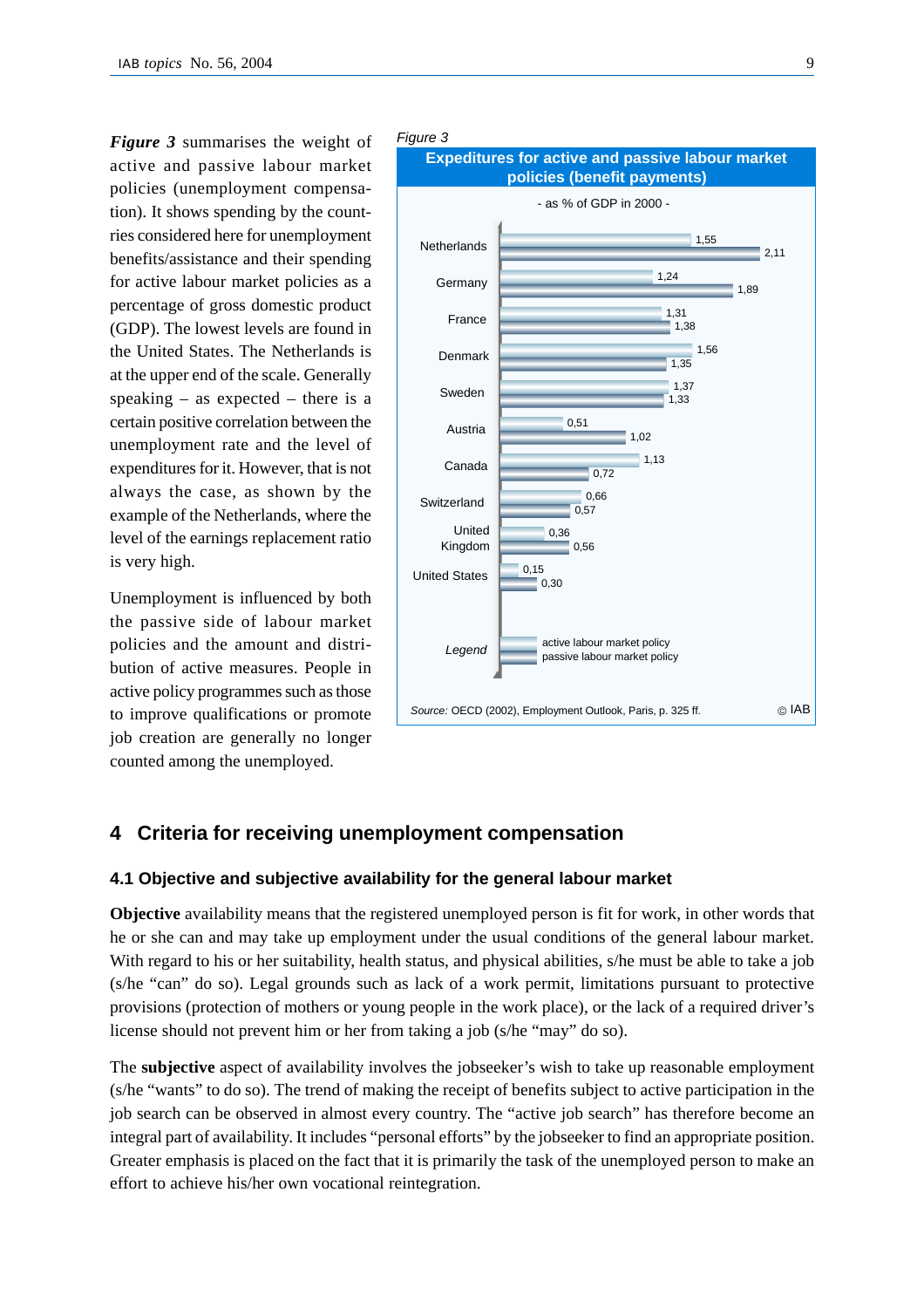Personal efforts must be aimed at finding any reasonable employment covered by social security, including self-employment where applicable. This includes checking help-wanted advertisements in media such as newspapers and specialised publications, Internet employment exchanges, and radio; using job information services provided by public employment services; submitting applications on one's own initiative; attending so-called "labour market exchanges"; and using private employment agencies.

The personal efforts that can be expected in a specific case depend on each unemployed person's personality, her/his qualifications, achievement potential, the length of unemployment, and the realistic possibility of reintegration into the labour market.

Almost all public employment services require documentation of individual efforts in the form of traceable, verifiable information and records. In addition, an end shall be put to the pervasive view that it is solely up to the employment service to find a solution for the case.

# **4.2 Type of system and financing**

Unemployment insurance is mandatory in most countries; it is voluntary only in Sweden and Denmark, where about 90% of the people concerned belong to an unemployment insurance fund. Self-employed people in those two countries can also obtain voluntary unemployment insurance.

Most unemployment benefits in the European countries covered in this report are financed by contributions paid by insured workers and their employers. Tax revenues are also needed to cover deficits.

Workers and their employers pay equal contributions in Germany, Austria, and Switzerland, while employers pay a larger share in France, the Netherlands, and Canada. Workers in Denmark pay the whole contribution to the "labour market fund" (*Arbejdsmarkedsfonden*),<sup>9</sup> as well as an additional annual lump sum to cover the costs incurred for earnings replacement benefits. Employers in Sweden pay the entire contribution, while in Great Britain by employers and employees a global contribution must be paid to the National Insurance, which includes unemployment protection.

After entitlement to the unemployment benefit expires in France, the Netherlands, Austria, Sweden, and the United Kingdom, an additional earnings replacement benefit is paid which is comparable to the principle of German unemployment assistance [*Arbeitslosenhilfe*]. It is generally financed from tax revenues.

There is an unusual procedure in the United States, where only employers are included in financing within the framework of an "**experience rating**". The individual contribution rate of each employer is calculated at the end of each year for the next year using two quotients, the "benefit ratio" and the "replenishment rate":

**Benefit ratio:** For example, if an employer has paid unemployment insurance contributions for its entire staff totalling \$40,000 in one year and if unemployment benefits totalling \$800 were paid for employees dismissed from the company, the benefit ratio for the following year is 2% (800 : 40,000). However, this applies only when the employer dismissed the worker for economic reasons (this therefore corresponds to Germany's *betriebsbedingte Kündigung*).

<sup>9</sup> Some earnings replacement benefits in the event of unemployment and active labour market programmes are financed from this labour market fund.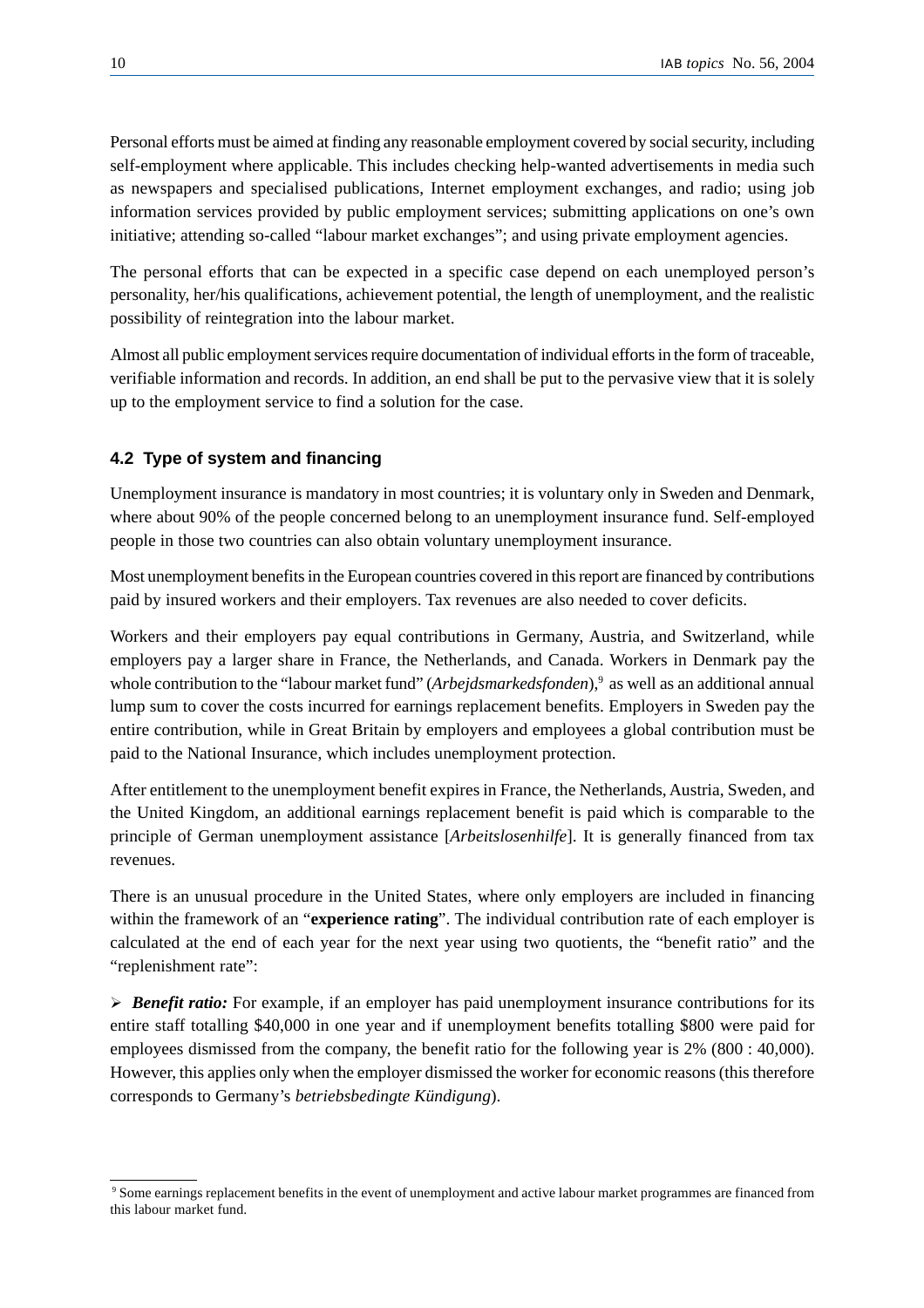$\triangleright$  **Replenishment rate:** The earnings replacement benefit is not charged to the employer if the employer is not responsible for termination, for example in the case of a person who stops working for health reasons or if jobs are lost as a result of cutbacks due to trade agreements or natural disasters. The resulting expenditures by the unemployment insurance system are spread among all premium payers in the state; in other words, they are "socialised". The resulting uniform calculated national quotient (in this fictitious example 1.4) that is provided to the employment services' as a basis for their calculations is the replenishment rate.

To calculate the company's contribution rate for the following year, the benefit ratio is multiplied by the replenishment rate. In this example (2% x 1.4), the employer would therefore have to pay a rate of 2.8% of its wages and salaries for unemployment insurance. The contribution rate is subject to a ceiling in the individual states. For example, in 2000 the maximum was 5.5% in Alabama, 7.0% in Washington, D.C., and as high as 10% in Tennessee.

A worker is generally not entitled to benefits if he or she was responsible for the loss of his or her job (resignation or violation of a contract).

When employee dismissals increase, the companies incur greater non-wage labour costs. Companies that dismiss few if any employees are "rewarded" by lower contribution rates. One negative is that a system of this type could limit streamlining through layoffs. The ability to select employees to fill jobs according to purely economic aspects can be "bought" only by higher contributions.

### **4.3 Qualifying periods for unemployment compensation**

To be able to receive unemployment benefits, contributions from the wage or salary must have been paid into the system that pays the benefit for a certain length of time before the occurrence of unemployment (qualifying period). The necessary "minimum qualifying periods" for payment of unemployment support are provided in simplified form in the *Summary* below. The details and any particularities can be found in the country summaries.

| Qualifying periods of employment with contribution payments before entitlement |                                                                                                                    |  |
|--------------------------------------------------------------------------------|--------------------------------------------------------------------------------------------------------------------|--|
| Denmark                                                                        | 52 weeks during the last 3 years                                                                                   |  |
| Germany                                                                        | 12 months during the last 3 years                                                                                  |  |
| France                                                                         | 4 months during the last 18 months                                                                                 |  |
| Canada                                                                         | 420 to 700 hrs. during the last year (staged according to regional unemployment rates)                             |  |
| <b>Netherlands</b>                                                             | 26 weeks during the last 39 weeks and during the last 5 years<br>minimum of 4 years with over 52 paid working days |  |
| Austria                                                                        | 1 year during the last 2 years                                                                                     |  |
| Sweden                                                                         | Minimum of 6 months of 70 hrs./month                                                                               |  |
| Switzerland                                                                    | 6 months during the last 2 years                                                                                   |  |
| <b>United States</b>                                                           | 6 months during the last year; a certain minimum wage must have been earned                                        |  |
|                                                                                | United Kingdom   Minimum contribution paid in during the last 2 tax years                                          |  |

*Source:* Author's illustration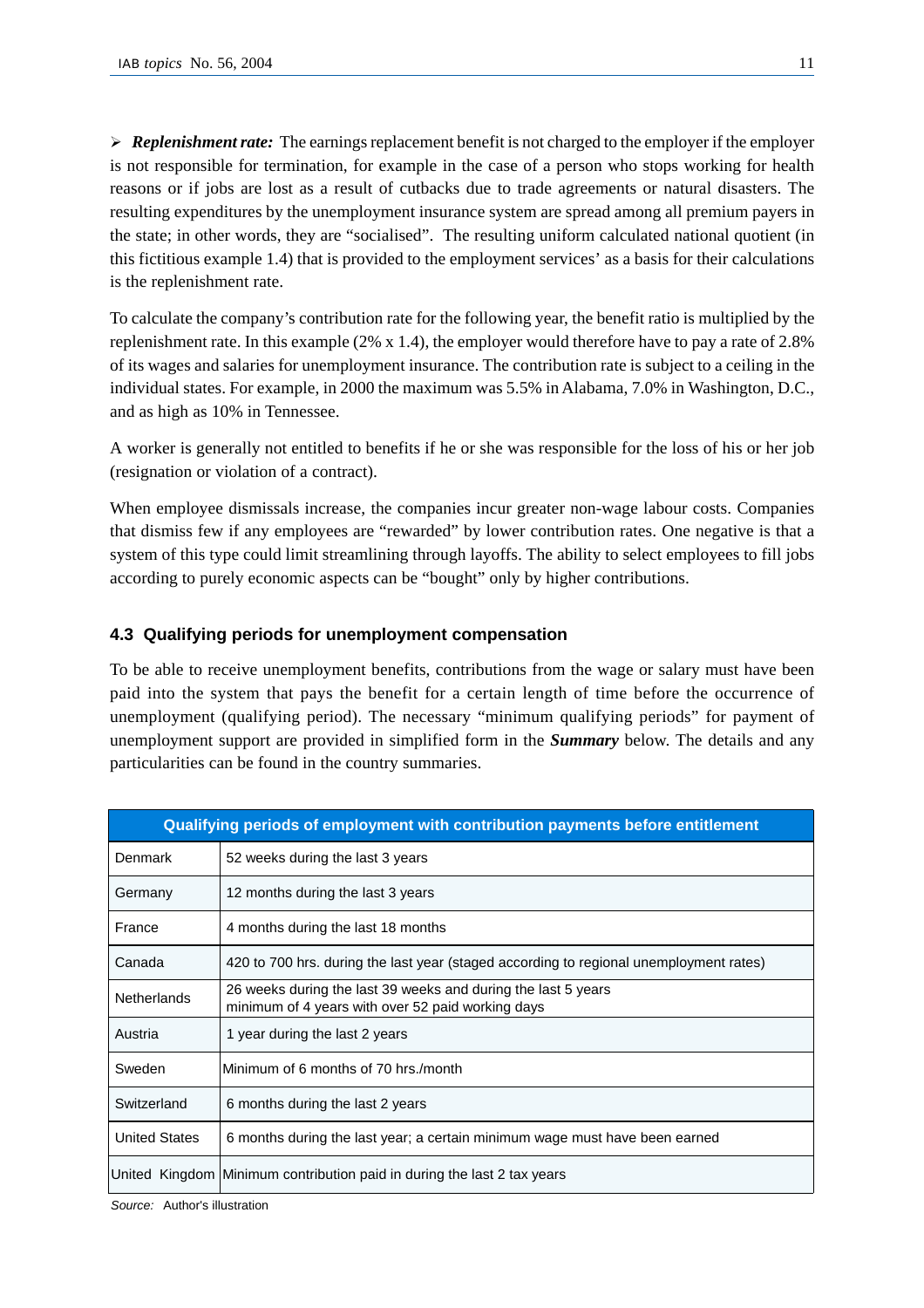#### **4.4 Duration of unemployment compensation**

There is often an exclusion period (waiting period) between the time the job is lost and payment of the unemployment benefit, which can be up to two weeks long depending on the country. Consequently, no benefits are paid for a brief transitional period. There is no such waiting period in Denmark, Germany, the Netherlands, Austria, and the United States, but the other countries in this report all have one.

Payment of contributions beyond the minimum qualifying period affects the duration of the entitlement to a benefit in some countries, prolonging the time during which a benefit is received (Germany, France, Canada, the Netherlands, and Austria).

People above a certain age may receive benefits for a longer time in Denmark, Germany, France, the Netherlands, Austria, Sweden, and Switzerland. The main intention of this is to facilitate the transition to an old-age pension.

*Figure 4* shows the duration of the maximum possible entitlement to the unemployment benefit in the countries covered by this report based on the example of a 40-year-old unemployed man who has worked during the qualifying period, taking into account the maximum employment periods subject to payment of contributions within the applicable period. Marital status and the number of children or other dependants do not affect the duration of payments.

The aforementioned concept of activation also influences the duration of unemployment compensation. For



example, after the first year of unemployment benefits, recipients in Denmark are required to participate in labour market programmes to promote integration into the first labour market. In Switzerland, after expiration of the entitlement to unemployment compensation (the so-called "normal" daily benefit [*Taggeld*] is a form of "passive unemployment compensation"), so-called "special" daily benefits ("active unemployment compensation") in the same amount can be paid for up to two years only if the person participates in labour market programmes. If a person in Switzerland accepts a job that pays less than his or her unemployment compensation, the unemployment insurance fund pays a compensatory benefit based on the difference between the earnings from that job [*Zwischenverdienst*] and the amount the person earned before becoming unemployed during the first 12 months of such employment<sup>10</sup> (*see country summary*).

<sup>10</sup> Werner Winkler (2002): Zwischenverdienst in der Schweiz – Aktivierungsinstrument und Niedriglohn-subvention, in IAB-Materialien no.3/2002 pp.12-13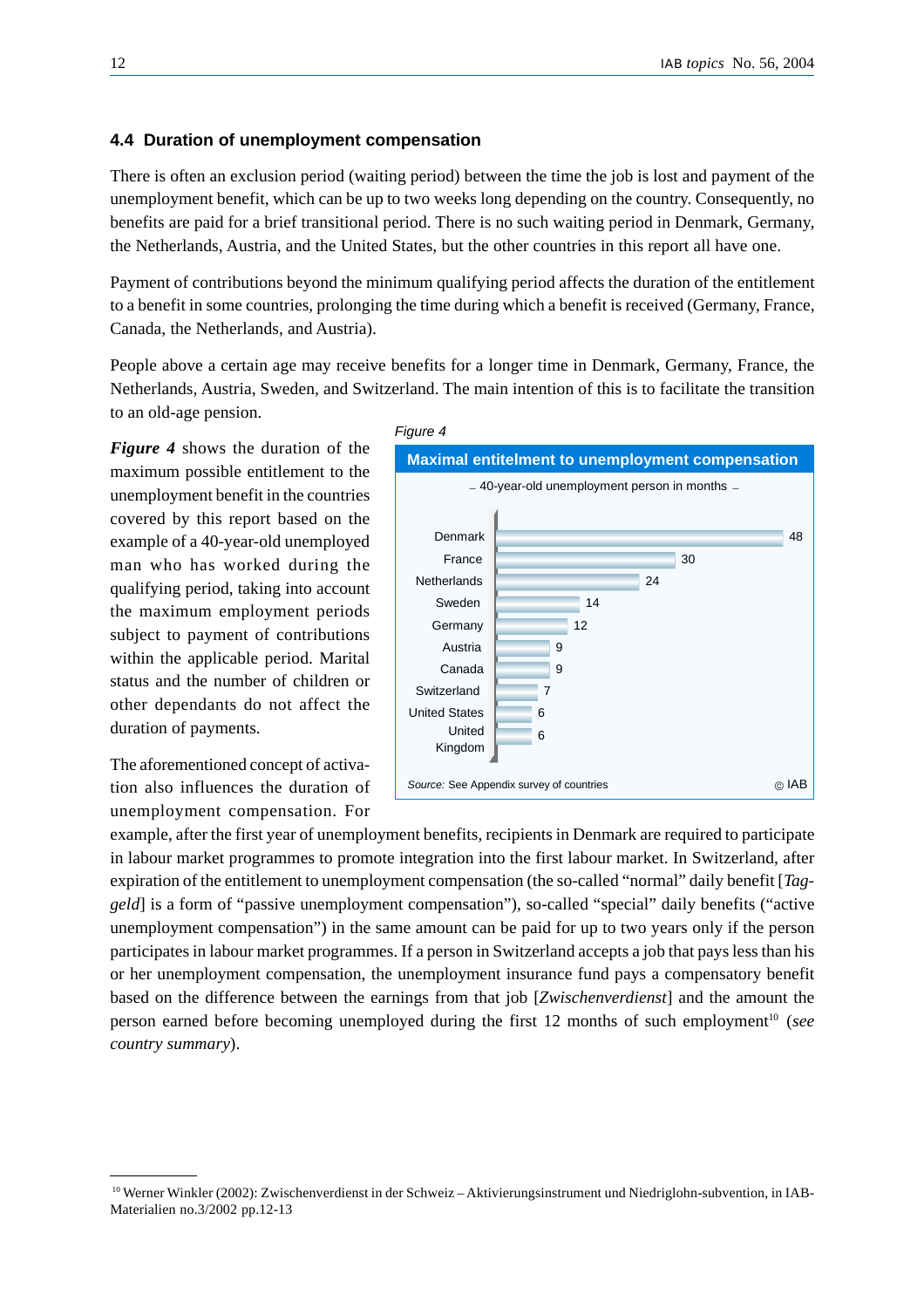#### **4.5 Amount of the benefit**

The amount of benefits is almost always determined by the last income that was earned, although the benefit rates – as percentages of the last income earned – differ in the various countries. With the exception of Denmark, France, and Sweden, people with dependants are paid a higher benefit rate or supplementary allowances are paid.

In the United Kingdom, there is a flat-rate benefit independent of actual income for the contributionbased jobseeker's allowance and the income-based jobseeker's allowance which takes available income into account. Additional flat-rate amounts for dependants are paid only for the income-based jobseeker's allowance. Uniform flat-rate unemployment assistance is also paid in France and Sweden. Flat-rate payments in the Netherlands are based on the legal minimum wage.

Unemployment assistance in the countries covered by this report is generally paid only in the case of indigence. The level of the benefit is reduced by income that must be offset or by the reasonable liquidation of assets.

To calculate the level of benefits, the countries in this report use different periods of time during which remuneration must have been received for work done. For example, Austria uses pay over the entire last or next-to-last calendar year, Canada uses pay over the last 26 weeks, and Switzerland uses the pay received during the last month before a person becomes unemployed.

There are also differences in the level of benefits paid in each country based on the last pay received. *Figure 5* compares the percentages of the last pay received and taken into account (for an unemployed person without a dependent spouse or children or other dependants). For the sake of uniform presentation, it does not reflect the fact that the level of the earnings replacement benefit is generally subject to so-called contribution assessment ceilings and maximum benefit rates.

For example, no unemployment insurance contributions are withheld in Germany (former West Germany)



for income exceeding  $\epsilon$ 5,100 gross monthly. That provides a ceiling for the benefit rate, limiting it to €340.48 weekly. The maximum weekly compensation-based unemployment benefit is limited to  $€325$ in Sweden and  $\epsilon$ 394 in Denmark.

Benefit rates have a degressive structure only in France, where benefits are generally cut by 15% after four months of unemployment compensation.

It is impossible to show the numerous fine points and particularities in detail in the diagram. They are contained in the individual country summaries.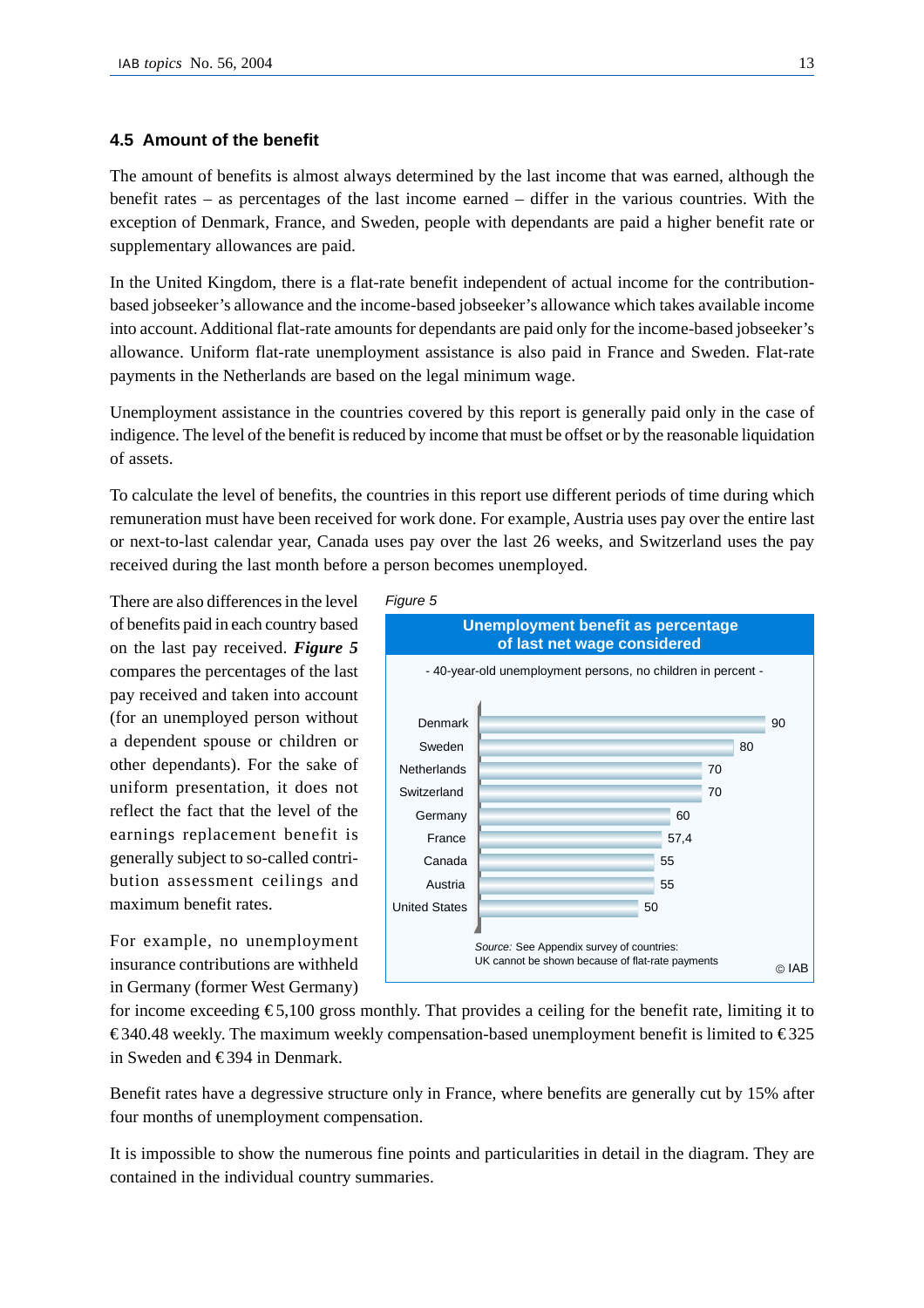Taxation and social transfers also affect evaluation of the level of benefits. Applicable legislation in the individual countries shows percentages of the unemployment benefit (level of benefits) based on the last pay that was received (earnings used for assessment). However, those are generally not equivalent to the actual net earnings replacement rate.

The OECD has calculated the net earnings replacement rates during the first month for a 40-year-old industrial worker with average earnings in the countries included in this report $11$ (*Figure 6*). For families with children, single parents, and the long-term unemployed, a low level of taxation and social transfers such as the housing allowance, family allowances, or supplemental social welfare benefits would have to be included. In addition to the unemployed single person, *Figure 6* also shows the net earnings replacement rates for a married unemployed person with two children. Social transfers are included.



A comparison of *Figure 5* and *Figure 6* is of interest. The sequence in which countries are listed according to the level of their unemployment benefit is changed by taking into account taxation and family allowances. Denmark and Sweden, the leaders in terms of the level of benefits paid when looking solely at the share of the relevant earnings (percentage), are in the middle when the comparison is based on the net payment, while the Netherlands and Switzerland move to the top. Germany is located in the middle in both cases. If the "generosity" or "strictness" of a system is to be conclusively rated, the duration of unemployment would also have to be taken into account.

### **4.6 Sanctions**

Sanctions are primarily intended to ensure that benefits are not claimed without justification. They apply to both unemployment benefits and unemployment assistance, which does not represent an insurance benefit. In the countries considered here, the earnings replacement benefit is temporarily or permanently suspended if:

<sup>&</sup>lt;sup>11</sup> OECD, Benefits and Wages, p. 33, Paris 2002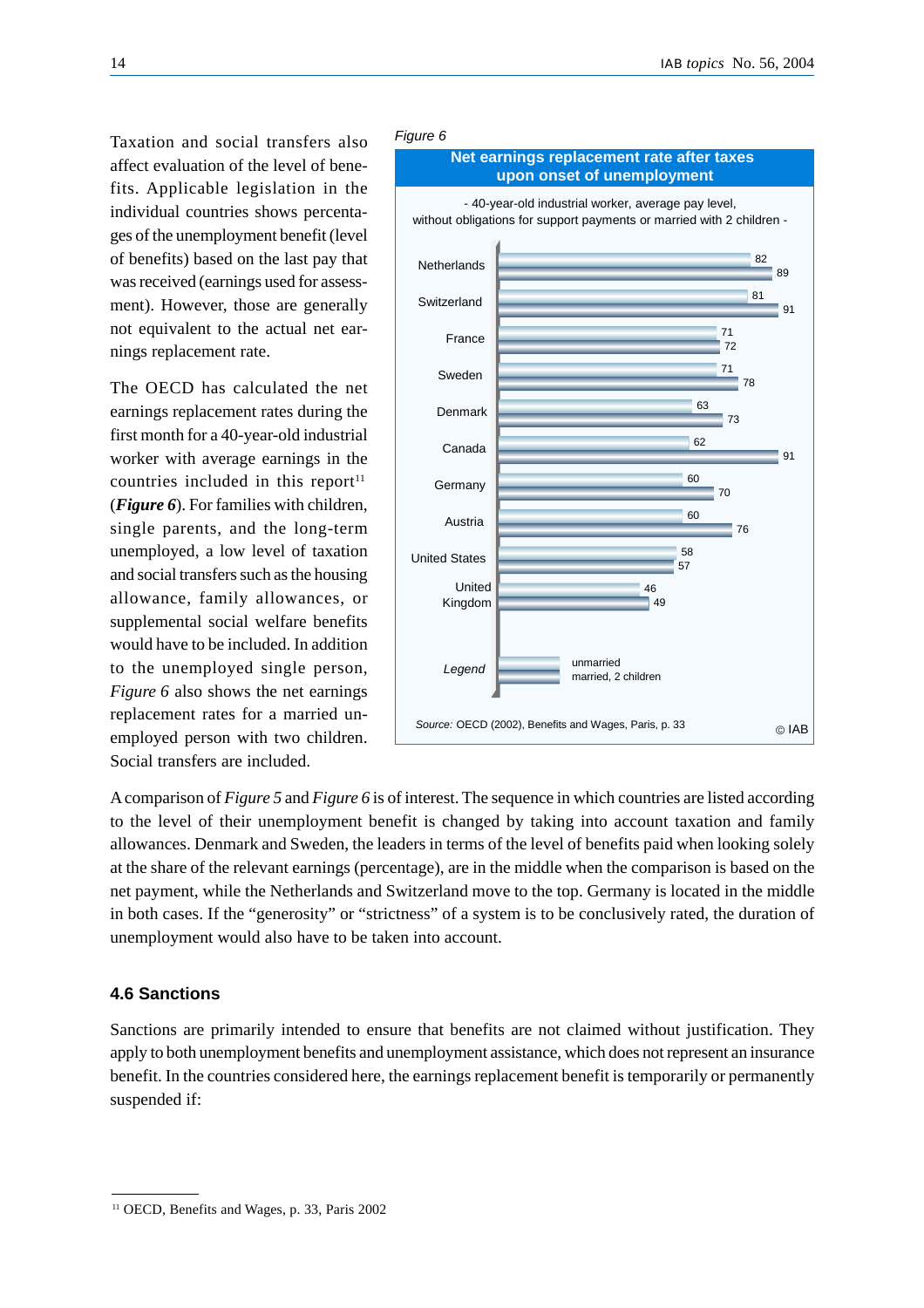- $\triangleright$  An employment relationship is terminated by the worker without good cause
- $\triangleright$  Behaviour in violation of the employment contract was the reason for dismissing the worker
- $\triangleright$  Reasonable work was refused
- $\triangleright$  No jobseeking activities are proved or
- $\triangleright$  The unemployed person refuses to participate in a labour market programme

To protect the community of insured persons, the legal consequence of such behaviour in most countries is a so-called "ineligibility period" during which entitlement to a benefit is suspended. Repetition of the above may be subject to complete suspension of benefits.

For example, in the case of resignation without grounds, such an ineligibility period lasts four weeks in Austria, eight weeks in Sweden, 12 weeks in Germany, and up to 26 weeks in the United Kingdom, at the discretion of the labour administration. The amount of the benefit paid in the Netherlands is cut in half for 26 weeks if a worker resigns without good cause, while in the U.S. a person responsible for his or her own unemployment is not entitled to any benefit at all.

# **5 Conclusion**

The comparison shows that although the basic elements have a great deal in common, there are broad variations in the specifics of the social security systems in the event of unemployment. Those differences in the individual countries can also be used to stimulate discussion in Germany. Reference is again made at this juncture to several noteworthy aspects:

 $\triangleright$  The systems can be financed to different extents by employers and workers. In some cases the system is financed only by employers. That is the case in the United States, where the amount of the contribution that must be paid varies with the frequency of dismissals (experience rating).

 $\triangleright$  There is no uniform state unemployment insurance system in Denmark and Sweden, which instead have a series of insurance funds in which membership is voluntary for workers. In some countries, "basic protection" is provided if the requirements for qualifying periods have not been fulfilled or – as is possible in Sweden – a person is not a member of an unemployment fund.

 $\triangleright$  Only a small portion of the countries have a second level of support for the unemployed after expiration of their entitlement to the unemployment benefit (this is known as unemployment assistance in Germany).

 $\triangleright$  In Canada, the qualification period and the payment of benefits vary according to region, depending on the regional unemployment level.

 $\triangleright$  In most countries, the level of the unemployment benefit that is paid is determined by the level of the wage or salary that was earned. In contrast, only flat-rate benefits are paid in Great Britain. In France, the level of support declines as the length of unemployment increases.

 $\triangleright$  The Swiss unemployment insurance system pays compensation if an unemployed person takes a job that pays less than the unemployment benefit [*Zwischenverdienst*]. Combined with earnings from the "temporary" position, the total income will be greater than the unemployment benefit.

 $\triangleright$  Looking at the unemployment compensation systems over time, there is generally no major cutback in benefits. However, criteria for what can reasonably be expected and possibilities for imposing sanctions have been made stricter. Qualification periods have been tightened in some cases. This has been linked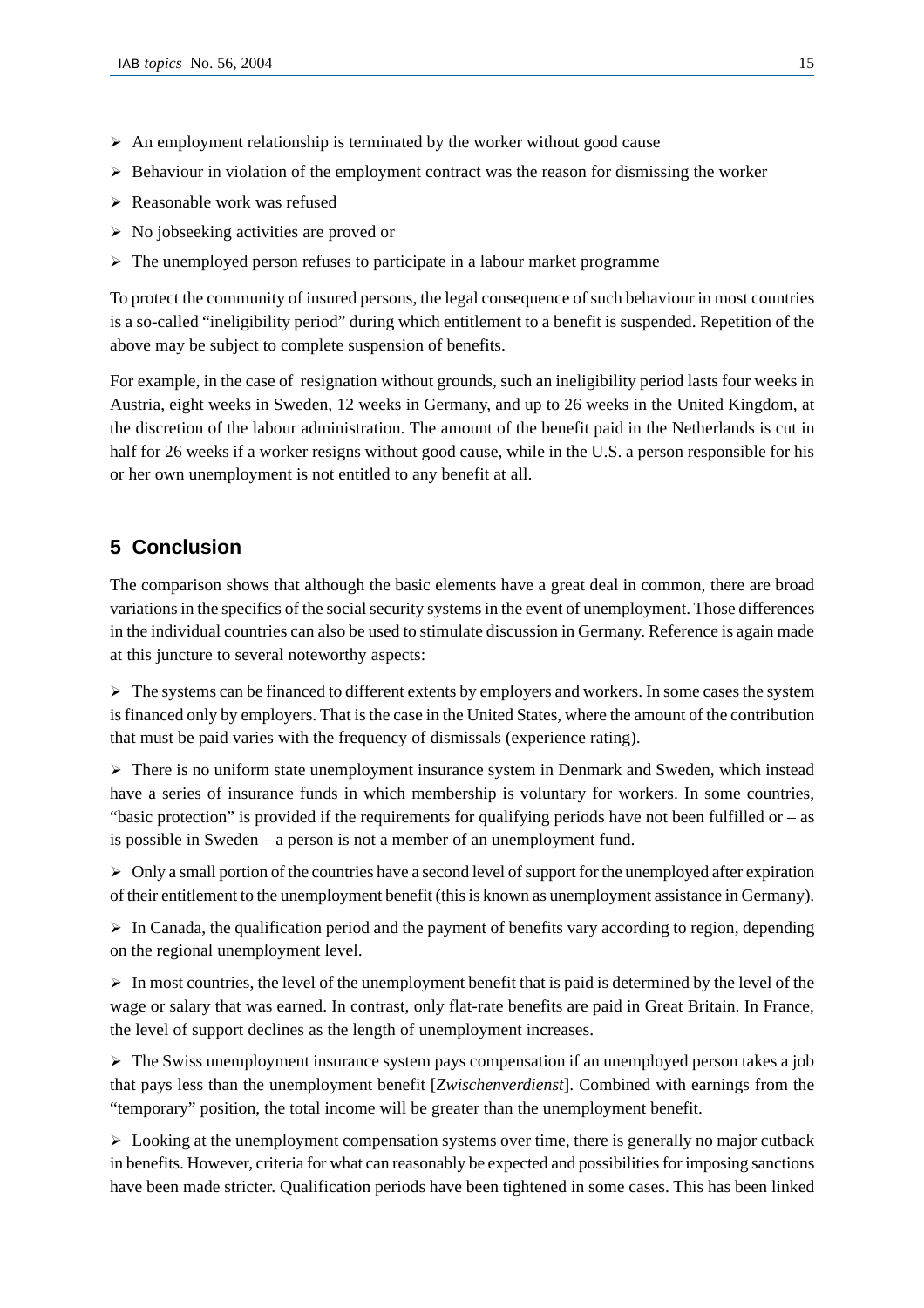to stronger "activation" of the unemployed, who are now required to make more individual efforts. For example, the active job search must be appropriately documented. There are also sanctions for failure to participate in a qualification programme or take a subsidized job.<sup>12</sup>

The political discussion continues to concentrate on the level and duration of unemployment support. However, there can be no ideal, generally-applicable form of unemployment compensation. The system for payment of unemployment benefits reflects the traditional and historical background, societal priorities, and economic strength of each country.

That is made particularly clear by comparing the Anglo-Saxon countries and the continental European countries. Payment of an unemployment benefit in the United States and the United Kingdom – like social welfare in Germany – is only a type of minimum protection to provide a temporary guarantee of mere subsistence. That results in considerable pressure to find a new job, if necessary one that pays less. On the other hand, a temporary "inferior" job need not stigmatise anyone who is looking for work. In contrast, unemployment insurance in continental Europe can maintain an approximately comparable standard of living, at least temporarily.

Numerous studies have investigated the way in which paying unemployment benefit influences the level of joblessness. The International Labour Organisation compared many of those studies and drew conclusions from them in its World Labour Report for 2000.13 According to it, the duration of payments has a certain influence on how long people remain unemployed.<sup>14</sup> In contrast, the connection between the level of wage replacement payments and the unemployment rate is much less pronounced. Victor Steiner has come to similar conclusions for Germany.15 To have a noticeable effect on the level of unemployment, there would have to be a massive reduction in unemployment support.<sup>16</sup> In addition to the level and duration of unemployment support, other structural features play a role, such as qualifying periods, criteria for reasonability and how they are implemented in practice, documentation of a job search, and sanctions. It is also important whether participation in active labour market programmes restores the entitlement to unemployment benefits.

<sup>&</sup>lt;sup>12</sup> Cf. Ulrich Walwei (2002): Aktivieren durch Fördern und Fordern – internationale Erfahrungen und Ansätze in Deutschland, in: IAB-Werkstattbericht no. 9/2002, p. 11 ff.

<sup>13</sup> International Labour Office (2000): World Labour Report 2000, Geneva, p. 147 ff. and Vicenzo Spiezia (2000): The effects of benefits on unemployment and wages: A comparison of unemployment compensation systems, in: International Labour Review, no. 1.

<sup>&</sup>lt;sup>14</sup> A recent study confirms this for Austria as well: Rafael Lalive, Josef Zweimüller (2002), IZA, Benefit entitlement and unemployment duration: The role of policy endogeneity, IZA Discussion Paper no. 492, www.iza.org.

<sup>15</sup> Victor Steiner (1997): Extended benefit-entitlement periods and the duration of unemployment in West Germany, ZEW Discussion Papers, no. 14, www.zew.de.

<sup>&</sup>lt;sup>16</sup> This is illustrated, for example, by the study by S. Scarpetta (1997): Assessing the role of labour market policies and institutional settings on unemployment: A cross-country study, OECD Economic Studies, no. 26. The Danish Finance Ministry also refers in an analysis of structural unemployment in selected EU countries to the fact that the unemployment insurance system explains only a small fraction of structural unemployment and that other factors such as the wage formation process or the situation of the labour market may play a more important role. Ministry of Finance (1999): The Danish Economy – A Medium Term Economic Survey, Copenhagen, www.fm.dk. This study also states that in addition to the level and duration of unemployment support, other characteristics of the systems such as qualification periods, criteria for reasonability, and sanctions must be included in the investigation.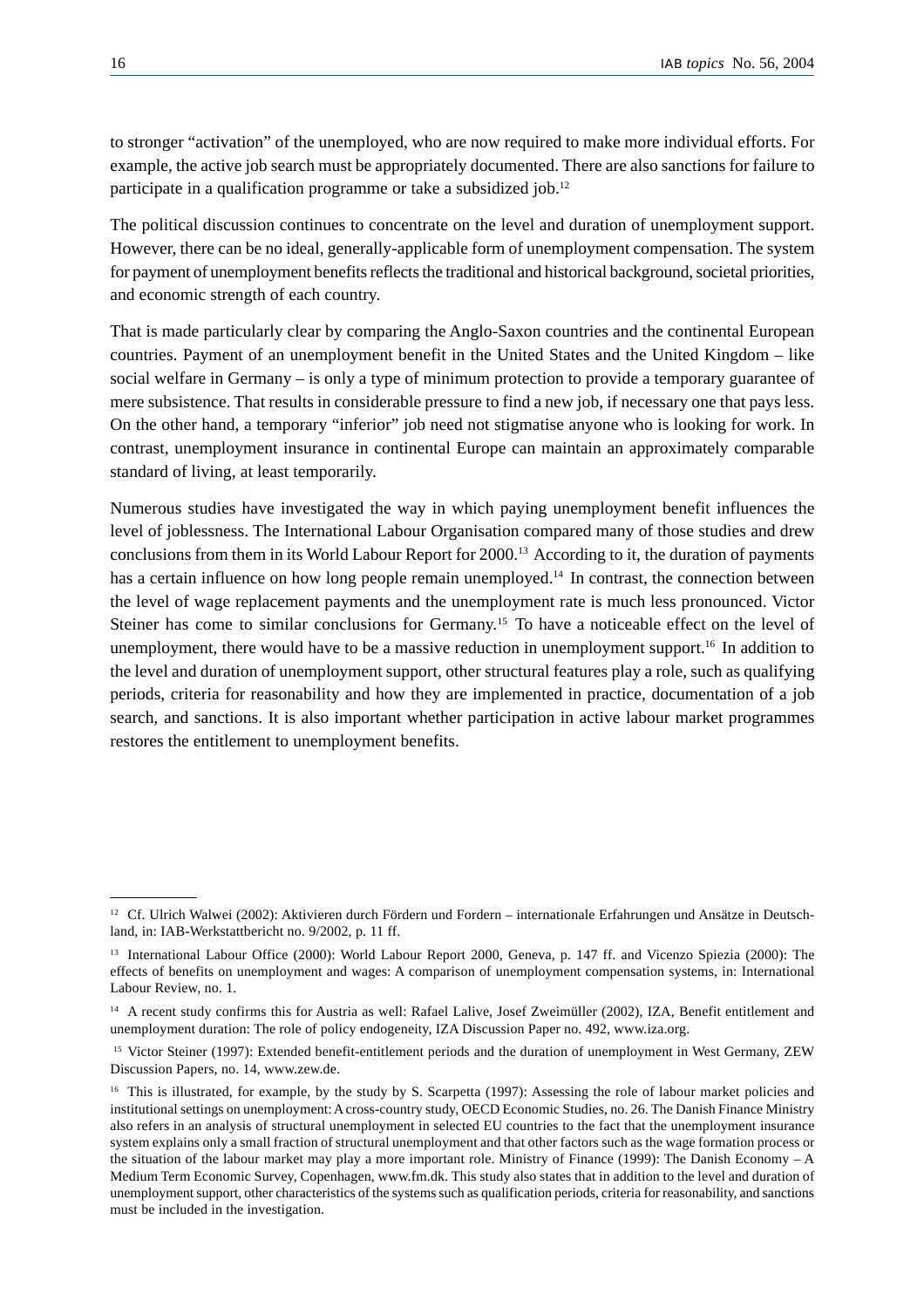# **6 Country summaries**

## **6.1 Denmark Legal basis** | Act of 24 March 1970 in the latest version **Competent authority Arbejdsministeriet** (Ministry of Labour) Direktoratet for Abejdsloshedsforsikringen (unemployment insurance directorate) - Government supervision, issues instructions for the administration of unemployment insurance. **37 unemployment insurance funds** These are private organizations of employed or self-employed persons closely related to the trade unions or other professional associations. Union or similar memberships are not required to belong to an unemployment insurance fund. Any new unemployment insurance fund must have at least 5,000 members. **Basic principle Voluntary insurance**  Unemployment benefits for insured members for a limited period and related to earnings. **90 % of all Danish labour are voluntary members** of unemployment insurance funds. **Sources of funding Labour market contributions (also including from persons not insured):**  Employed and self-employed persons pay a flat rate of 8% of their wages or profits into the labour market fund (*Arbejdsmarkeds-fonden*). The labour market contributions are made available to the unemployment insurance funds, the health insurance funds, and the disability insurance funds. **Membership contributions:**  Employed and self-employed persons pay an annually fixed flat rate based on the statutory maximum rate for the daily benefit rate, which currently amounts to 4.8 times. Deficits will be covered by tax money. **Insured persons** All of the following persons aged 18 to 63 may join an unemployment insurance **fund: Employees Self-employed persons**  Person in public office (e.g. members of parliament) Persons with a minimum of 18 months of vocational training if they join the fund within 2 weeks after the completion of training. **Conditions for entitlement Involuntary unemployment Objective** and **subjective availability** for the labour market **Active job search**  Personal **registration as unemployed** Actual **residence** in **Denmark Qualifying period**  At **least 52 weeks of employment** with contribution payments during the **last 3 years** and minimum **membership duration** of **1 year** in the respective **unemployment insurance fund**.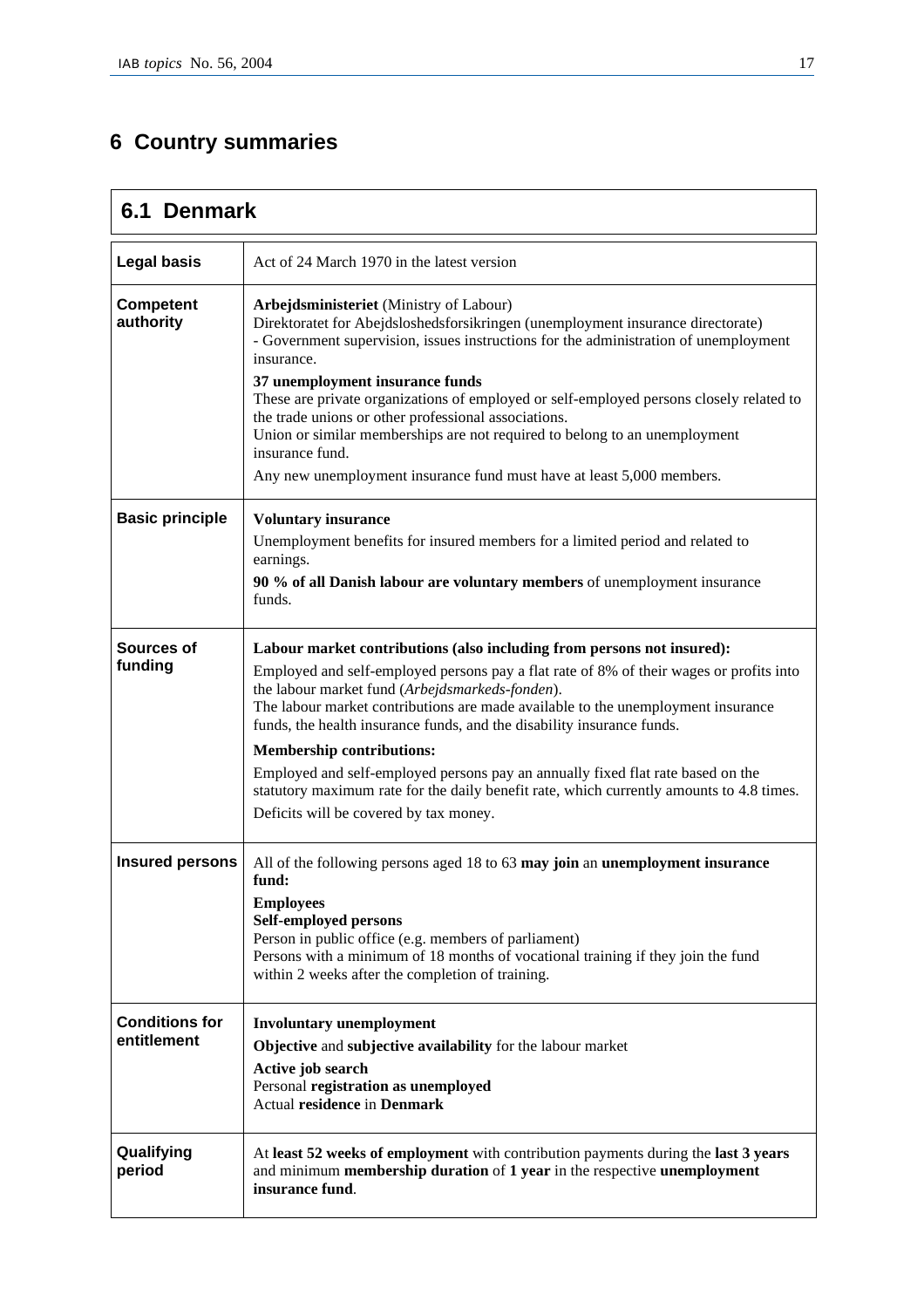| <b>Waiting period</b>                        | The waiting period for self-employed persons is 4 weeks;<br>No waiting periods for any other groups                                                                                                        |
|----------------------------------------------|------------------------------------------------------------------------------------------------------------------------------------------------------------------------------------------------------------|
| <b>Calculation</b>                           | Average earnings over the last 12 weeks before a person becomes unemployed.                                                                                                                                |
| Level of the<br>benefit                      | 90 % of the reference wage, maximum 394 Euro per week (as on 1 January 2001).<br>Benefit paid out for 5 days per week.                                                                                     |
|                                              | Under certain conditions entitlement to 82 % of the maximum rate independent of the<br>reference wage.                                                                                                     |
|                                              | For young unemployed people after 18 months of training or military service the<br>maximum rate is Euro 323 (as at 1 January 2001).                                                                        |
|                                              | The maximum benefits roughly correspond to the average wage level of the lower<br>income groups.                                                                                                           |
|                                              | No family supplement or any other supplements are paid.                                                                                                                                                    |
| <b>Duration of</b><br>payment of<br>benefits | Up to four years, two 'phases' of unemployment are distinguished:<br>First phase up to 1 year.<br>Second phase up to 3 years.                                                                              |
|                                              | In the second phase recipients are required to participate in active labour market<br><b>programmes</b> (e.g. training, subsidized employment) to promote the integration into the<br>first labour market. |
|                                              | Unemployed people under 25:<br>First phase shortened to 6 months, extension of the second phase to 3.5 years.                                                                                              |
|                                              | Unemployed people over 55:<br>Second phase may be extended until they complete 60 years, if the requirements for<br>early retirement are complied with then.                                               |
|                                              | The benefits are annually adjusted according to the general adjustment factor for<br>social welfare payments.                                                                                              |
| <b>Sanctions</b>                             | Payment of benefits is stopped (suspended), if                                                                                                                                                             |
|                                              | a person terminated employment twice within 12 months or<br>such termination was caused by their personal behaviour.                                                                                       |
|                                              | - reasonable employment was refused twice within 12 months without cause.                                                                                                                                  |
|                                              | If this happens repeatedly the person might be excluded from the unemployment<br>insurance fund.                                                                                                           |
| Other                                        | The benefit payments are <b>taxable in full</b> .                                                                                                                                                          |
|                                              | Due to consolidation measures the benefit period has been shortened in recent years.<br>In 1995 benefits could generally be paid for up to seven years (first phase 4 years,<br>second phase 3 years).     |
|                                              | The only requirement was compliance with the qualifying period for the receipt of<br>unemployment benefits of 26 weeks (now 52 weeks) during the last 3 years.                                             |
|                                              | Persons aged 16 to 65 could join an unemployment insurance fund.                                                                                                                                           |
|                                              | In 1995 there was no waiting period for self-employed persons.<br>Until the end of 1999 benefits could be received for a maximum of five years.                                                            |
|                                              |                                                                                                                                                                                                            |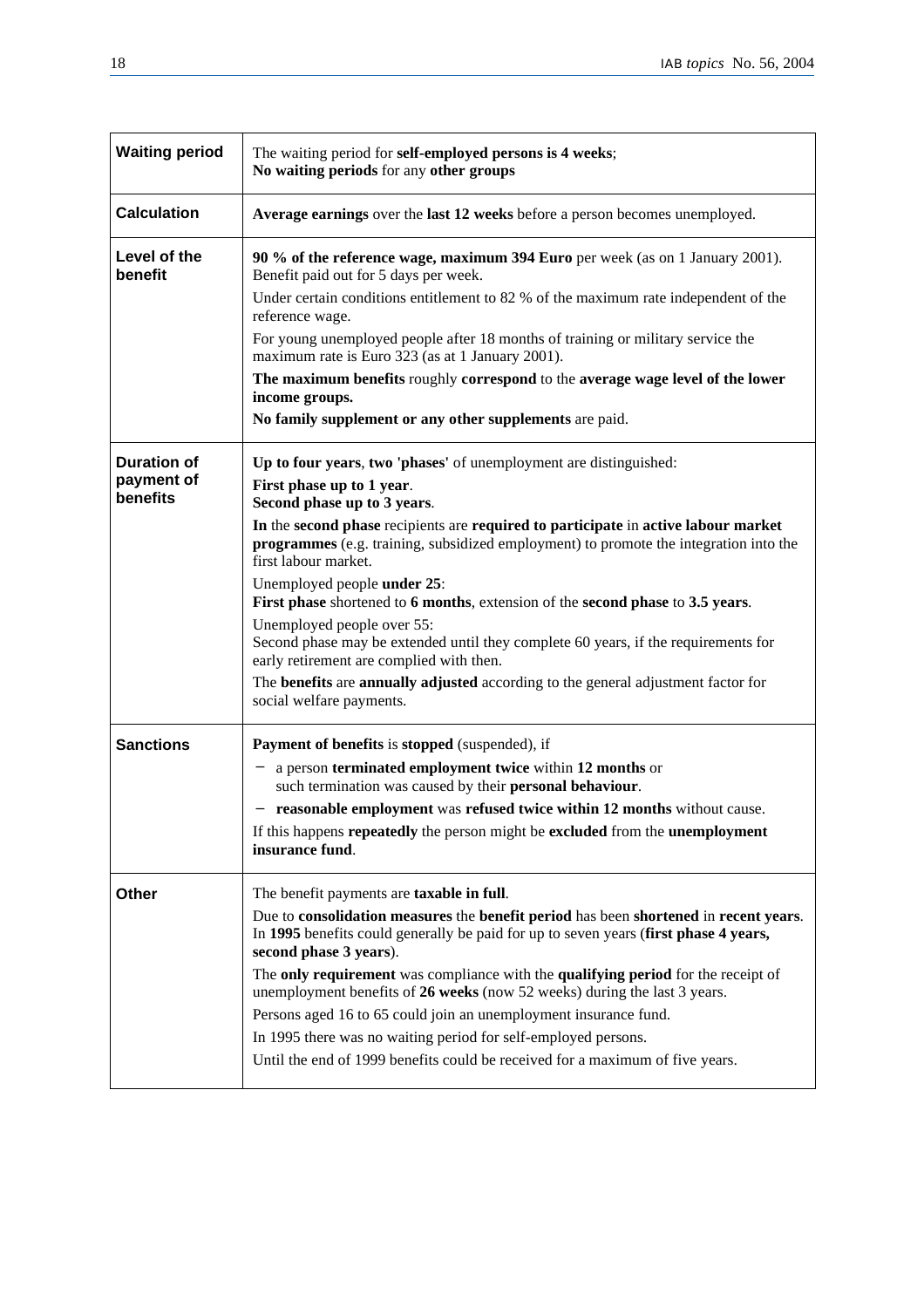| 6.2 Germany                          |                                                                                                                                                                                                                                                                                                                                                                                                                  |  |
|--------------------------------------|------------------------------------------------------------------------------------------------------------------------------------------------------------------------------------------------------------------------------------------------------------------------------------------------------------------------------------------------------------------------------------------------------------------|--|
| <b>Legal basis</b>                   | <b>Sozialgesetzbuch III</b> (Third volume of the Social Code - SGB III) of 24 March 1997 in<br>the latest version                                                                                                                                                                                                                                                                                                |  |
| <b>Competent</b><br>authority        | Bundesministerium für Wirtschaft und Arbeit (BMWA - Federal Ministry for<br>Economics and Employment) (since 22 October 2002).<br>Legal supervision of the Bundesagentur für Arbeit.<br><b>Bundesagentur für Arbeit</b><br>10 regional employment offices (Regionaldirektionen)<br>181 local employment offices and their branches (Agenturen für Arbeit)                                                        |  |
| <b>Basic principle</b>               | Mandatory social security system for employees.<br>Earnings-related benefit payments of limited duration as Arbeitslosengeld<br>(unemployment compensation).<br>Earnings-related benefit as Arbeitslosenhilfe (unemployment assistance) in case of<br>indigence after Arbeitslosengeld has ran out.                                                                                                              |  |
| Sources of<br>funding                | Insured persons pay contributions amounting to 6.5% of income from employment<br>subject to the payment of social security contributions; both employees and employers<br>pay 3.25 % thereof.<br>The income threshold is Euro 5,100 per month in the Western Federal Laender and Euro<br>4,250 in the East.<br>Arbeitslosenhilfe is funded by tax money.<br>The Federation pays subsidies to cover any deficits. |  |
| <b>Insured</b><br>persons            | <b>Employees</b> working a minimum of 15 hrs. per week earning over Euro 400 per month.                                                                                                                                                                                                                                                                                                                          |  |
| <b>Conditions for</b><br>entitlement | Arbeitslosengeld and Arbeitslosenhilfe:<br><b>Involuntary unemployment</b><br>Objective and subjective availability for the labour market<br>Active job search<br>Personal registration as unemployed<br>For Arbeitslosenhilfe in addition: indigence                                                                                                                                                            |  |
| Qualifying<br>period                 | Employment subject to the payment of contributions for a minimum of 12 months<br>during a reference period of 3 years before a person becomes unemployed.<br>Arbeitslosenhilfe:<br>Receipt of Arbeitslosengeld during the last year.                                                                                                                                                                             |  |
| <b>Waiting period</b>                | None                                                                                                                                                                                                                                                                                                                                                                                                             |  |
| <b>Calculation</b>                   | Average earnings over the last 52 weeks before a person becomes entitled to receive<br>Arbeitslosengeld.                                                                                                                                                                                                                                                                                                         |  |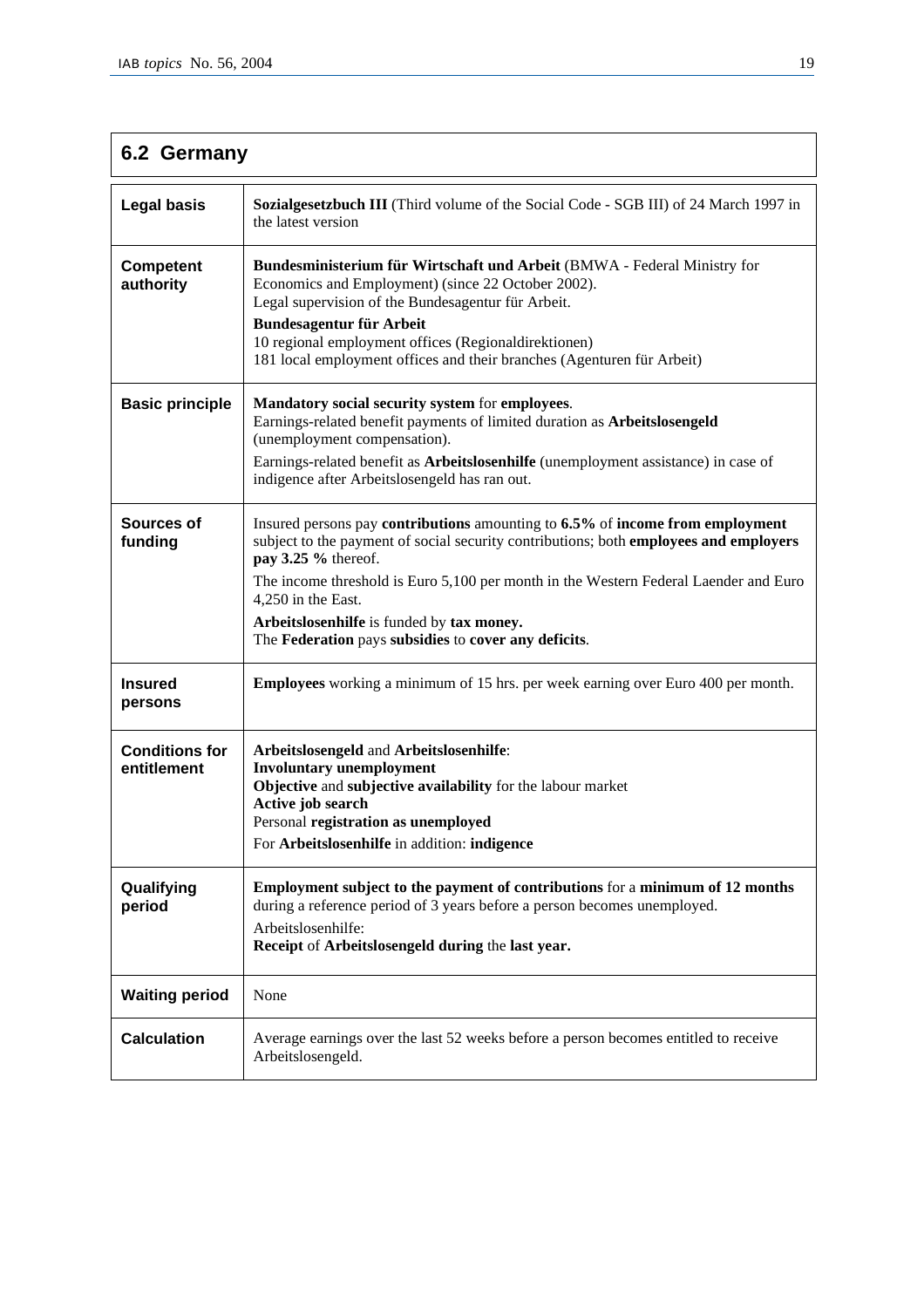| Level of the<br>benefit                      | Arbeitslosengeld:<br>Unemployed persons with children:<br>67% of the net wage<br>Unemployed persons without children: 60% of the net wage                                                                                                                                                                                                                                                                                                                                                                                                                                                                                                                            |                                                                                                                                                                                                                                       |                                         |                                                                                             |
|----------------------------------------------|----------------------------------------------------------------------------------------------------------------------------------------------------------------------------------------------------------------------------------------------------------------------------------------------------------------------------------------------------------------------------------------------------------------------------------------------------------------------------------------------------------------------------------------------------------------------------------------------------------------------------------------------------------------------|---------------------------------------------------------------------------------------------------------------------------------------------------------------------------------------------------------------------------------------|-----------------------------------------|---------------------------------------------------------------------------------------------|
|                                              |                                                                                                                                                                                                                                                                                                                                                                                                                                                                                                                                                                                                                                                                      | Arbeitslosenhilfe:<br>Unemployed persons with children: 57% of the net wage<br>Unemployed persons without children: 53% of the net wage                                                                                               |                                         |                                                                                             |
|                                              | tax.                                                                                                                                                                                                                                                                                                                                                                                                                                                                                                                                                                                                                                                                 | Payment is preceded by a means test, i.e. other types of income and property of the<br>recipient, his/her spouse or partner are considered.<br>The rates paid out differ depending on the unemployed person's classification for wage |                                         |                                                                                             |
| <b>Duration of</b><br>payment of<br>benefits | Arbeitslosengeld:<br>The duration of the payment of benefits depends on the length of the employment<br>during which contributions were paid as well as on age:                                                                                                                                                                                                                                                                                                                                                                                                                                                                                                      |                                                                                                                                                                                                                                       |                                         |                                                                                             |
|                                              | e.g.:<br>Arbeitslosenhilfe:<br>yearly.                                                                                                                                                                                                                                                                                                                                                                                                                                                                                                                                                                                                                               | Employment period<br>12 months<br>24 months<br>36 months<br>44 months<br>64 months<br>Benefits can be granted without time-limit, conditions for entitlement are re-examined                                                          | Age<br>45 years<br>47 years<br>57 years | Entitlement to benefits for<br>6 months<br>12 months<br>18 months<br>22 months<br>32 months |
| <b>Sanctions</b>                             | An ineligibility period of 12 weeks applies, if the unemployed person resigned from an<br>employment without cause or such termination was caused by their behaviour in<br>violation of the employment contract.<br>The days of the ineligibility period are deducted from those of the eligibility period.<br>Signing an agreement to terminate the employment and the refusal to attend<br>employment policy programmes or dropping out of them is sanctioned by an ineligibility<br>period as well.<br>The entitlement to benefits lapses, if the unemployed person's behaviour caused<br>ineligibility periods of 24 weeks in total after the entitlement arose. |                                                                                                                                                                                                                                       |                                         |                                                                                             |
| Other                                        | Both forms of benefits are neither subject to taxation nor to social security payments.<br>The Bundesagentur für Arbeit pays the contributions to the old age pension, health and<br>long-term care insurance funds for the benefit recipients. Consideration of additional<br>incomes.<br>The government decided to shorten the payment period in particular for older employees.<br>Arbeitslosenhilfe and social welfare payments are to be merged;<br>payments shall be at a flat rate corresponding to the level of social welfare payments.                                                                                                                     |                                                                                                                                                                                                                                       |                                         |                                                                                             |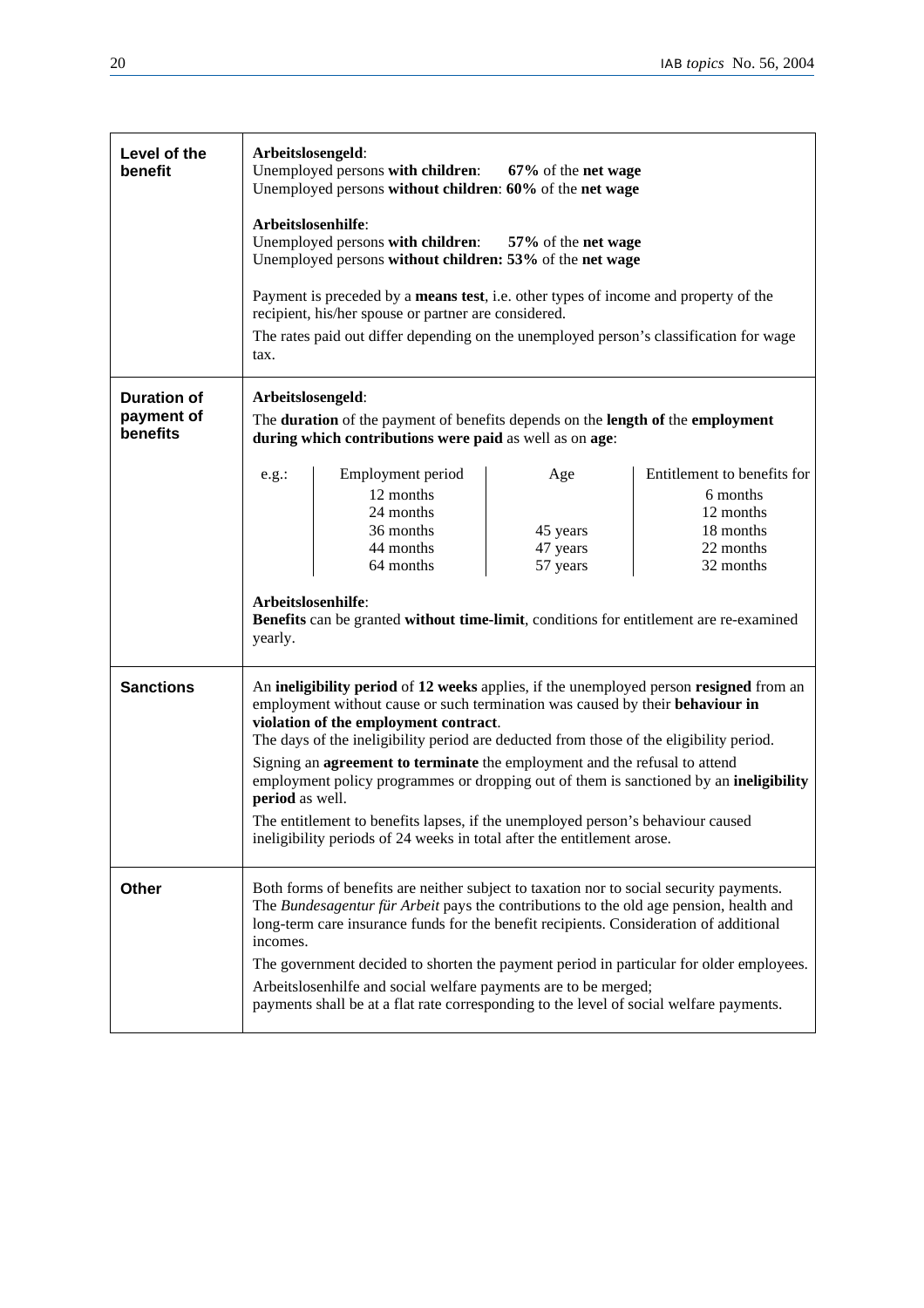# **6.3 France**

| <b>Legal basis</b>                   | Code du travail (Labour Code)<br>Agreement of 31 December 1958<br>Agreement of 01 January 2001                                                                                                                                                                                                                                                                                                                                                                                                                                                                                                                                                                                                                                                                                     |
|--------------------------------------|------------------------------------------------------------------------------------------------------------------------------------------------------------------------------------------------------------------------------------------------------------------------------------------------------------------------------------------------------------------------------------------------------------------------------------------------------------------------------------------------------------------------------------------------------------------------------------------------------------------------------------------------------------------------------------------------------------------------------------------------------------------------------------|
| <b>Competent</b><br>authority        | Ministère de l'Emploi et de la Solidarité (Ministry of Employment and Solidarity)<br>National, regional level:<br><b>UNEDIC</b> (Union nationale pour l'emploi dans l'industrie et le commerce - National<br>association for employment in industry and commerce).<br>Local level:<br><b>ASSEDIC</b> (Association pour l'emploi dans l'industrie et le commerce).                                                                                                                                                                                                                                                                                                                                                                                                                  |
| <b>Basic principle</b>               | Mandatory social security system for employees.<br>1. Earnings-related benefit payments of limited duration assurance chômage<br>(unemployment insurance).<br>2. Welfare system with flat rate payments (régime de solidarité).<br>Distinction between allocation de solidarité spécifique, after claims to assurance<br>chômage have been exhausted (long-term unemployed persons) and allocation<br>d'insertion for certain groups of persons.                                                                                                                                                                                                                                                                                                                                   |
| Sources of<br>funding                | Contributions to the unemployment insurance fund for assurance chômage.<br><b>Contribution rate on 1 January 2002:</b><br>5.6 % of gross wages (employer 3.6 %, employee 2 %)<br>Tax funds for régime de solidarité.                                                                                                                                                                                                                                                                                                                                                                                                                                                                                                                                                               |
| <b>Insured</b><br>persons            | Assurance chômage (unemployment insurance): all employees<br>Régime de solidarité:<br>Unemployed persons whose claims to assurance chômage have been exhausted and<br>certain groups of persons (released prisoners, political refugees, asylum seekers,<br>victims of occupational accidents or illnesses).                                                                                                                                                                                                                                                                                                                                                                                                                                                                       |
| <b>Conditions for</b><br>entitlement | Assurance chômage and régime de solidarité:<br><b>Involuntary unemployment</b><br>- Objective and subjective availability for the labour market<br>- Active job search<br>- Personal registration as unemployed<br>- No seasonal unemployment<br>- Generally <b>under than 60</b> , if contributions have been paid for the periods required for<br>the entitlement to old age pension; otherwise up to a maximum age of 65 years.<br>- If, when the age of 60 has been completed, the insurance period is not long enough to<br>result in the payment of 50 % of the full old age pension rate, benefits will be<br>continued until either the eligibility periods or the age of 65 have been reached.<br>Régime de solidarité: in addition to the above requirements: indigence. |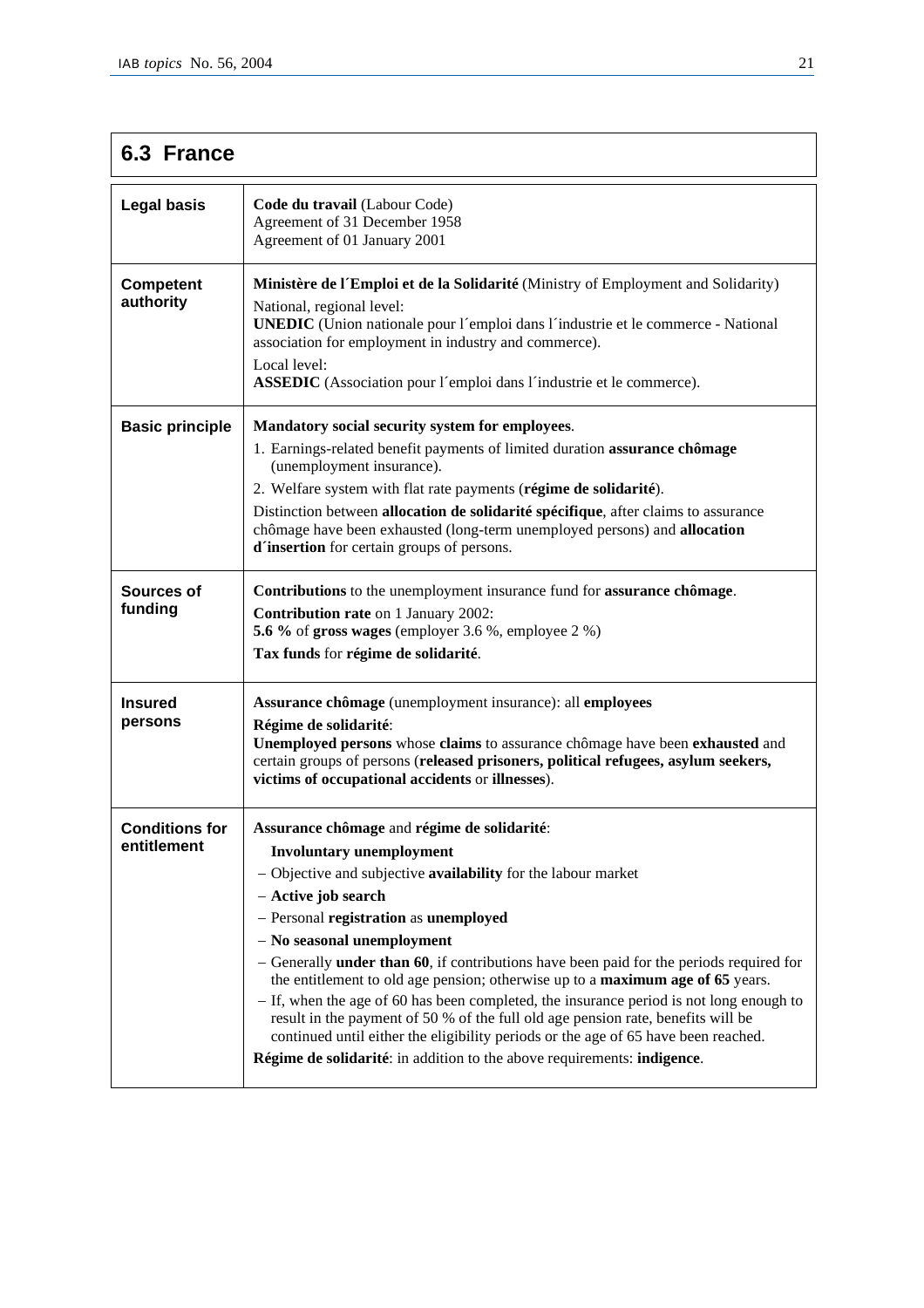| Qualifying<br>period                                                   | A minimum of 4 months (122 days) of employment subject to the payment of<br>contributions over the last 18 months before a person becomes unemployed. |                                                                                                                                                                                                                                                                         |  |
|------------------------------------------------------------------------|-------------------------------------------------------------------------------------------------------------------------------------------------------|-------------------------------------------------------------------------------------------------------------------------------------------------------------------------------------------------------------------------------------------------------------------------|--|
| <b>Waiting period</b>                                                  | Assurance chômage:<br>Régime desolidarité:                                                                                                            | 7 days<br>no waiting period                                                                                                                                                                                                                                             |  |
| <b>Calculation</b>                                                     | Assurance chômage:                                                                                                                                    | According to the level of the wage subject to the payment of<br>contributions during the last 12 months before the claim<br>arose.                                                                                                                                      |  |
|                                                                        |                                                                                                                                                       | On this basis an average daily rate is calculated.<br>The benefits amount to 75% of the daily rate calculated on the<br>basis of the previous wage, up to a maximum of four times the<br>monthly threshold for social security (Euro 9.116 on 1 January<br>2001).       |  |
|                                                                        | Régime de solidarité:                                                                                                                                 | Flat rate benefits unrelated to previous earnings; means test                                                                                                                                                                                                           |  |
| Level of<br>the benefit<br>(Benefit rates as<br>on 1 January,<br>2001) | Assurance chômage:                                                                                                                                    | <b>40.4</b> % of the calculated <b>daily rate</b> + <b>Euro</b> 9.56 / daily or<br>57.4 % of the calculated daily rate, if more favourable.<br>Minimum rate: Euro 23 daily                                                                                              |  |
|                                                                        |                                                                                                                                                       | Degressive benefit rate:                                                                                                                                                                                                                                                |  |
|                                                                        |                                                                                                                                                       | Generally the full benefit rate is cut by approx. 15% or 17 %                                                                                                                                                                                                           |  |
|                                                                        |                                                                                                                                                       | after 4 months.                                                                                                                                                                                                                                                         |  |
|                                                                        |                                                                                                                                                       | In case of <b>longer previous employment</b> subject to the<br>payment of contributions and for older age groups degression<br>starts later, in the most favourable case (age above 55,<br>27 months of employment in the last 3 years) by about 8%<br>after 27 months. |  |
|                                                                        |                                                                                                                                                       | Guaranteed minimum benefit of Euro 17/daily.<br>Persons over 52 receive Euro 21/day under certain conditions.                                                                                                                                                           |  |
|                                                                        | Régime de solidarité                                                                                                                                  | consists of<br>- allocation de solidarité spécifique and<br>- allocation d'insertion                                                                                                                                                                                    |  |
|                                                                        |                                                                                                                                                       | Allocation de solidarité spécifique is paid after the claims to<br>assurance chômage have been exhausted, specifically in the<br>case of long-term unemployed persons.                                                                                                  |  |
|                                                                        |                                                                                                                                                       | Flat-rate benefit:<br>Euro 13 daily<br>Euro 19/day after completing 55 or 57 years of age.                                                                                                                                                                              |  |
|                                                                        |                                                                                                                                                       | Certain groups of persons (released prisoners, political<br>refugees, asylum seekers, victims of occupational accidents or<br>illnesses) receive allocation d'insertion.<br>Flat-rate benefit: Euro 9.23 daily                                                          |  |
|                                                                        | chômage and régime de solidarité.<br>Benefit rate is adjusted once yearly.                                                                            | A means test is applied before régime de solidarité is granted.<br>No family supplements or any other supplements are paid together with assurance                                                                                                                      |  |

 $\sim$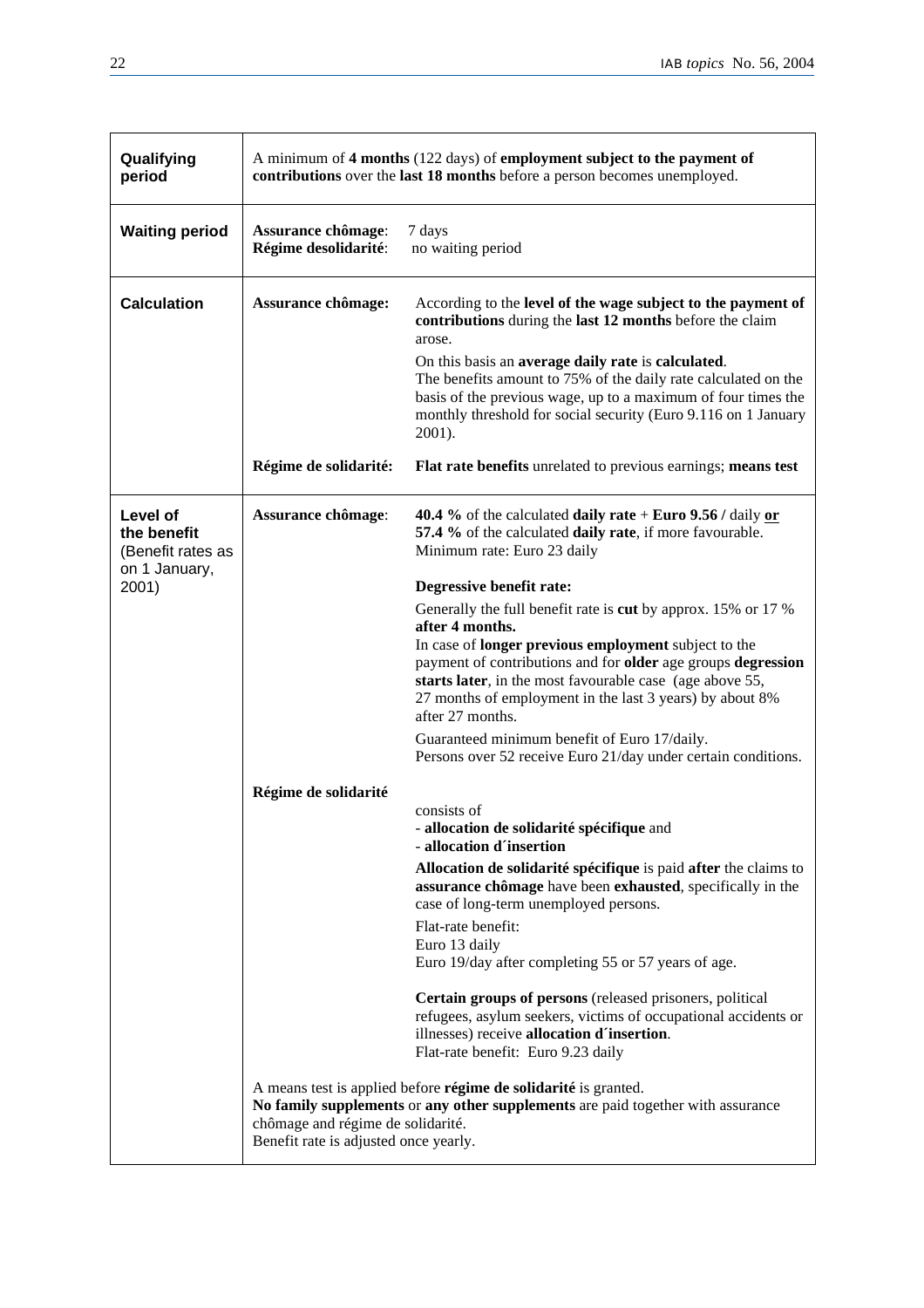| <b>Duration of</b><br>payment of<br>benefits | Assurance chômage:                                                                                     | The duration of the payment of benefits depends on the length<br>of the previous employment during which contributions<br>were paid as well as on age and varies between a minimum<br>length of 4 months and a maximum length of 60 months.                                                                                                                                                                                                                                                                                                                                                                                                                                                                                                                                                                                                                                                          |
|----------------------------------------------|--------------------------------------------------------------------------------------------------------|------------------------------------------------------------------------------------------------------------------------------------------------------------------------------------------------------------------------------------------------------------------------------------------------------------------------------------------------------------------------------------------------------------------------------------------------------------------------------------------------------------------------------------------------------------------------------------------------------------------------------------------------------------------------------------------------------------------------------------------------------------------------------------------------------------------------------------------------------------------------------------------------------|
|                                              | Régime de solidarité:                                                                                  | Allocation de solidarité spécifique:<br>unlimited duration, eligibility is verified every half-year.<br>Allocation d'insertion: maximum 1 year                                                                                                                                                                                                                                                                                                                                                                                                                                                                                                                                                                                                                                                                                                                                                       |
| <b>Sanctions</b>                             | Temporary or permanent payment stop if<br>- no jobseeking activities are proved.                       | - the unemployed person resigned from an employment without cause or such<br>termination was caused by his/her behaviour in violation of the employment contract.<br>- reasonable employment was refused without cause                                                                                                                                                                                                                                                                                                                                                                                                                                                                                                                                                                                                                                                                               |
| Other                                        | Assurance chômage and régime de solidarité:<br>replacement benefits.                                   | Secondary income is considered for the payment of benefits.<br>The benefit payments are taxable if certain limits for the net income are exceeded.<br>Benefit recipients that are bona fide residents of France pay a general social security<br>contribution of 6.2% and a contribution towards social debt of 0.5% of the earnings<br>Benefit recipients that are not bona fide residents of France pay 2.8%.                                                                                                                                                                                                                                                                                                                                                                                                                                                                                      |
| "Le Pare"                                    | 1'Emploi) was initiated in 2001.<br>services, the French ANPE is required.<br>jobseeker.<br>programme. | A new programme to support the return to work (Le Pare, Plan d'Aide au Retour à<br>For this an agreement between the unemployed person and the public employment<br>The agreement includes actions to help the benefit recipients to return to work on the first<br>labour market faster; such as allowances for training, mobility or subsidies to employers.<br>There are higher requirements for active job search and initiative on the part of the<br>Anybody who wants to participate in 'Le Pare' must have been employed subject to the<br>payment of contributions for at least 4 months during the last 18 months prior to<br>unemployment, he or she may not have resigned without cause (otherwise a 4 months<br>waiting period applies) and must renew the unemployment registra-tion every month.<br>The earnings replacement benefits are not degressive for the participants in this |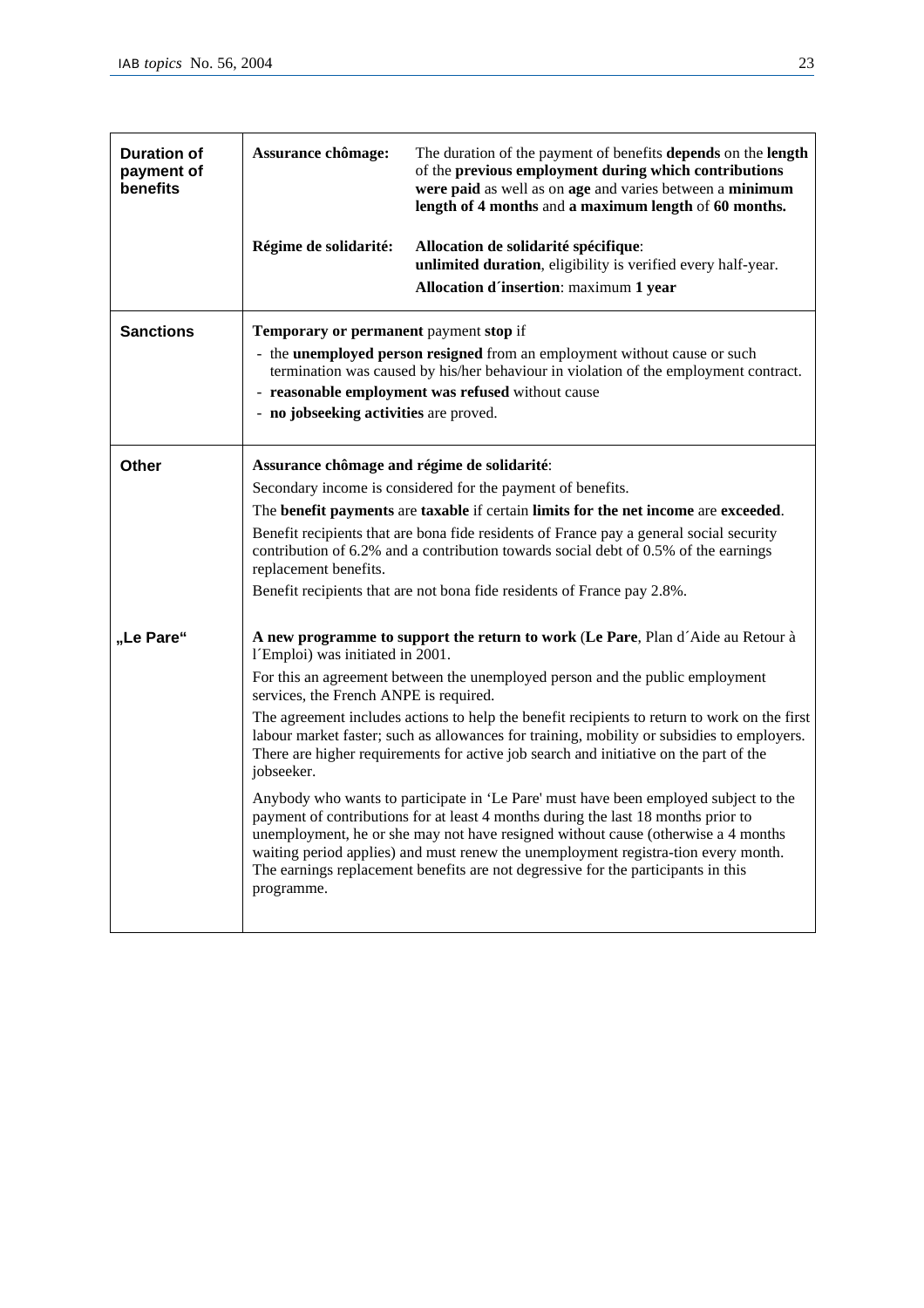# **6.4 Canada**

| <b>Employment Insurance Act (1996)</b>                                                                                                                                                                                                                                                                                                                                                                                                                                                                                                                       |  |
|--------------------------------------------------------------------------------------------------------------------------------------------------------------------------------------------------------------------------------------------------------------------------------------------------------------------------------------------------------------------------------------------------------------------------------------------------------------------------------------------------------------------------------------------------------------|--|
| Human Resources Development Canada - HRDC<br>320 Local Human Resources Development of Canada (HRDC) offices.                                                                                                                                                                                                                                                                                                                                                                                                                                                 |  |
| Mandatory social security system for employees with earnings-related benefits.<br>Regular benefits are paid for a limited period and related to earnings.                                                                                                                                                                                                                                                                                                                                                                                                    |  |
| Contributions to the unemployment insurance fund<br><b>Employees</b> pay a contribution of 2.2 %, their <b>employers 3.08</b> % of the relevant<br>earnings (premium rate) up to an annual income of Can.\$ 39,000 (approx. Euro<br>24,000).                                                                                                                                                                                                                                                                                                                 |  |
| <b>Employees</b><br>(Special arrangements for independent fishermen)                                                                                                                                                                                                                                                                                                                                                                                                                                                                                         |  |
| <b>Involuntary unemployment</b><br>Objective and subjective availability for the labour market                                                                                                                                                                                                                                                                                                                                                                                                                                                               |  |
| During the last 52 weeks before a person becomes unemployed he or she must have<br>worked subject to the payment of contributions between 420 and 700 hours<br>depending on the regional unemployment rate.<br>$\rightarrow$ 700 hours<br>Unemployment rate<br>6 %<br>$0\%$<br>e.g<br>Unemployment rate<br>$\rightarrow$ 560 hours<br>9,1 % 10 %<br>Unemployment rate<br>13 % and other $\longrightarrow$ 420 hours                                                                                                                                          |  |
| 2 weeks                                                                                                                                                                                                                                                                                                                                                                                                                                                                                                                                                      |  |
| Average income over the last 26 weeks before a person becomes unemployed                                                                                                                                                                                                                                                                                                                                                                                                                                                                                     |  |
| 55% of the income during the last 26 weeks up to a maximum of Can. \$413 per week<br>Calculation:<br>1. Earnings during the last 26 weeks<br>2. Number of weeks actually worked during this period.<br>3. A so-called 'minimum divisor' is allocated for the unemployment rate of a specific<br>region<br>unemployment rate<br>minimum divisor 22<br>$z. B$ .:<br>0%<br>6%<br>$\overline{\phantom{0}}$<br>unemployment rate<br>9%<br>minimum divisor 19<br>8,1%<br>$\rightarrow$<br>unemployment rate 13,1% and over $\longrightarrow$<br>minimum divisor 14 |  |
|                                                                                                                                                                                                                                                                                                                                                                                                                                                                                                                                                              |  |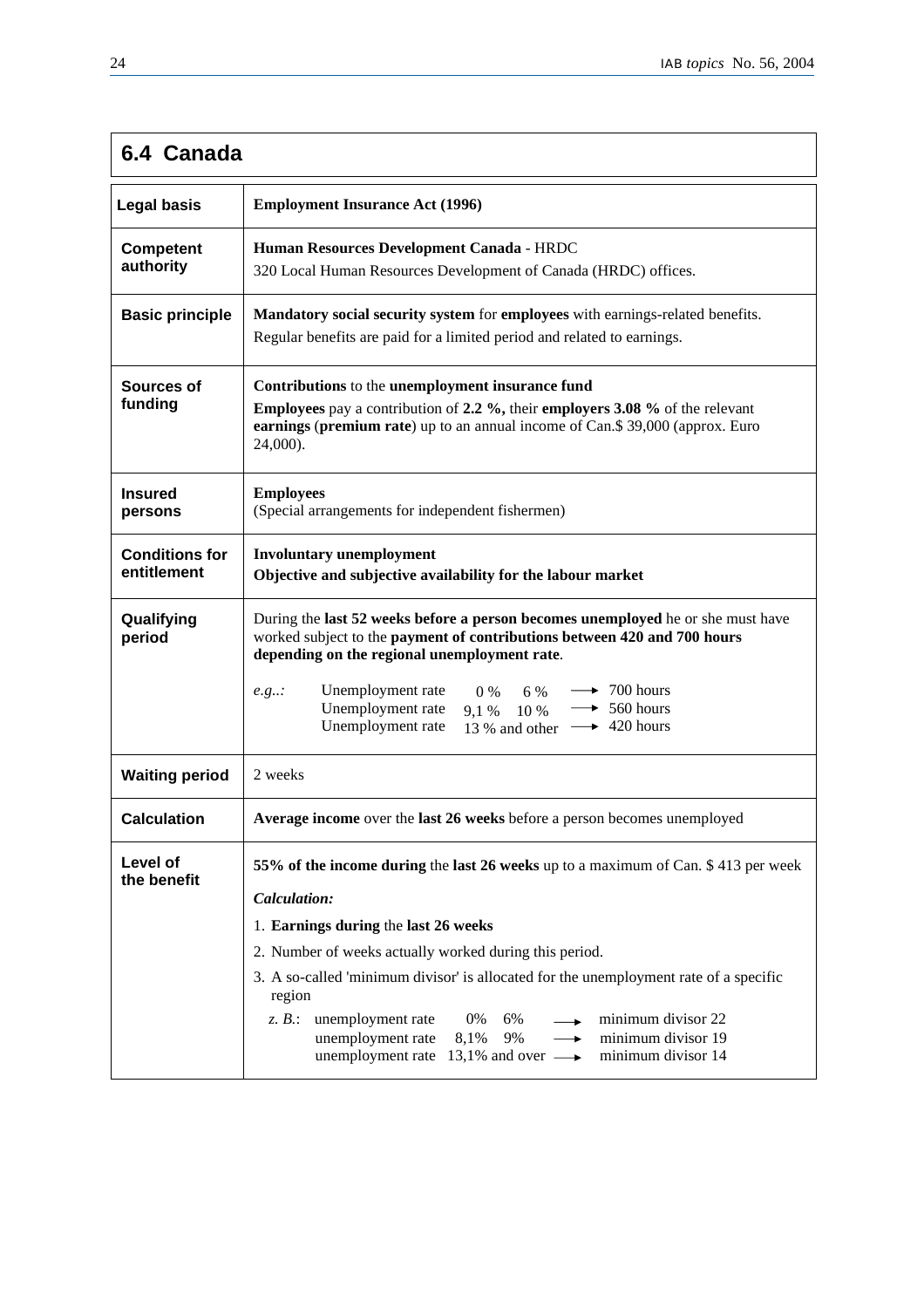|                                              | 1. The income is divided by the number of weeks actually worked or by the<br>minimum divisor. The higher of these becomes the divisor.                                                                                                                                       |  |  |
|----------------------------------------------|------------------------------------------------------------------------------------------------------------------------------------------------------------------------------------------------------------------------------------------------------------------------------|--|--|
|                                              | 2. The weekly benefit rate amounts 55% thereof. (1 Can. $\$ = \text{Euro } 0.62$ )                                                                                                                                                                                           |  |  |
|                                              | 26 weeks worked, \$10.400 earned, minimum divisor 14<br>e.g.:<br>$$10.400 : 26 \times 55\% = $220$                                                                                                                                                                           |  |  |
|                                              | 12 weeks worked, \$3.600 earned, minimum divisor 14<br>$$3.600 : 14 \times 55\% = $141$                                                                                                                                                                                      |  |  |
|                                              | Low income families (annual family income less than Can. \$25,921) that receive<br>Canada Child Tax Benefit may apply for a family supplement.                                                                                                                               |  |  |
| <b>Duration of</b><br>payment of<br>benefits | Payments for 14 to 45 weeks.<br>The number of weeks with entitlement to benefits depends on the unemployment rate<br>in the respective region at the time of application and the number of hours worked<br>during the relevant period                                        |  |  |
|                                              | weeks<br>hours<br>unemployment rate<br>e.g.:<br>$420 - 454$ Std.,<br>over $13\% - 14\%$ —<br>26<br>$700 - 734$ Std.,<br>6 % and less<br>14<br>$\blacktriangleright$<br>$1.470 - 1.504$ Std.,<br>over $8\% - 9\%$<br>32<br>45<br>1.820 and over,<br>over $16%$                |  |  |
| <b>Sanctions</b>                             | <b>Employees losing their job</b> through their own fault i.e.<br>termination of employment without cause or termination by the employer for violation of<br>the contract, are ineligible.                                                                                   |  |  |
|                                              | An ineligibility period of 7 - 12 weeks applies, if                                                                                                                                                                                                                          |  |  |
|                                              | no jobseeking activities are documented,                                                                                                                                                                                                                                     |  |  |
|                                              | - claimants do <b>not report</b> to the office as required,<br>- the unemployed person <b>refuses to attend or drops out</b> of <b>training</b> or reintegration<br>schemes and job training.                                                                                |  |  |
| Other                                        | Additional income exceeding Can. \$50 weekly or 25% of the weekly benefit rate, is<br>fully considered.                                                                                                                                                                      |  |  |
|                                              | There is a close interrelationship with the Income Tax Act.                                                                                                                                                                                                                  |  |  |
|                                              | If the annual net income exceeds Can. $$48,750$ (Euro 30,000) 30% of the income above<br>this limit or all of the unemployment compensation received during the respective tax<br>year must be paid back. This is verified at the time the annual income tax return is made. |  |  |
|                                              | First time payments of unemployment benefit are excepted therefrom.                                                                                                                                                                                                          |  |  |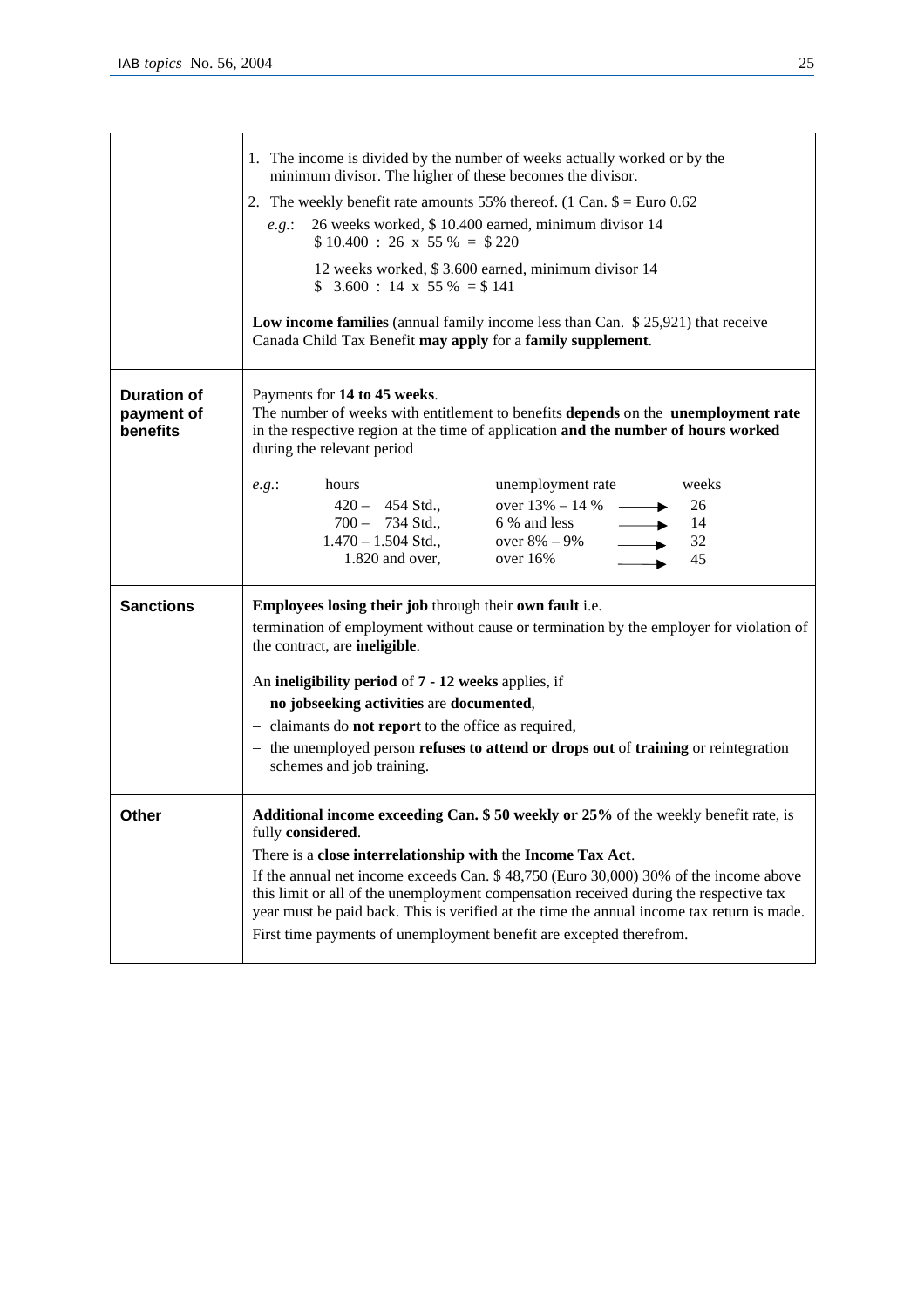# **6.5 Netherlands**

| <b>Legal basis</b>                   | Werkloosheidswet (WW - Act on Benefits during Unemployment)                                                                                                                                                                                                                                                                                                                                                                                                                                                                                                                                                                                                                                                                                                                     |  |
|--------------------------------------|---------------------------------------------------------------------------------------------------------------------------------------------------------------------------------------------------------------------------------------------------------------------------------------------------------------------------------------------------------------------------------------------------------------------------------------------------------------------------------------------------------------------------------------------------------------------------------------------------------------------------------------------------------------------------------------------------------------------------------------------------------------------------------|--|
| <b>Competent</b><br>authority        | Ministerie van Sociale Zaken en Werkgelegenheid<br>(Ministry of Social Affairs and Employment)<br>- responsible for the social security insurance organization-                                                                                                                                                                                                                                                                                                                                                                                                                                                                                                                                                                                                                 |  |
|                                      | <b>CWI</b><br>(Centrum voor Werk en Inkomen)<br>- for basic services (public law) - gate keeper function -<br>nationwide 6 CWI districts, 131 CWI (centres for employment and<br>income) – responsible for job placement and application for earnings<br>replacement benefits.                                                                                                                                                                                                                                                                                                                                                                                                                                                                                                  |  |
|                                      | <b>UWV</b><br>(Uitvoeringsinstituut Werknemersverzekeringen)<br>- Administration of employee insurances (one part of which is<br>unemployment insurance).                                                                                                                                                                                                                                                                                                                                                                                                                                                                                                                                                                                                                       |  |
|                                      | The services of the following organizations have been separated from those of job<br>placement as such:                                                                                                                                                                                                                                                                                                                                                                                                                                                                                                                                                                                                                                                                         |  |
|                                      | <b>KLIQ</b><br>- responsible for vocational reintegration (private law)<br>CV<br>- responsible for vocational initial and further training<br>- responsible for technical support<br><b>FACENT</b><br><b>ESF</b><br>- responsible for programmes under the European Social Fund                                                                                                                                                                                                                                                                                                                                                                                                                                                                                                 |  |
| <b>Basic principle</b>               | Mandatory social security system for employees.<br>Earnings-related benefit payments of limited duration consisting of:<br>1. Kortdurende uitkering (short-term benefits)<br>2. Loongerelateerde uitkering (earnings-related benefits)<br>3. Vervolguitkering (follow-up benefit)                                                                                                                                                                                                                                                                                                                                                                                                                                                                                               |  |
| Sources of<br>funding                | Funded by <b>contributions</b> paid by the insured persons consisting of <b>two elements</b> :<br>1. Contributions to the general unemployment fund (Algemeen werkloosheidsfonds,<br>Awf). The contribution rate is 8.9% of the earnings relevant for the calculation of<br>contributions. Of these employers pay 5.25%, employees 3.65 %.<br>2. Contribution to the fund for dismissal indemnity (Wachtgeldfonds $-\text{Wgf}$ ).<br>Contributions are paid only by the employers and vary for each sector, ranging from<br>0.07% of the earnings subject to the payment of contributions in the insurance<br>industry to 2.78% in the cultural sector.<br>The income threshold is Euro 153 per day; incomes up to Euro 53 per day are exempted<br>from contribution payments. |  |
| <b>Insured</b><br>persons            | All employees up to the age of 65                                                                                                                                                                                                                                                                                                                                                                                                                                                                                                                                                                                                                                                                                                                                               |  |
| <b>Conditions for</b><br>entitlement | <b>Involuntary unemployment</b><br>Objective and subjective availability for the labour market<br>Registration as unemployed with the CWI                                                                                                                                                                                                                                                                                                                                                                                                                                                                                                                                                                                                                                       |  |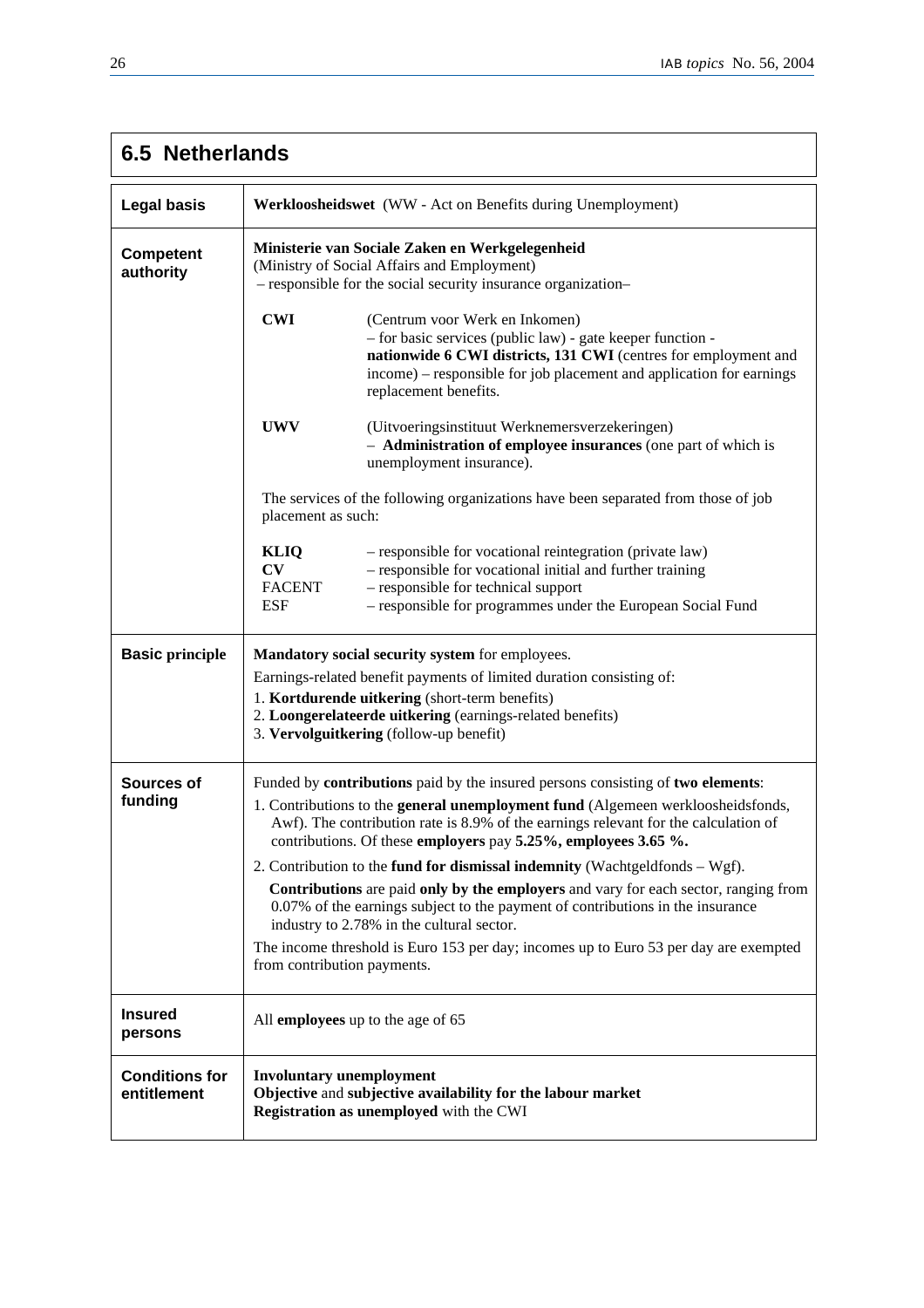| Qualifying<br>period     | 1. Short-term benefits (kortdurende uitkering):<br>A minimum of 26 weeks of paid work during the last 39 weeks (26 week rule).<br>2. Earnings-related benefits (loongerelateerde uitkering) and Follow-up benefit<br>(vervolguitkering):<br>The unemployed person must provide proof of over 52 paid working days for at least<br>4 years out of the last 5 years (4 of 5 rule) and satisfy the 26 week rule.                                          |
|--------------------------|--------------------------------------------------------------------------------------------------------------------------------------------------------------------------------------------------------------------------------------------------------------------------------------------------------------------------------------------------------------------------------------------------------------------------------------------------------|
| <b>Waiting period</b>    | None                                                                                                                                                                                                                                                                                                                                                                                                                                                   |
| Level of the<br>benefits | 1. Short-term benefits (kortdurende uitkering):<br>70% of the legal minimum wage (independent of previous earnings).                                                                                                                                                                                                                                                                                                                                   |
|                          | 2. Earnings-related benefits (loongerelateerde uitkering)<br>70% of the previous earnings; ceiling Euro 153 daily (01 Jan. 2001)                                                                                                                                                                                                                                                                                                                       |
|                          | 3. Follow-up benefit (vervolguitkering):<br>70% of the legal minimum wage or<br>70% of the last earnings, if lower (e.g. in case of part time work).                                                                                                                                                                                                                                                                                                   |
|                          | If these benefits are lower than the social minimum, allowances can be applied for<br>under the Act on Surcharge Benefits (Toeslagenwet, TW) after a means test. The<br>maximum rates are:                                                                                                                                                                                                                                                             |
|                          | 30 % of the minimum wage for married people or persons living in<br>a partnership similar to marriage,                                                                                                                                                                                                                                                                                                                                                 |
|                          | 27 % of the minimum wage for single parents,                                                                                                                                                                                                                                                                                                                                                                                                           |
|                          | 21 % of the minimum wage for single persons (for young people<br>under 23 the rates are lower).                                                                                                                                                                                                                                                                                                                                                        |
|                          | Adjustment on 01 January and 01 July in accordance to the average development of the<br>wages.                                                                                                                                                                                                                                                                                                                                                         |
| <b>Duration of</b>       | 1. Short-term benefits (kortdurende uitkering): 6 months                                                                                                                                                                                                                                                                                                                                                                                               |
| payment of<br>benefits   | 2. Earnings-related benefits (loongerelateerde uitkering):<br>The benefit rate depends on the number of years during the last 5 years with over 52<br>paid working days per year (A) and the number of years completed after the 18th<br>birthday up to the beginning of this 5 year period (B).<br>The total of $A + B$ constitutes the so-called employment history.<br>According to the length of this employment history the length of the benefit |
|                          | entitlement period is between 6 and 60 months.<br><i>e.g.</i> : $A + B = up to 4 years : 6 months$                                                                                                                                                                                                                                                                                                                                                     |
|                          | $A + B = 15 - 20$ years : 18 months<br>$A + B = 40 + x \text{ years}$ : 60 months                                                                                                                                                                                                                                                                                                                                                                      |
|                          | 3. Follow-up benefit (vervolguitkering):<br><b>Generally 2 years</b> ; if a person becomes unemployed after he or she is $57\frac{1}{2}$ years old,<br>this benefit continues until he or she has completed 65 years.                                                                                                                                                                                                                                  |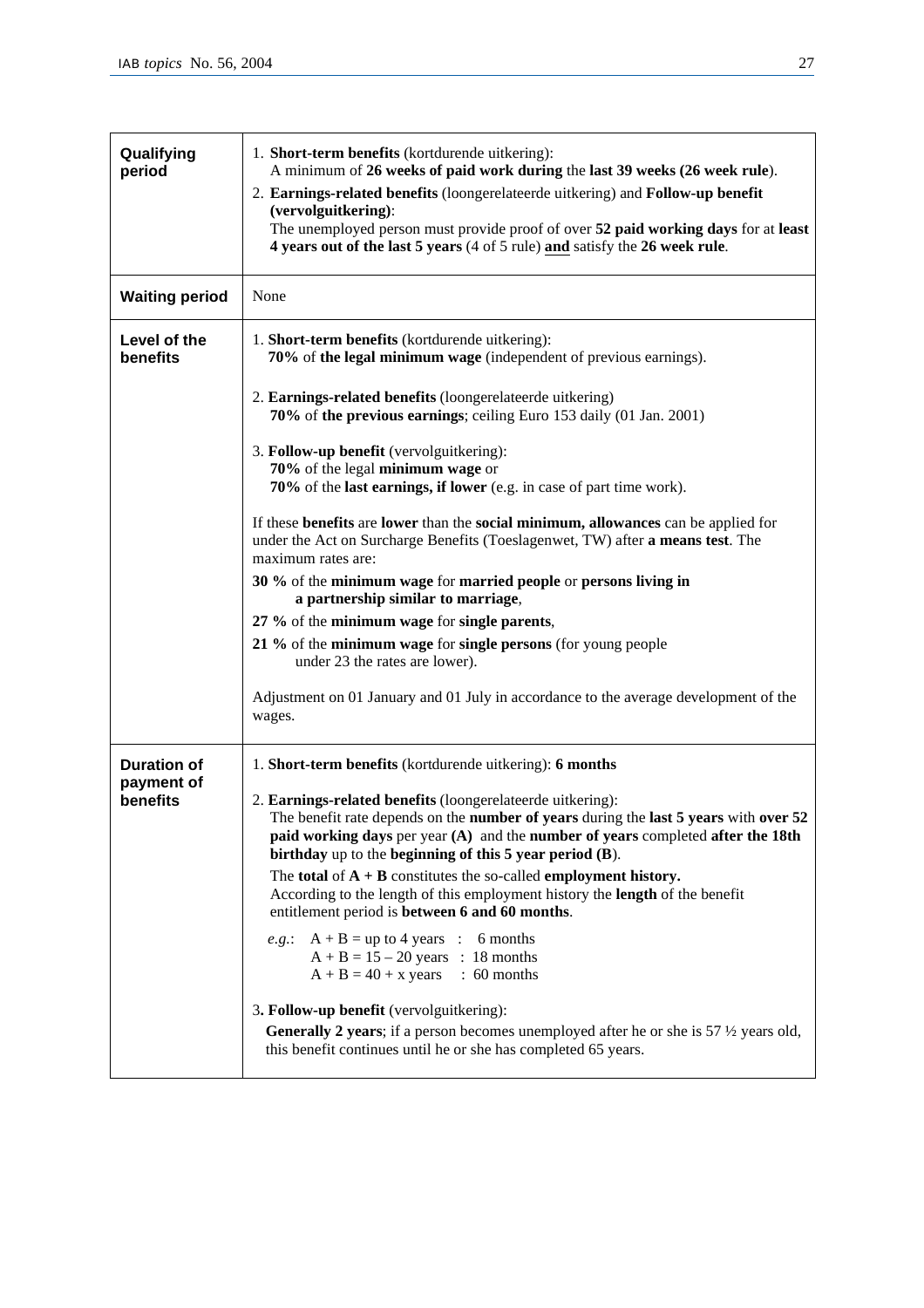| <b>Sanctions</b> | If the unemployed person resigned from an employment without cause or such<br>termination was caused by his or her behaviour in violation of the employment<br>contract this has a negative impact on the payment of benefits. |  |
|------------------|--------------------------------------------------------------------------------------------------------------------------------------------------------------------------------------------------------------------------------|--|
|                  | The same is true when an adequate, reasonable job or the attendance of a labour market<br>policy scheme is refused without major reason.                                                                                       |  |
|                  | In this case the benefits are cut from $70\%$ to $35\%$ of the minimum wage or previous<br>earnings (partial cut) for 26 weeks or they might be cancelled altogether (total cut).                                              |  |
| Other            | Benefit rates are reduced by secondary income or social welfare payments for transition<br>to old age pension and early retirement.<br>Social security contributions are deducted.                                             |  |
|                  | Taxes must be paid when a certain minimum income is exceeded.                                                                                                                                                                  |  |

| 6.6 Austria                          |                                                                                                                                                                                                                                                                                                         |
|--------------------------------------|---------------------------------------------------------------------------------------------------------------------------------------------------------------------------------------------------------------------------------------------------------------------------------------------------------|
| <b>Legal basis</b>                   | Arbeitslosenversicherungsgesetz (ALVG - Unemployment Insurance Act) of 14<br>November 1977 in the latest version.<br>Sonderunterstützungsgesetz (SUG - Special Support Act) of 30 November 1973 in the<br>latest version.                                                                               |
| <b>Competent</b><br>authority        | Bundesministerium für Arbeit und Wirtschaft (Federal Ministry for Labour and<br>Economics)<br>Federal office of Arbeitsmarktservice (AMS)<br>9 AMS offices in the Laender<br>AMS regional offices (127)                                                                                                 |
| <b>Basic principle</b>               | Mandatory social security system for employees.<br>Earnings-related benefit payments of limited duration as Arbeitslosengeld<br>(unemployment compensation).<br>Earnings-related benefit as Notstandshilfe (unemployment assistance) after<br>Arbeitslosengeld has been exhausted in case of indigence. |
| Sources of<br>funding                | Insured persons pay contributions amounting to 6% of income from employment<br>subject to the payment of social security contributions; both employees and employers<br>pay 3 % thereof.<br>The income threshold is Euro 3,270 per month.                                                               |
| <b>Insured</b><br>persons            | <b>Employees</b> whose wage exceeds Euro 301.54 per month, below which the employment<br>is considered 'marginal'.                                                                                                                                                                                      |
| <b>Conditions for</b><br>entitlement | Arbeitslosengeld and Notstandshilfe:<br><b>Involuntary unemployment</b><br>Objective and subjective availability for the labour market<br>Personal registration as unemployed with the AMS<br>For Notstandshilfe in addition: indigence                                                                 |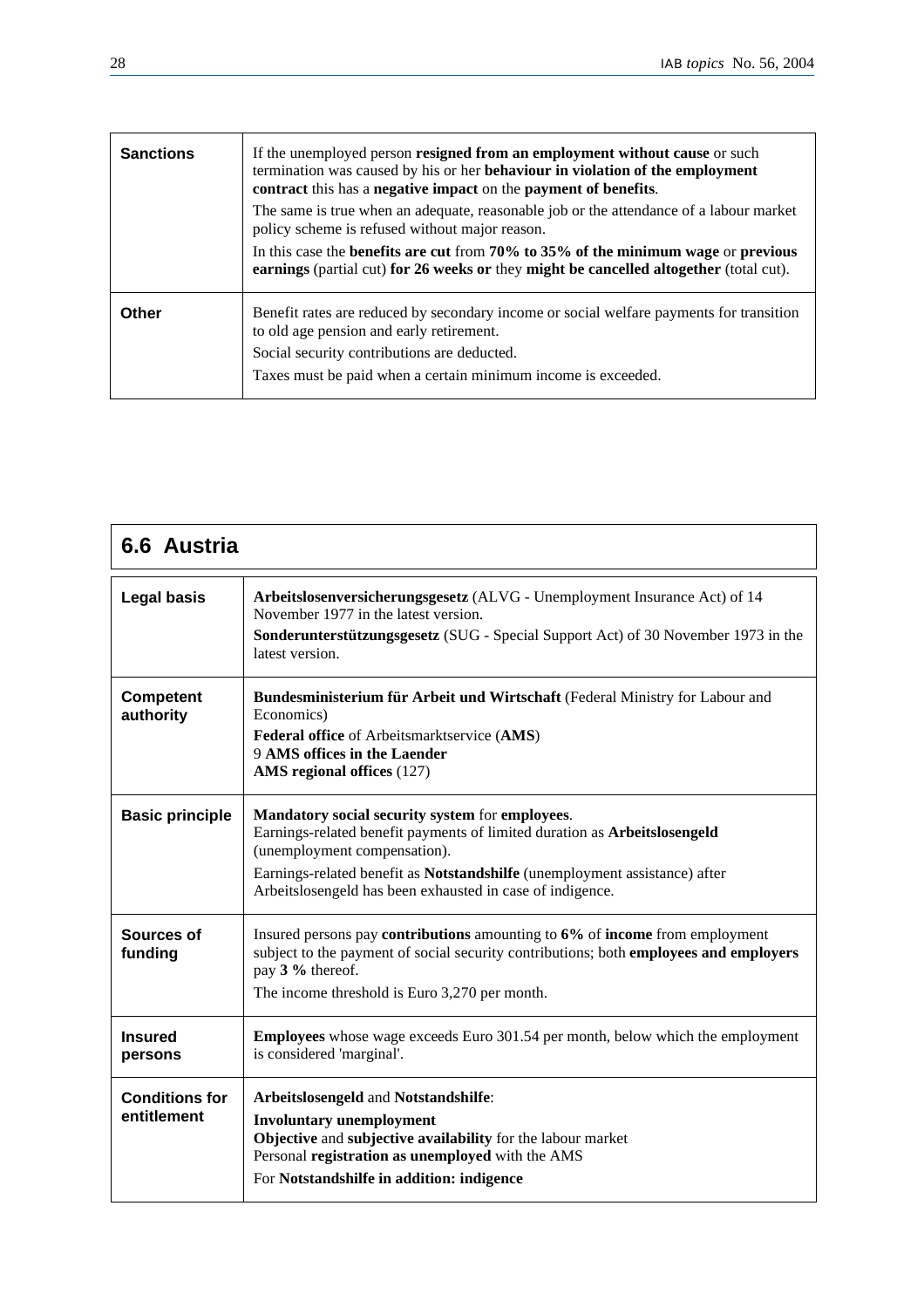| Qualifying<br>period  | At least 52 weeks of employment with contribution payments during the last 2 years<br>before unemployment. In case of repeated applications 28 weeks of employment subject<br>to the payment of contributions within the last year before application.                                                                 |  |
|-----------------------|------------------------------------------------------------------------------------------------------------------------------------------------------------------------------------------------------------------------------------------------------------------------------------------------------------------------|--|
|                       | Special rules for young people under 25:                                                                                                                                                                                                                                                                               |  |
|                       | If AMS cannot find a job or a training for persons under 25 within 4 weeks they must                                                                                                                                                                                                                                   |  |
|                       | have worked only 28 weeks in the last year before unemployment.                                                                                                                                                                                                                                                        |  |
| <b>Waiting period</b> | None                                                                                                                                                                                                                                                                                                                   |  |
| <b>Calculation</b>    | Average wage for the calendar year before last when applying between 1 January<br>and 30 June of a calendar year;                                                                                                                                                                                                      |  |
|                       | average wage for the last full calendar year when applying between 1 July and 31<br>December of a calendar year;                                                                                                                                                                                                       |  |
|                       | Special payments subject to contributions such as holiday or Christmas bonus are<br>considered as well.                                                                                                                                                                                                                |  |
|                       | The income threshold is Euro 3,270 per month.                                                                                                                                                                                                                                                                          |  |
| Level of the          | Arbeitslosengeld                                                                                                                                                                                                                                                                                                       |  |
| benefit               | The base rate amounts to 55% of the previous net income as calculated.<br>If the amount calculated for unemployment compensation falls short of the Ausgleichs-<br>zulagenrichtsatz (levelling allowance reference rate) of Euro 630.92 per month it is<br>topped up by the so-called 'Ergänzungsbetrag' (supplement). |  |
|                       | Family supplements are paid for dependants for whose support the recipient is mainly<br>responsible (Euro 0.97 per day) such as spouse, partner, children, grandchildren. The<br>allowance is only paid for spouse or partner, if there are children or grandchildren for<br>which it is also paid;                    |  |
|                       | however, not more than 60 % of the daily net income, if there is no entitlement to<br>family supplement.                                                                                                                                                                                                               |  |
|                       | - not more than 80 % of the daily net income, if there is an entitlement to family<br>supplement.                                                                                                                                                                                                                      |  |
|                       | Additional income from minor employment (up to Euro 301.54 per month) does not<br>reduce the entitlement to benefits.                                                                                                                                                                                                  |  |
|                       | If earnings are higher there is no entitlement to Arbeitslosengeld.                                                                                                                                                                                                                                                    |  |
|                       | Notstandshilfe<br>95% of the base rate previously granted for Arbeitslosengeld, if this does not exceed<br>the Ausgleichszulagenrichtsatz (Euro 630.92 per month); in all other cases:                                                                                                                                 |  |
|                       | 92% of the base rate previously granted for Arbeitslosengeld.<br>Family supplements as for Arbeitslosengeld.                                                                                                                                                                                                           |  |
|                       | Payment is preceded by a <b>means test</b> , i.e. other types of <b>income</b> of the recipient, his/her<br>spouse or partner are considered, after certain exemptions.<br>The exemptions increase for all persons for whose support the recipient is mainly<br>responsible.                                           |  |
|                       | <b>Exemptions:</b>                                                                                                                                                                                                                                                                                                     |  |
|                       | under the age of 50: Euro 435 per month for spouse/partner +<br>Euro 217.50 for supported persons                                                                                                                                                                                                                      |  |
|                       | Euro 870 per month for spouse/partner +<br>over the age of 50:<br>Euro 435 for supported persons                                                                                                                                                                                                                       |  |
|                       | Euro 1,305 per month for spouse/partner +<br>over the age of 55:<br>Euro 652.50 for supported persons                                                                                                                                                                                                                  |  |
|                       |                                                                                                                                                                                                                                                                                                                        |  |
|                       | The income threshold and all relevant amounts for unemployment insurance<br>(exemptions, Notstandshilfe, limit for marginal employment, Ausgleichszulagenrichtsatz<br>and the like) for Arbeitslosengeld and Notstandshilfe are raised annually.                                                                       |  |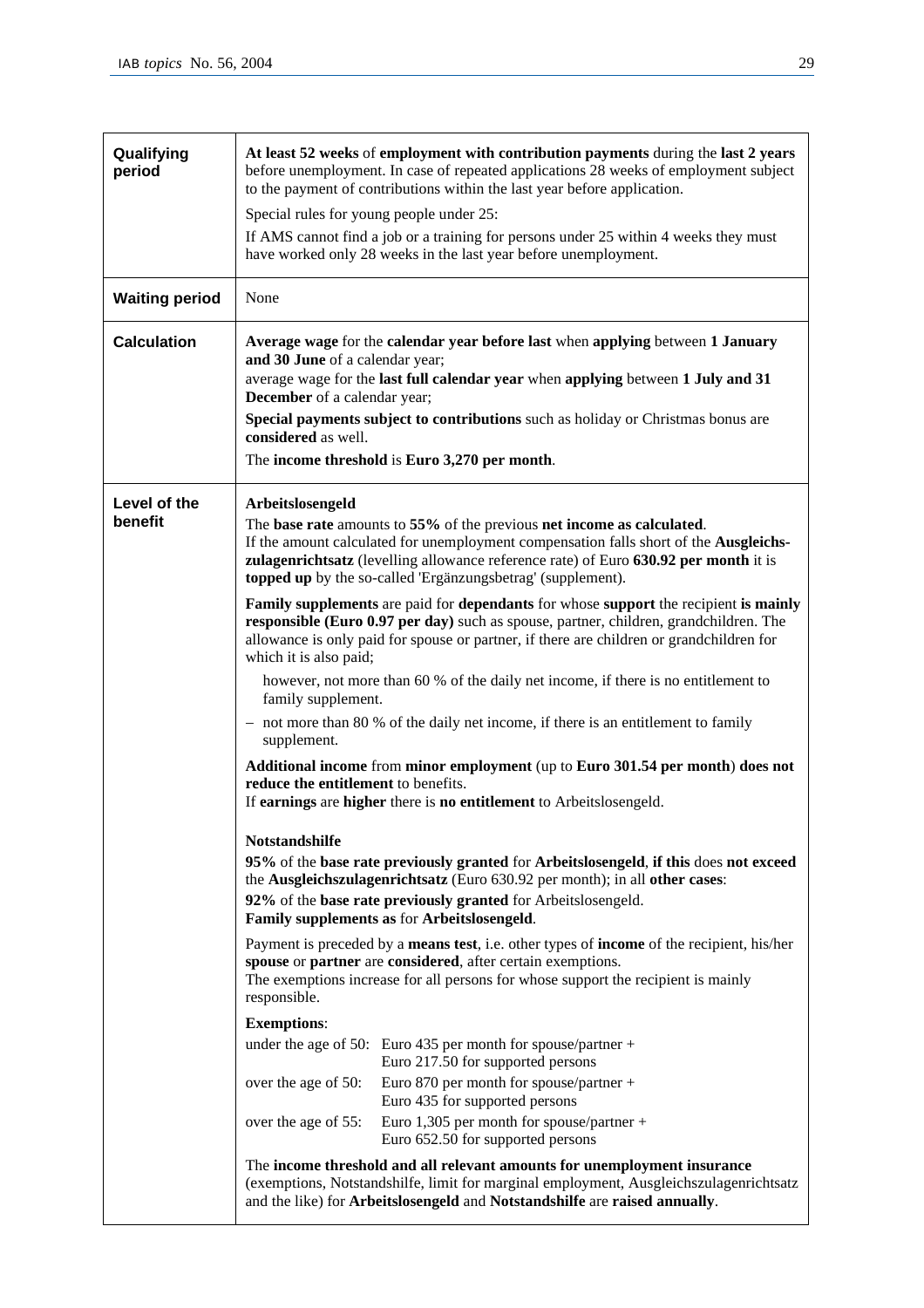| <b>Duration of</b><br>payment of<br>benefits | Arbeitslosengeld<br><b>Generally 20 weeks.</b><br><b>Prolongation</b> up to a maximum of 52 weeks for people aged over 50 according to age<br>and the length of the previous employment during which contributions were paid.<br>Special arrangements for older employees while the benefit system of the old age<br>pension funds is transformed: Temporarily the length of the payment period has been<br>extended to 78 weeks.<br><b>Notstandshilfe</b><br>No time limit. Granted for 52 weeks, followed by renewed verification of eligibility, in<br>particular of indigence. |
|----------------------------------------------|------------------------------------------------------------------------------------------------------------------------------------------------------------------------------------------------------------------------------------------------------------------------------------------------------------------------------------------------------------------------------------------------------------------------------------------------------------------------------------------------------------------------------------------------------------------------------------|
| <b>Sanctions</b>                             | An ineligibility period of 4 weeks applies, if the unemployed person resigned from an<br>employment without cause or such termination was caused by their behaviour in<br>violation of the employment contract.                                                                                                                                                                                                                                                                                                                                                                    |
|                                              | The days of the ineligibility period are not deducted from those of the eligibility period.                                                                                                                                                                                                                                                                                                                                                                                                                                                                                        |
|                                              | Signing an agreement to terminate the employment is not sanctioned by an<br>ineligibility period.                                                                                                                                                                                                                                                                                                                                                                                                                                                                                  |
|                                              | An ineligibility period of 6 weeks applies, if the unemployed person refuses a<br>reasonable job without cause; in case of a repeated refusal within one year after the<br>beginning of the unemployment the ineligibility period is 8 weeks.                                                                                                                                                                                                                                                                                                                                      |
|                                              | The days of the ineligibility period are deducted from those of the eligibility period.                                                                                                                                                                                                                                                                                                                                                                                                                                                                                            |
| <b>Other</b>                                 | Both forms of benefits are neither subject to taxation nor to social security payments.                                                                                                                                                                                                                                                                                                                                                                                                                                                                                            |
|                                              | Until 2000 Arbeitslosengeld was calculated on the basis of the income from paid work<br>subject to contributions of the last 26 weeks before the onset of unemployment.                                                                                                                                                                                                                                                                                                                                                                                                            |
|                                              | Since then the Arbeitslosengeld is calculated on the basis of the relevant wage subject to<br>the payment of contributions registered with the Hauptverband der Österreichischen<br>Sozialversicherungsträger (Main Association of the Austrian Social Security Funds) and<br>serves as the 'annual calculation basis' (see Calculation).                                                                                                                                                                                                                                          |
|                                              | This resulted in "savings" for the unemployment insurance fund, because the calculation<br>is based on a wage of a more distant past which is usually lower than that of the most<br>recent 26 weeks before the onset of unemployment.                                                                                                                                                                                                                                                                                                                                             |
|                                              | Prior to 01 January 2001 the qualifying periods for new applications amounted to only 26<br>weeks of employment subject to contributions in the year before filing a claim.                                                                                                                                                                                                                                                                                                                                                                                                        |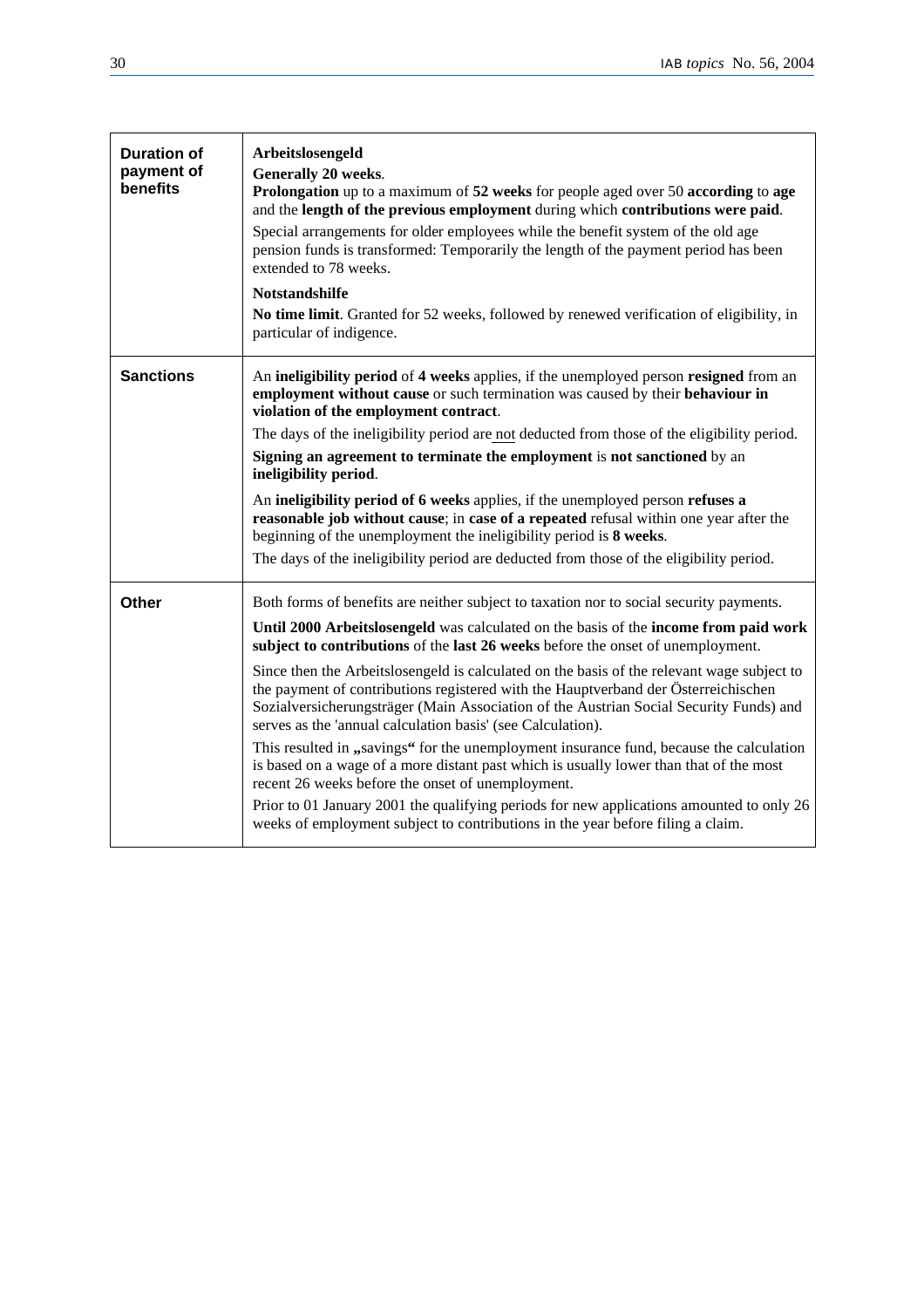| 6.7 Sweden                              |                                                                                                                                                                                                                                                                                                                                                                                                                                                                                                                                                                                                                                                                 |
|-----------------------------------------|-----------------------------------------------------------------------------------------------------------------------------------------------------------------------------------------------------------------------------------------------------------------------------------------------------------------------------------------------------------------------------------------------------------------------------------------------------------------------------------------------------------------------------------------------------------------------------------------------------------------------------------------------------------------|
| <b>Legal basis</b>                      | Lag om arbetslöshetsförsäkring (Unemployment Insurance Act) of 29 May 1997 in the<br>latest version:<br><b>Unemployment Insurance Funds Act of 29 May 1997. Both acts including the</b><br>regulations of 13 November 1997 in the latest version;                                                                                                                                                                                                                                                                                                                                                                                                               |
| <b>Competent</b><br>authority           | Näringsdepartementet (Ministry of Industry, Employment and Transport)<br>Arbetsmarknadsstyrelsen (Public Employment Service)<br>38 unemployment insurance funds (arbetslöshetskassor) for different industries and<br>occupations and 1 unemployment insurance fund independent of industry and<br>occupation                                                                                                                                                                                                                                                                                                                                                   |
| <b>Basic</b><br>principle               | Voluntary social security system for employees and self-employed persons<br>- Grundförsäkring (basic protection) for those who are not members of an<br>unemployment insurance fund.<br>- Inkomstbortfallsförsäkring (income-related unemployment compensation) for<br>members of the unemployment insurance funds.<br>Over 80% of all employees are members of an unemployment insurance fund.                                                                                                                                                                                                                                                                 |
| Sources of<br>funding                   | <b>Employers pay 5.84% of the average gross income of their workforce, self-employed</b><br>persons 3.3% of their profits.<br>Special financing contribution paid by the members of the different unemployment<br>insurance funds for <b>income-related benefits</b> .<br>Partial funding of both security systems with government subsidies.                                                                                                                                                                                                                                                                                                                   |
| <b>Insured</b><br>persons               | <b>Employees and self-employed persons</b> up to the age of 65 for both types of security<br>systems.                                                                                                                                                                                                                                                                                                                                                                                                                                                                                                                                                           |
| <b>Conditions</b><br>for<br>entitlement | In general<br><b>Involuntary unemployment</b><br>Objective and subjective availability for the labour market (benefit recipient must<br>e.g. be willing and able to accept reasonable employment of a minimum of 3 hrs daily<br>and 17 hrs weekly).<br>Registration as unemployed with the national employment service<br>$\qquad \qquad -$<br><b>Basic protection</b><br>Minimum age 20 years<br>No membership or less than 20 months membership in an unemployment insurance<br>$\overline{\phantom{m}}$<br>fund.<br>Income-related unemployment benefits<br>No less than 12 months membership in an unemployment insurance fund.<br>$\overline{\phantom{a}}$ |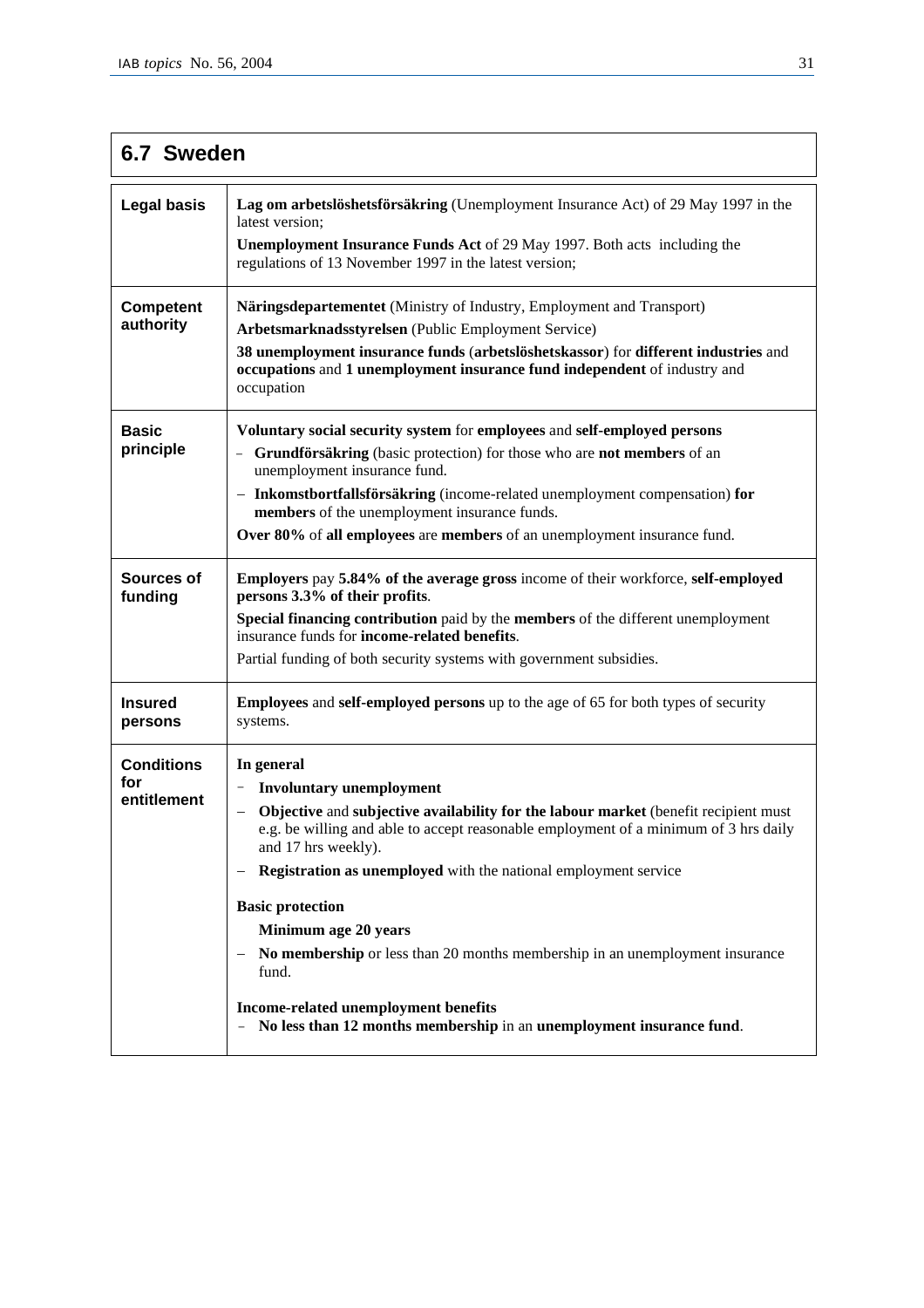$\overline{\phantom{0}}$ 

| Qualifying<br>period     | - A minimum of 6 months of employment or self-employment for no less than 70<br>hrs/month before a person becomes unemployed.                                                                      |  |
|--------------------------|----------------------------------------------------------------------------------------------------------------------------------------------------------------------------------------------------|--|
|                          | <b>or</b><br>A minimum of 6 months (minimum 450 hrs) of employment or self-employment, no<br>less than 45 hrs. in each of the last 12 months (rule of economic activity).                          |  |
|                          | - Within 10 months after completion of vocational training no less than 90 days of<br>gainful employment (training rule).                                                                          |  |
|                          | For both security systems either the rule of economic activity or that of training must be<br>met.                                                                                                 |  |
| <b>Waiting</b><br>period | 5 days                                                                                                                                                                                             |  |
| <b>Calculation</b>       | <b>Basic protection:</b><br>Uniform daily rate independent of income                                                                                                                               |  |
|                          | Income-related unemployment benefits:                                                                                                                                                              |  |
|                          | For employees the wages received during the qualifying period.<br>On this basis an average daily rate is calculated.                                                                               |  |
|                          | For self-employed persons the taxable income of the last 3 years.<br>The ceiling is Euro 1,795 per month or Euro 82 per day (on 01 February 2001)                                                  |  |
| Level of the             | Basic protection Euro 27 daily (as at 01 Feb 2001)                                                                                                                                                 |  |
| benefit                  | If the jobless person is only available for a part-time job this flat rate is reduced<br>proportionally.                                                                                           |  |
|                          | Income-related unemployment benefits:                                                                                                                                                              |  |
|                          | 80% of the calculated daily rate of the previous average wages, up to a maximum of Euro<br>65 daily (as on 01 Feb. 2001).                                                                          |  |
|                          | No social status-related elements such as family supplements or any other supplements<br>are included in either of these types of benefits.<br>Amount of benefits is determined by the parliament. |  |
| <b>Duration of</b>       | Both types of benefits are <b>paid</b> out for 5 working days/week (5 day basis).                                                                                                                  |  |
| payment or               | <b>prior</b> to completion of the age of 57:<br>$300 \text{ days}$ (60 weeks)                                                                                                                      |  |
| benefits                 | after completion of the age of 57:<br>$450$ days (90 weeks)                                                                                                                                        |  |
| <b>Sanctions</b>         | An ineligibility period of 8 weeks (40 days) applies, if the unemployed person resigned<br>from an employment without cause.                                                                       |  |
|                          | An ineligibility period of 12 weeks (60 days) applies, if a reasonable job is rejected.<br>The ineligibility periods are shorter, if the rejected job was of limited duration.                     |  |
| Other                    | Basic protection and income-related unemployment benefits are taxed; no social<br>security contributions have to be paid, though.                                                                  |  |
|                          | In 1995 the entitlement to income-related unemployment compensation for up to 450 days<br>applied already as of age 55 (now as of 57).                                                             |  |
|                          | In 1995 basic protection was paid only up to 150 days up to the age of 55, between the age<br>of 55 and 59 up to 300 days and only after completing the age of 60 for a maximum of 450<br>days.    |  |
|                          | The qualifying periods were shorter, only 5 months of employment had to be proved for<br>both types of benefits.                                                                                   |  |
|                          |                                                                                                                                                                                                    |  |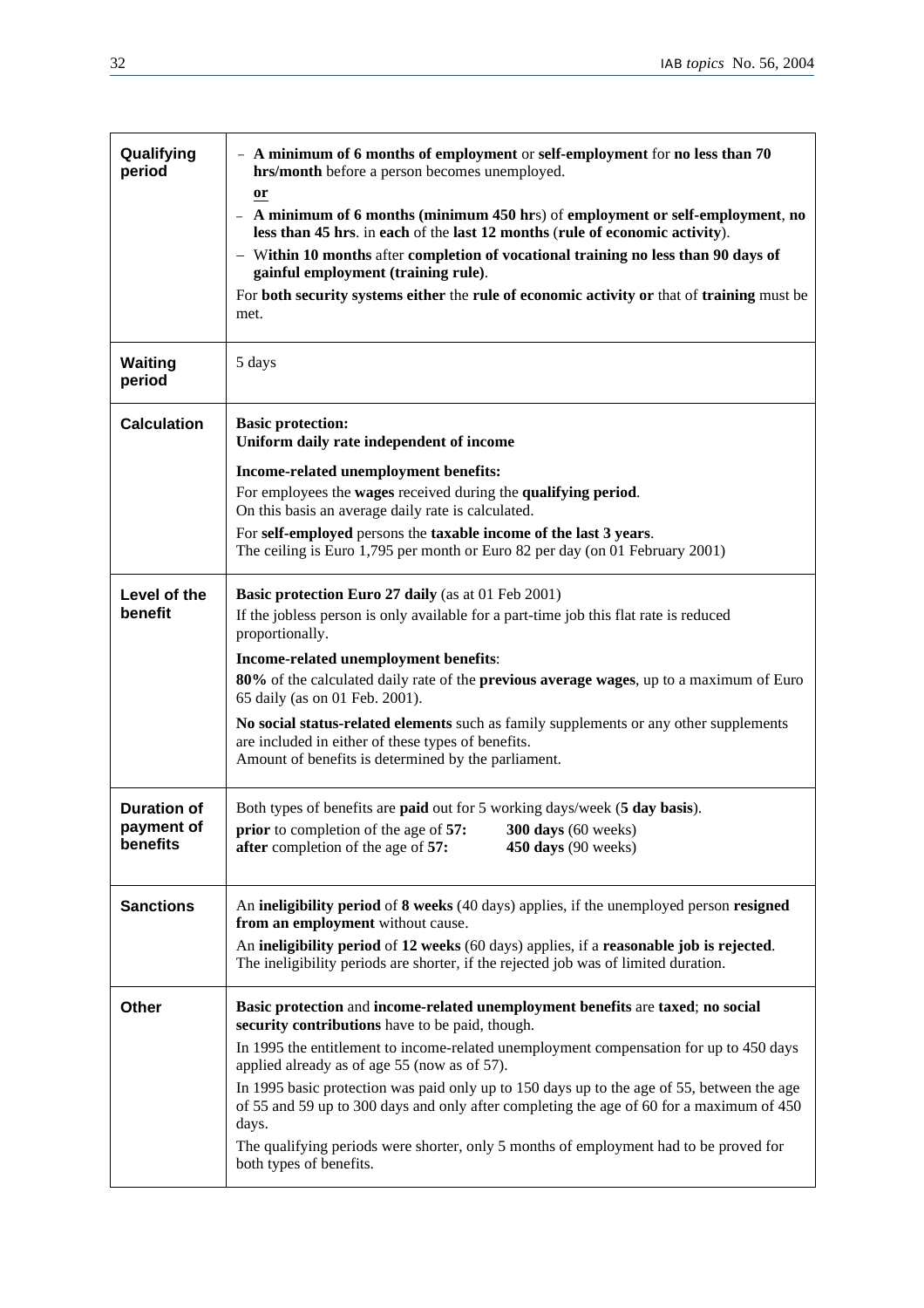# **6.8 Switzerland**

| <b>Legal basis</b>                           | Arbeitslosenversicherungsgesetz (AVIG - Unemployment Insurance Act)<br>Arbeitslosenversicherungsverordnung (AVIV - Unemployment Insurance Regulation)                                                                                                                                                                                                                                                                                                                                            |  |
|----------------------------------------------|--------------------------------------------------------------------------------------------------------------------------------------------------------------------------------------------------------------------------------------------------------------------------------------------------------------------------------------------------------------------------------------------------------------------------------------------------------------------------------------------------|--|
| Competent<br>authority                       | Staatssekretariat für Wirtschaft (SECO - Ministry of Economics), Employment<br>Directorate<br>Regional (public) and recognized private unemployment insurance funds, usually of<br>the social partners - 44 unemployment insurance funds in total.                                                                                                                                                                                                                                               |  |
| <b>Basic principle</b>                       | Mandatory social security system for employees.<br>Earnings-related benefit payments of limited duration as Arbeitslosenentschädigung<br>(ALE - unemployment compensation).                                                                                                                                                                                                                                                                                                                      |  |
| Sources of<br>funding                        | <b>Contributions</b> paid by the insured persons. The <b>contribution rate is 2.5%</b> of the wages<br>relevant for the calculation of contributions; employers and employees pay one half<br>each of these (1.25 % each).<br>Any deficits are covered by tax money.                                                                                                                                                                                                                             |  |
| <b>Insured</b><br>persons                    | Employees                                                                                                                                                                                                                                                                                                                                                                                                                                                                                        |  |
| <b>Conditions for</b><br>entitlement         | <b>Involuntary unemployment</b><br>Objective and subjective availability for the labour market<br>Personal registration as unemployed<br>Active job search<br>Minimum loss of 2 working days and loss of wages<br><b>Residence in Switzerland</b><br><b>Active age</b> (after the end of compulsory education to the beginning of the retirement age)                                                                                                                                            |  |
| Qualifying<br>period                         | At least 6 months of employment with contribution payments during the last 2 years<br>before entitlement.<br>In case of renewed unemployment within 3 years after the eligibility period for benefits a<br>minimum contribution payment period of 12 months must be proved.                                                                                                                                                                                                                      |  |
| <b>Waiting period</b>                        | 5 days if full-time employment only, if wages exceed SFr. 3,000 per month.<br>If children are supported the amount increases by SFr 1,000 for the first child and by SFr<br>500 for any additional child.                                                                                                                                                                                                                                                                                        |  |
| <b>Calculation</b>                           | Wages in the last month before a person becomes unemployed.                                                                                                                                                                                                                                                                                                                                                                                                                                      |  |
| Level of the<br>benefit                      | 70% of the wages insured<br>80% of the wages insured, if children are supported or if the insured wages exceed<br>SFr 3,526 per month.                                                                                                                                                                                                                                                                                                                                                           |  |
| <b>Duration of</b><br>payment of<br>benefits | Age-related daily benefits can be claimed as follows:<br>150 days up to the completion of the age of 50<br>250 days after the completion of the age of 50<br>$\qquad \qquad -$<br>400 days after the completion of the age of 60<br>$\overline{\phantom{0}}$<br>520 days if a disability pension or accident pension is applied for or received.<br>The unemployment compensation is paid out in the form of daily rates. 5 daily rates,<br>including for public holidays are paid for one week. |  |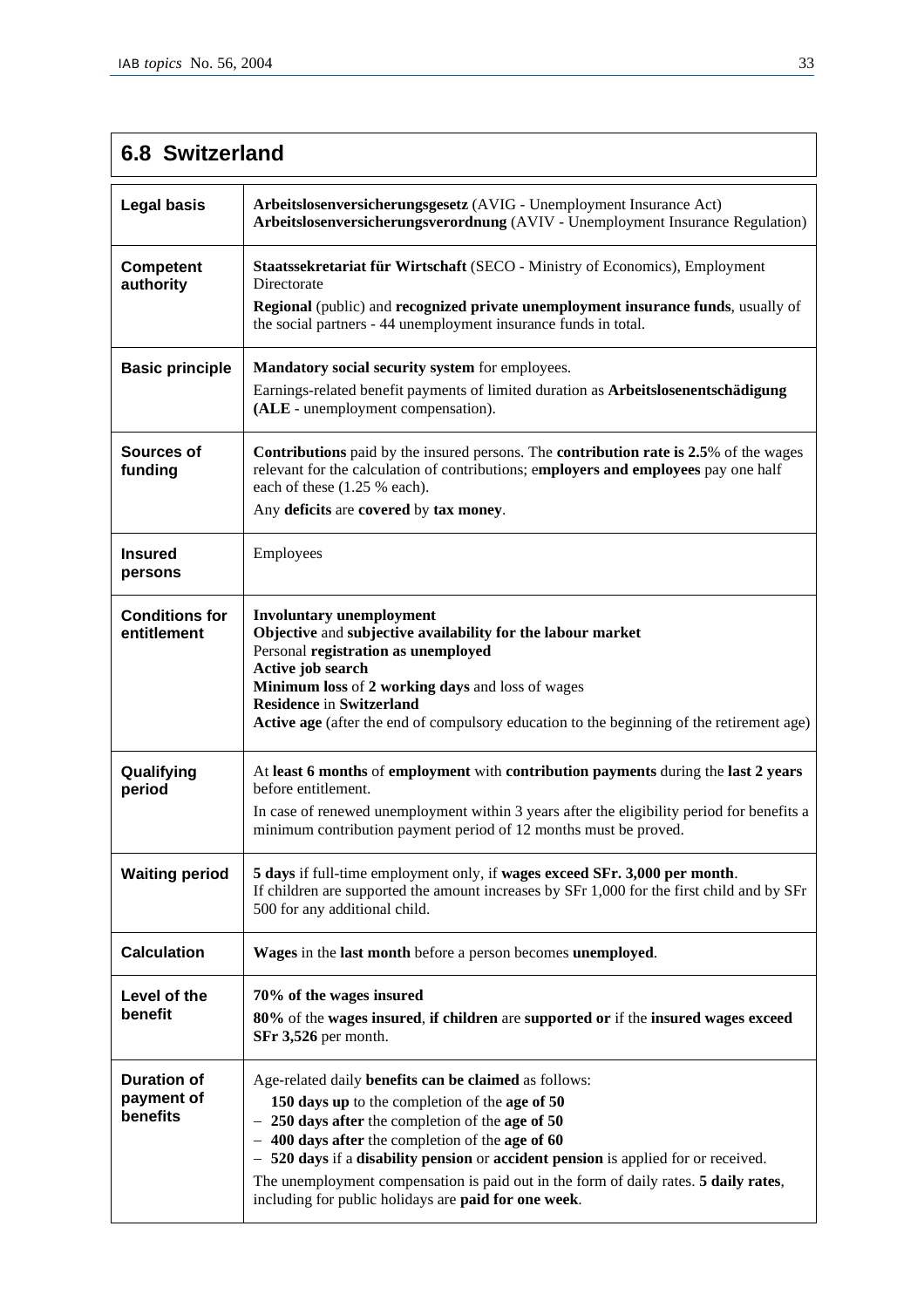| <b>Sanctions</b>                                    | Payment of benefits is stopped for up to 60 days, depending on the seriousness of the<br>fault, if                                                                                                                                                                                                                                                                                                                                          |  |  |
|-----------------------------------------------------|---------------------------------------------------------------------------------------------------------------------------------------------------------------------------------------------------------------------------------------------------------------------------------------------------------------------------------------------------------------------------------------------------------------------------------------------|--|--|
|                                                     | the <b>unemployment</b> is the person's <b>own fault</b> (termination of employment without<br>cause or termination by the employer for violation of a contract),                                                                                                                                                                                                                                                                           |  |  |
|                                                     | - the unemployed person fails to make sufficient efforts to find reasonable<br><b>employment</b> or cannot submit tangible proof of his efforts to find work; every month<br>about 6 to 8 specific search efforts are expected,                                                                                                                                                                                                             |  |  |
|                                                     | - refusal to accept a reasonable job that he or she has been offered.                                                                                                                                                                                                                                                                                                                                                                       |  |  |
|                                                     | - refusal to attend labour market policy schemes or dropping out of them without<br>major reason.                                                                                                                                                                                                                                                                                                                                           |  |  |
|                                                     | - violation of the obligations to provide information and to report, making<br>untruthful statements.                                                                                                                                                                                                                                                                                                                                       |  |  |
|                                                     | Anybody who received ALE in the planning phase before starting to work as a self-<br>employed person and does not start to work as such after the planning phase due to his or<br>her own fault will be sanctioned with an ineligibility period of up to 25 days.                                                                                                                                                                           |  |  |
| Other                                               | Social security contributions will be deducted from ALE.                                                                                                                                                                                                                                                                                                                                                                                    |  |  |
| Zwischen-<br>verdienst<br>(compensatory<br>benefit) | If a job is accepted that pays less than a person's ALE, the unemployment insurance<br>fund pays a <b>compensatory benefit</b> so that this and the earnings from that 'temporary' job<br>together exceed the ALE.<br>SFr. 5,000<br>Insured wages:<br>e.g.:<br>ALE:<br>SFr. 4,000<br>(80 % of insured wages)<br>Zwischenverdienst:<br>(less than ALE)<br>SFr. 3,000<br>SFr. 1,600<br>(Insured wages - Zwischenverdienst x<br>Compensation:: |  |  |
|                                                     | benefit rate 80 %).                                                                                                                                                                                                                                                                                                                                                                                                                         |  |  |
|                                                     | The entitlement to the Zwischenverdienst is limited to the first 12 months of such                                                                                                                                                                                                                                                                                                                                                          |  |  |
|                                                     | employment.<br>For insured persons supporting children and insured persons over 45 years old the<br>maximum period is 2 years.                                                                                                                                                                                                                                                                                                              |  |  |
|                                                     |                                                                                                                                                                                                                                                                                                                                                                                                                                             |  |  |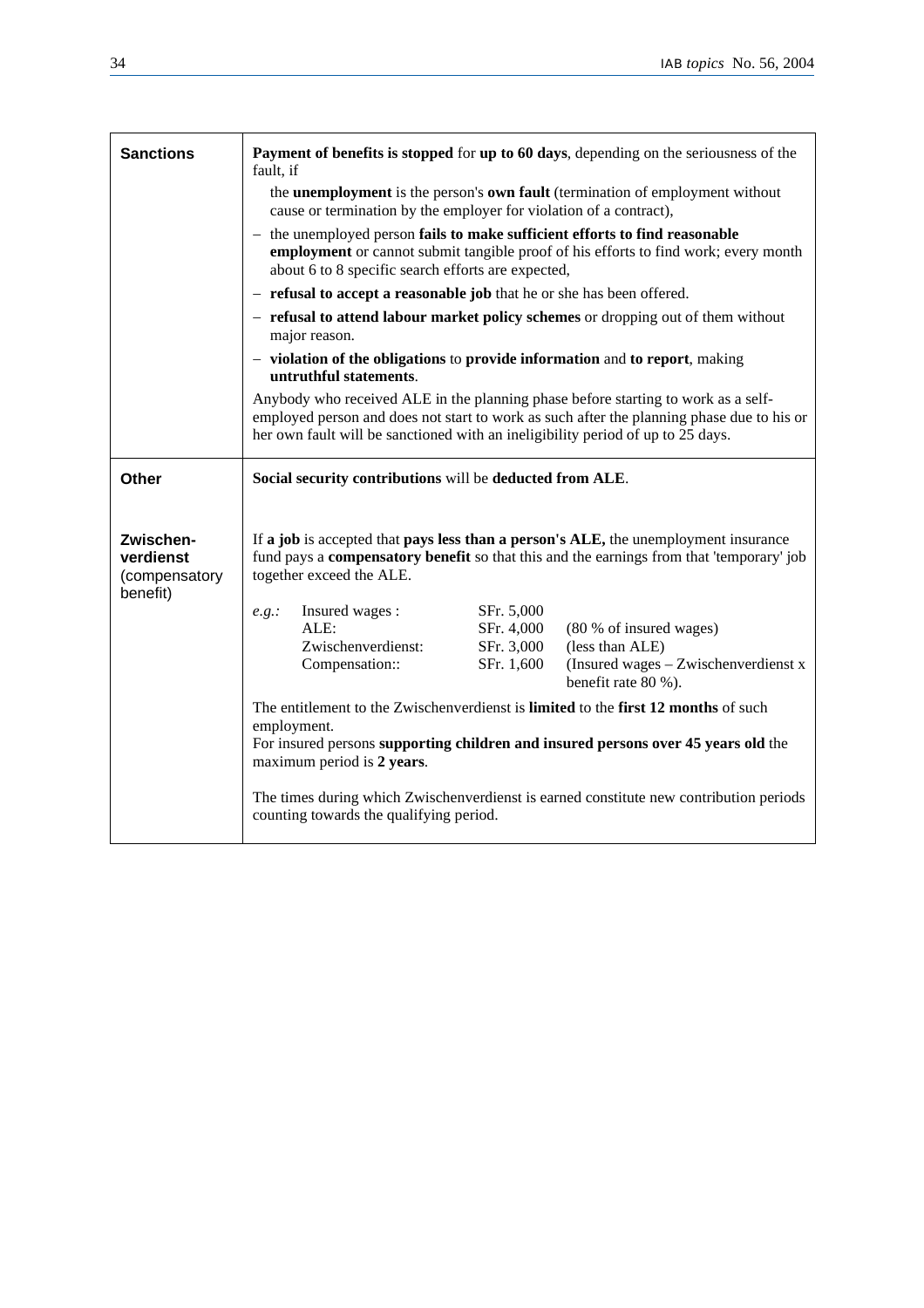| 6.9 U.S.A.                           |                                                                                                                                                                                                                                                                                                                                                                                                                                                                                                                                                                                                                                                                                                                                                                                                                                 |
|--------------------------------------|---------------------------------------------------------------------------------------------------------------------------------------------------------------------------------------------------------------------------------------------------------------------------------------------------------------------------------------------------------------------------------------------------------------------------------------------------------------------------------------------------------------------------------------------------------------------------------------------------------------------------------------------------------------------------------------------------------------------------------------------------------------------------------------------------------------------------------|
| <b>Legal basis</b>                   | The rules for <b>unemployment compensation</b> in the United States are not uniform. There<br>is a different scheme in each of the states.<br>Payment of earnings replacement benefits (unemployment insurance or unemployment<br>compensation benefits) are exemplified by the rules applicable in Washington D.C                                                                                                                                                                                                                                                                                                                                                                                                                                                                                                              |
| <b>Competent</b><br>authority        | <b>US Department of Labor</b><br><b>Department of Employment Services</b><br><b>One-Stop-Career-Center</b>                                                                                                                                                                                                                                                                                                                                                                                                                                                                                                                                                                                                                                                                                                                      |
| <b>Basic principle</b>               | Mandatory social security system for employees with earnings-related benefits.                                                                                                                                                                                                                                                                                                                                                                                                                                                                                                                                                                                                                                                                                                                                                  |
| Sources of<br>funding                | Funded by contributions which are only payable by the employers.<br>The amount of contributions is linked to the number of earlier dismissals from the<br>company by the so-called 'experience rating'.<br>Contributions between 1.6% and 7.00% of premiums gross wage payments - experience<br>rating (see Other).<br>Revenue from federal taxes for the administration of the insurance schemes.<br>Only in Alaska, New Jersey and Pennsylvania the employees must contribute as well.                                                                                                                                                                                                                                                                                                                                        |
| <b>Insured</b><br>persons            | <b>Employees</b><br>Special arrangements for U.S. military veterans.                                                                                                                                                                                                                                                                                                                                                                                                                                                                                                                                                                                                                                                                                                                                                            |
| <b>Conditions for</b><br>entitlement | <b>Involuntary unemployment</b><br>Objective and subjective availability for the labour market<br>active job search must be appropriately documented:<br>- two employer contacts or job interviews per week plus<br>- other efforts.<br><b>Proof</b> of such efforts must be <b>submitted</b> to the <b>One-Stop-Career-Centers</b> on request and<br>at certain intervals.                                                                                                                                                                                                                                                                                                                                                                                                                                                     |
| Qualifying<br>period                 | No qualifying periods in <i>strictu sensu</i> .<br>A certain income must have been earned in each quarter over the last 52 weeks<br>(4 quarters) (see calculation).                                                                                                                                                                                                                                                                                                                                                                                                                                                                                                                                                                                                                                                             |
| <b>Waiting period</b>                | None                                                                                                                                                                                                                                                                                                                                                                                                                                                                                                                                                                                                                                                                                                                                                                                                                            |
| <b>Calculation</b>                   | There is a so-called <b>base period of 4 quarters (one year) before</b> the <b>entitlement</b> arises:<br>Application filed in Jan./Feb./Mar  ightarrow base period to September 30 for 1 year retroactively<br>Application filed April/May/June $\longrightarrow$ base period to December 31 for 1 year retroactively<br>Application filed July/Aug./Sep. $\longrightarrow$ base period to March 31 for 1 year retroactively<br>Application filed Oct./Nov./Dec. $\longrightarrow$ base period to June 30 for 1 year retroactively<br>During two of the last four quarters earning of the following wages/salaries:<br>a minimum of \$1,300 during one of the 4 quarters<br>- a total of at least \$1,950 in two of the last 4 quarters.<br>The calculation is based on the quarter that is most favourable for the applicant. |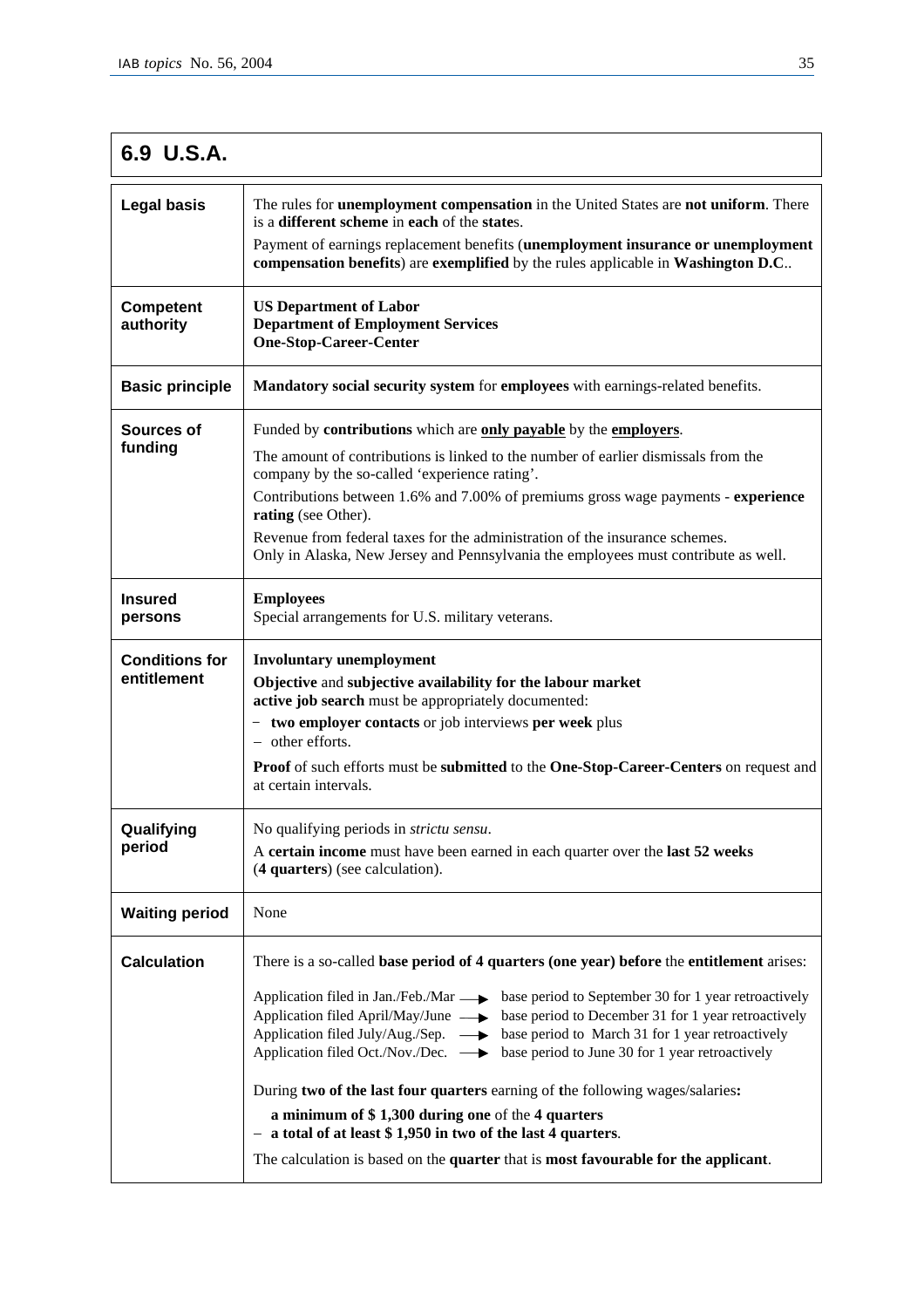| Level of the<br>benefit                      | Between \$50 and \$309 per week based on the wages for the most favourable of the last<br>four quarters.<br>The amount is based on a benefit table (approx. 50% of the payroll).<br>Small allowances (\$5 up to max. \$20 weekly) for dependent family members without<br>income of their own.<br>All secondary incomes and payments similar to annuities are considered.                                                                                                                                                                                                                                                                                                                                                                                                                                                                                                     |  |
|----------------------------------------------|-------------------------------------------------------------------------------------------------------------------------------------------------------------------------------------------------------------------------------------------------------------------------------------------------------------------------------------------------------------------------------------------------------------------------------------------------------------------------------------------------------------------------------------------------------------------------------------------------------------------------------------------------------------------------------------------------------------------------------------------------------------------------------------------------------------------------------------------------------------------------------|--|
| <b>Duration of</b><br>payment of<br>benefits | 26 weeks in Washington D.C.<br>Temporary additional or extended benefits:<br>During periods of high unemployment payments may be extended by 13 weeks.<br><b>Currently all states adopted the programme Temporary Extended Unemployment</b><br><b>Compensation (TEUC)</b> which prolongs the payment of benefits to up to 13 weeks.<br>The funds are provided by the government.                                                                                                                                                                                                                                                                                                                                                                                                                                                                                              |  |
| <b>Sanctions</b>                             | Employees losing their job through their own fault are not eligible for benefits.<br>Payment of benefits is immediately stopped, if<br>- no jobseeking activities are proved,<br>- claimants do not report to the office as required,<br>- the unemployed person <b>refuses to attend</b> or drops out of <b>training</b> or <b>reintegration</b><br>schemes and job training.<br><b>Employers</b> can formally <b>object against</b> the <b>payment</b> of benefits, if they think that the<br>employment had been terminated due to the employee's fault (e.g. behaviour in<br>violation of the contract, worker's termination).                                                                                                                                                                                                                                            |  |
| Other                                        | Generally the requirements for which job can be regarded as reasonable are much<br>stricter in the USA and are accepted by the employees as well.<br>In general, Americans will accept 'inferior interim employment' until they find a new job<br>in a suitable occupation. This lowers the spending of the unemployment insurance fund<br>and accordingly also its administration expenses.<br>Taxes must be paid on unemployment benefits, but no social security contributions.                                                                                                                                                                                                                                                                                                                                                                                            |  |
| <b>Experience</b><br>Rating                  | A worker is generally not entitled to benefits if he or she was responsible for the loss of<br>his or her job.<br>If this does not apply, i.e. if the dismissal was caused by the employer, the employment<br>services must decide whether the unemployment benefits will be charged to the employer<br>or allocated to all contribution payers. This type of 'socialization' will e.g. take place, if<br>the employee terminates his/her job for health reasons, jobs are lost as a result of cutbacks<br>due to trade agreements or natural disasters.<br>The contribution rate is calculated differently for each company based on the number of<br>dismissals and the amount of the unemployment benefits to be paid for which the<br>employer is responsible under this definition. In Washington D.C. this is between 1.6%<br>and 7.00% of the company's total payroll. |  |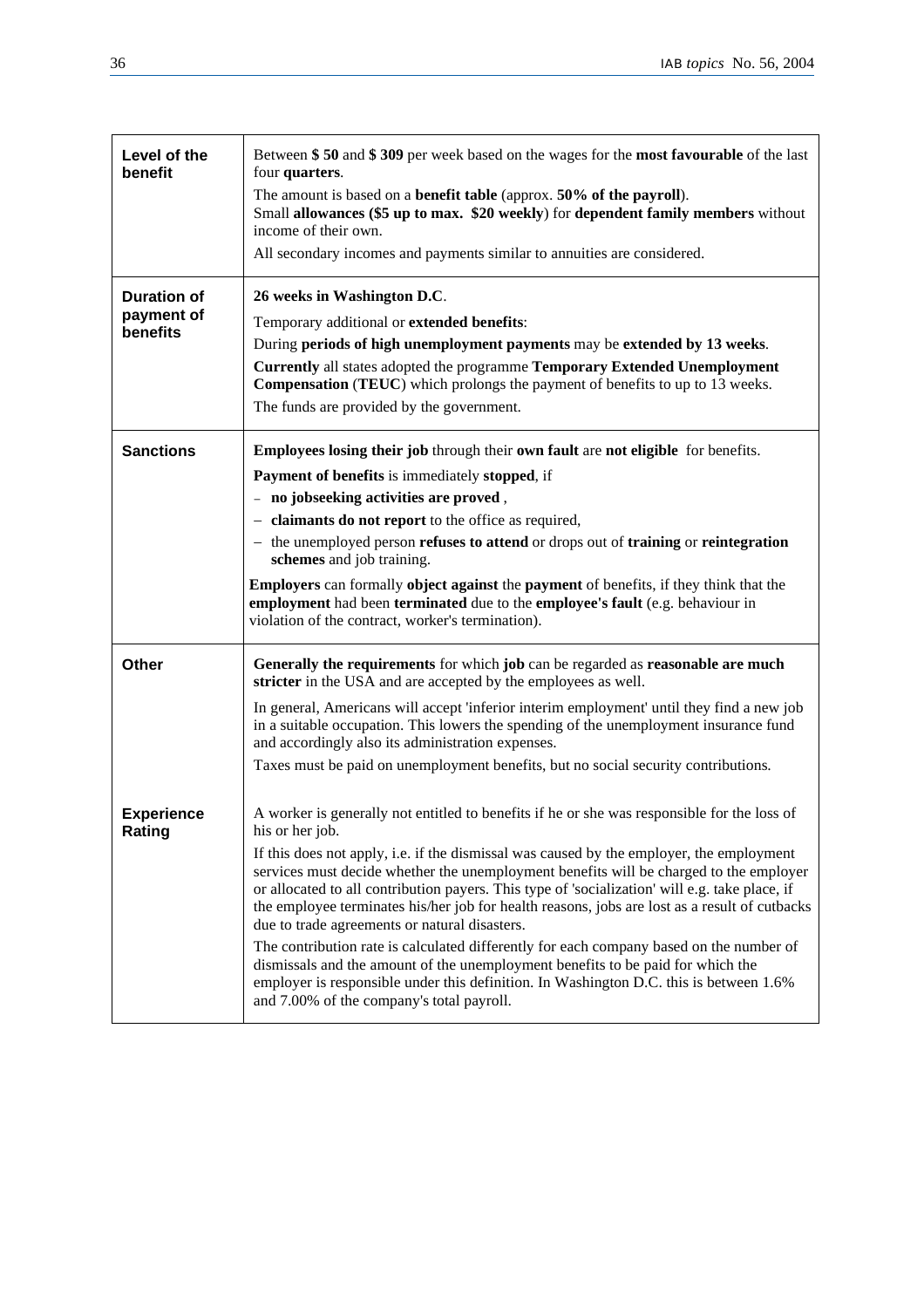# **6.10 United Kingdom**

| <b>Legal basis</b>                   | <b>Social Security Contributions and Benefits Act of 1992</b><br><b>Jobseekers Act of 1995</b>                                                                                                                                                                                                                                                                                                                                                                                                                                                                                    |
|--------------------------------------|-----------------------------------------------------------------------------------------------------------------------------------------------------------------------------------------------------------------------------------------------------------------------------------------------------------------------------------------------------------------------------------------------------------------------------------------------------------------------------------------------------------------------------------------------------------------------------------|
| <b>Competent</b><br>authority        | <b>Department for Work and Pensions</b><br><b>Employment Service through its JobCentres Plus</b><br><b>Benefits Agencies</b>                                                                                                                                                                                                                                                                                                                                                                                                                                                      |
| <b>Basic principle</b>               | Mandatory social security system for employees and certain groups of self-employed<br>persons.<br>Contribution-based jobseeker's allowance<br>Flat rate benefits unrelated to previous earnings - contribution funded.<br>Income-based jobseeker's allowance.<br>Flat rate benefits unrelated to previous earnings, funded from tax money in case of<br>indigence                                                                                                                                                                                                                 |
| Sources of<br>funding                | The following earning-related lump-sum contributions are collected for the public<br>social security scheme (sickness, maternity, disability, old-age, provisions for surviving<br>dependants, and unemployment):<br>For weekly wages exceeding Euro 106 the employee's share amounts to 10%; lower<br>wages are exempted from contributions.<br>For weekly wages exceeding Euro 133 the employer's share amounts to 12.2%; lower<br>wages are exempted from contributions.<br>Employers that are members of a recognized company pension scheme pay lower<br>contribution rates. |
| <b>Insured</b><br>persons            | All employees between the ages of 16 to 65; certain groups of self-employed persons.<br>Married women that opted-out of the insurance scheme prior to April 1977 are not<br>covered.                                                                                                                                                                                                                                                                                                                                                                                              |
| <b>Conditions for</b><br>entitlement | Contribution-based jobseeker's allowance<br><b>Involuntary unemployment</b><br>- Objective and subjective availability for the labour market<br>- Active job search<br>- Not more than 16 hrs. paid work per week<br>For income-based jobseeker's allowance additionally:<br>Usual residence in the United Kingdom<br>- Means test<br>- No benefits, if the partner works more than 24 hrs./week<br>Special rules for young people under 18.                                                                                                                                      |
| Qualifying<br>period                 | Contribution-based jobseeker's allowance<br>A minimum of 25 contributions at the minimum rate applicable for the respective<br>year must have been paid during one of the last two tax years (April to March) prior<br>to the calendar year in which the claim is filed and<br>at least fifty times the applicable minimum rate must have been contributed for both<br>$\overline{\phantom{m}}$<br>tax years in total.<br>Income-based jobseeker's allowance: No qualifying periods                                                                                               |
| <b>Waiting period</b>                | 3 days                                                                                                                                                                                                                                                                                                                                                                                                                                                                                                                                                                            |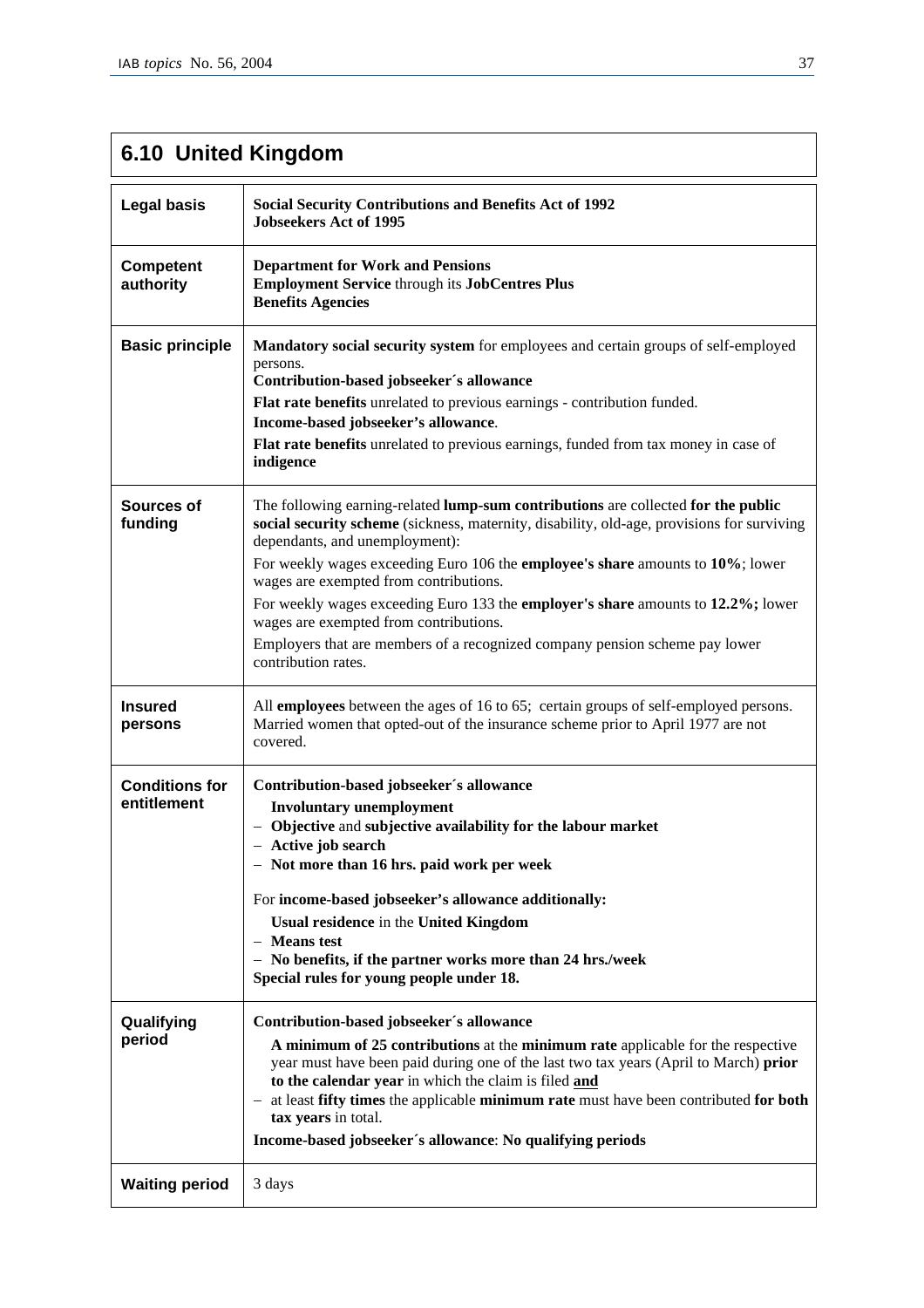| <b>Calculation</b>                           | Contribution-based and income-based jobseeker's allowance<br>Both flat rate benefits, i.e. independent of previous earnings.                                                                                                                                                                                                                                                                                                                                                                                                                                                                                                                                                                                               |                                                                                                 |
|----------------------------------------------|----------------------------------------------------------------------------------------------------------------------------------------------------------------------------------------------------------------------------------------------------------------------------------------------------------------------------------------------------------------------------------------------------------------------------------------------------------------------------------------------------------------------------------------------------------------------------------------------------------------------------------------------------------------------------------------------------------------------------|-------------------------------------------------------------------------------------------------|
| Level of the<br>benefit                      | (Amounts converted from GBP to Euro - at the rate of $1 \text{ Euro} = 0.6315 \text{ GBP}$ )<br>Contribution-based jobseeker's allowance<br>Age 16-17 years: 51,5 Euro/week<br>no family supplements or any other<br>Age 18-24 years: 67.6 Euro/week<br>supplements<br>$25$ years + over: 85.4 Euro/week<br>Income-based jobseeker's allowance:<br>Benefit level depends on available income and property as well as on the family<br>situation and obligations to provide maintenance.<br>(no property in excess of $12,668$ Euro or of $19,000$ Euro if over 60).<br><b>Examples</b> if no income or property is to be considered<br>(Maximum rates which may be reduced, including to 0 after consideration of relevant |                                                                                                 |
|                                              | income or property):<br>Married, one partner under 18, one partner 18-24:                                                                                                                                                                                                                                                                                                                                                                                                                                                                                                                                                                                                                                                  | Rates as for<br>contribution-based<br>67,6 Euro / week<br>134,1 Euro / week<br>85,4 Euro / week |
|                                              | Higher rates are paid in case of family ties with obligations to provide maintenance<br>(for spouse, children, foster children) or disability.<br>Due to such allowances income-based benefits may be higher than contribution-<br>based benefits. In these cases the difference may be granted in addition after a means<br>test.<br>Consideration of additional incomes.<br><b>Annual adjustment</b> of benefits by <b>Parliament</b> , generally in line with the development<br>of prices.                                                                                                                                                                                                                             |                                                                                                 |
| <b>Duration of</b><br>payment of<br>benefits | Contribution-based: 182 days per incidence of unemployment.<br>Income-based: unlimited duration as long as requirements are met.<br>Women receive benefits until they complete the age of 60, men receive benefits until they<br>complete the age of 65 (thereafter they are entitled to old-age pensions).                                                                                                                                                                                                                                                                                                                                                                                                                |                                                                                                 |
| <b>Sanctions</b>                             | An ineligibility period of up to 26 weeks is pronounced, if<br>the <b>unemployment</b> is the person's <b>own fault</b> (termination of employment without<br>$-$<br>cause or termination by the employer for violation of a contract) or if<br>- reasonable employment offered is not accepted.<br>Lack of cooperation with the employment administration may lead to a two week<br>stoppage of benefits, if this happens repeatedly payments may be discontinued for a<br>maximum of four weeks within one year.                                                                                                                                                                                                         |                                                                                                 |
| Other                                        | Contribution-based: taxable<br>Income-based: not taxable<br>No social security contributions have to be paid for either of these types of benefits.<br>Consideration of additional incomes.<br>In 1995 the contribution-based jobseeker's allowance could be paid for 312 days (one<br>year excluding Sundays) for any new entitlement.                                                                                                                                                                                                                                                                                                                                                                                    |                                                                                                 |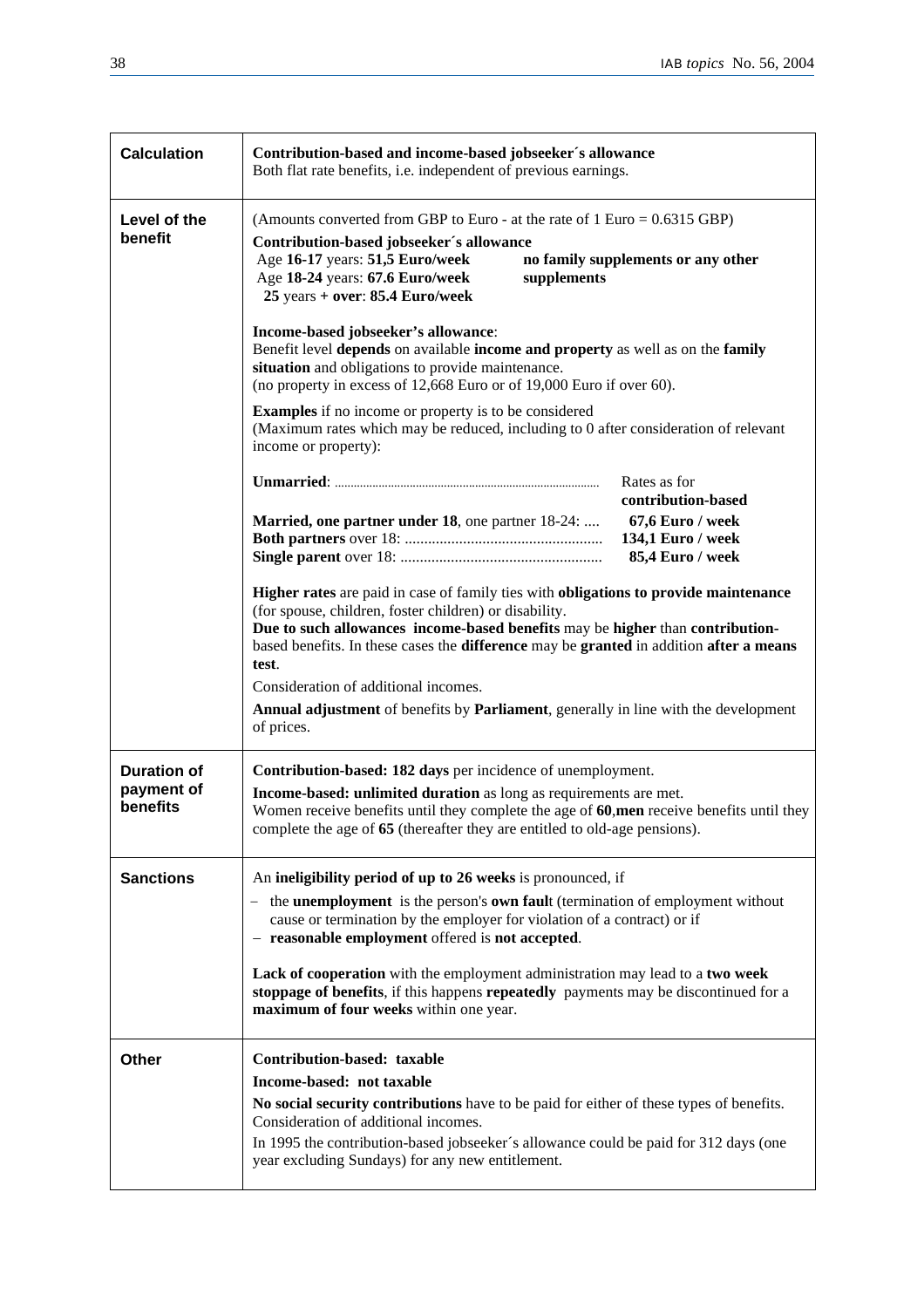## **7. Literature**

*Jens Alber, Jürgen Kohl* (2001): Arbeitsmarkt- und Sozialstaat, Wiesbaden

- *Bertelsmann Stiftung* (2002): Exposés Arbeitsmarktpolitik zu den verschiedenen Ländern, Gütersloh
- *C. Carone, A. Salomäki* (2001): Reforms in tax-benefit systems in order to increase employment incentives in the EU, Economic Paper no. 160, European Commission, Brussels
- *Andreas Ceculla, Hubert Heinelt, Robert Walker* (2000): Unemployment and the insurance compensation principle in Britain and Germany, Anglo-German Foundation, London
- *Werner Eichhorst, Stefan Profit, Eric Thode* (2001): Benchmarking Deutschland: Arbeitsmarkt und Beschäftigung, Berlin/Heidelberg/New York
- *Europäische Kommission* (2001): MISSOC, Gegenseitiges Informationssystem zur sozialen Sicherheit, Brüssel; http://europa.eu.int/comm/employment\_social/ missoc2001/ index\_en.htm
- *Hans H. Glismann, Klaus Schrader* (2001): Alternative Systeme der Arbeitslosenversicherung Das Beispiel der Vereinigten Staaten und des Vereinigten Königreichts, Kieler Arbeitspapiere, no. 1032, Institut für Weltwirtschaft, Kiel
- *International Labour Office* (2000): Current International Recommendations on Labour Statistics, Geneva
- *International Labour Office* (2000): World Labour Report 2000, p. 147 ff., Geneva
- *Gerhard Kleinhenz, Gerhard Kühlewind* (1999): Mehr Beschäftigung in Deutschland: Ordnungs- und wirtschaftspolitische Ansätze, BeitrAB no. 224, Bundesagentur für Arbeit (IAB), Nürnberg
- *Rafael Lalive, Josef Zweimüller* (2002): Benefit entitlement and unemployment duration: The role of policy endogeneity, IZA Discussion Paper no. 492, www.iza.org
- *OECD (1999):* Benefit Systems and Work Incentives 1999 Country Chapters, Paris http://oecdpublications.gfi-nb.com/cgi-bin/OECDBookShop.storefront/EN/product/812002091P1
- *OECD* (2002): Benefits and Wages, OECD Indicators, Paris
- *OECD* (2001): Labour Market Policies and the Public Employment Service, Paris
- *Christopher J. O'Leary, Stephen A. Wandner (Ed.)* (1997): Unemployment insurance in the United States, Kalamazoo
- *Waltraut Peter* (1998): Arbeitslosenversicherungen in Deutschland, Grossbritannien und den USA, IW-Trends 4/98, Institut der Deutschen Wirtschaft, Köln
- *Christopher A. Pissarides* (2001)*:* Employment protection, in: Labour Economics, no.8, p. 131 ff.
- *Gisela Plaßmann* (2002): Der Einfluss der Arbeitslosenversicherung auf die Arbeitslosigkeit in Deutschland, BeitrAB no. 255, Bundesagentur für Arbeit (IAB), Nuremberg
- *Klaus Schömann, Stefanie Flechtner, Ralf Mytzek, Isabelle Schömann* (2000): Moving towards employment insurance – Unemployment insurance and employment protection in the OECD, Wissenschaftszentrum Berlin, Berlin
- *Ola Sjöberg* (2000)*:* Unemployment and unemployment benefits in the OECD 1960 1990 An empirical test of neo-classical economic theory, in: Work, Employment and Society, no. 1, p. 51 ff.
- *Social Security Administration der USA* (2002): Social Security Programs Throughout the World, Washington D.C.; http://www.ssa.gov/statistics/ssptw/ 1999/English/ index.html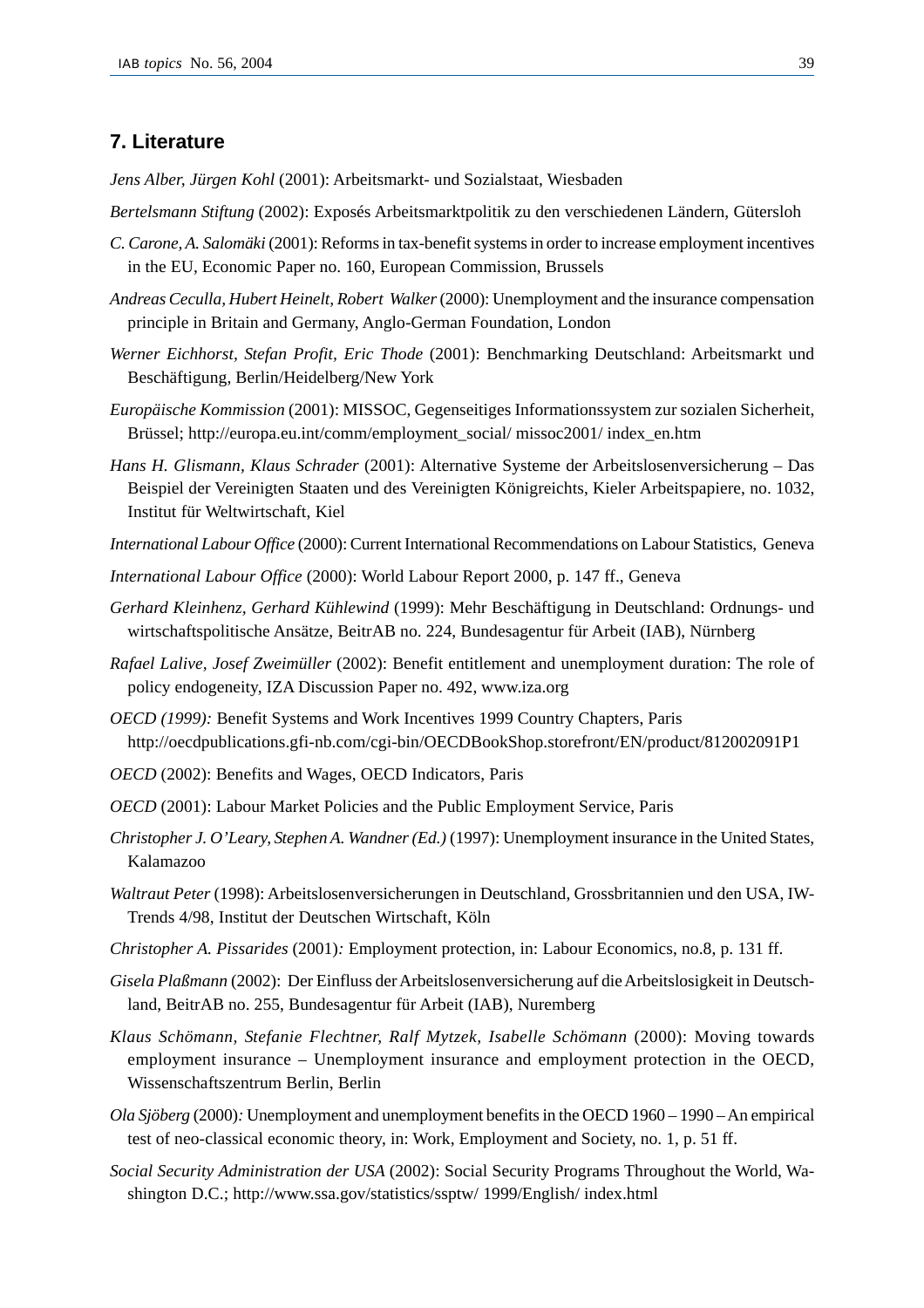- *Vincenzo Spiezia* (2000): The effects of benefits on unemployment and wages: A comparison of unemployment compensations systems, in: International Labour Review, no. 1, p. 73 ff., International Labour Office, Geneva
- *Victor Steiner* (1997): Extended benefit-entitlement periods and the duration of unemployment in West Germany, ZEW Discussion Papers, no. 14, www.zew.de
- *Ulrich Walwei, Heinz Werner, Ingeborg König* (2001), Lessons We Can Learn from Other Countries, IAB Labour Market Research Topics, No. 44. , www.iab.de
- *Ulrich Walwei* (2002): Aktivieren durch Fördern und Fordern internationale Erfahrungen und Ansätze in Deutschland, in IAB-Werkstattbericht no. 9/2002 p. 11 ff.
- *Werner Winkler* (2002): Zwischenverdienst in der Schweiz Aktivierungsinstrument und Niedriglohnsubvention, in IAB-Materialien no. 3/2002 pp. 12-13.
- *Kil-Sang Yoo und Jiyeun Chang* (2002): Active Labor Market Policies and Unemployment Insurance in Selected Countries, Korea Labor Institute, Seoul.

### *National employment services or ministries*

| Denmark    | http://www.af.dk/                                              |
|------------|----------------------------------------------------------------|
| Germany    | http://www.arbeitsamt.de                                       |
| France     | http://www.anpe.fr/index.jsp                                   |
| Canada     | http://www.hrdc-drhc.gc.ca/                                    |
|            | Netherlands https://www.werk.nl/                               |
| Austria    | http://www.ams.or.at/                                          |
|            | Switzerland http://www.treffpunkt-arbeit.ch/seco/site/de/home/ |
| Sweden     | http://www.ams.se/                                             |
| U.K.       | http://www.jobcentreplus.gov.uk/include/ESRedirect.htm         |
| <b>USA</b> | http://www.doleta.gov/                                         |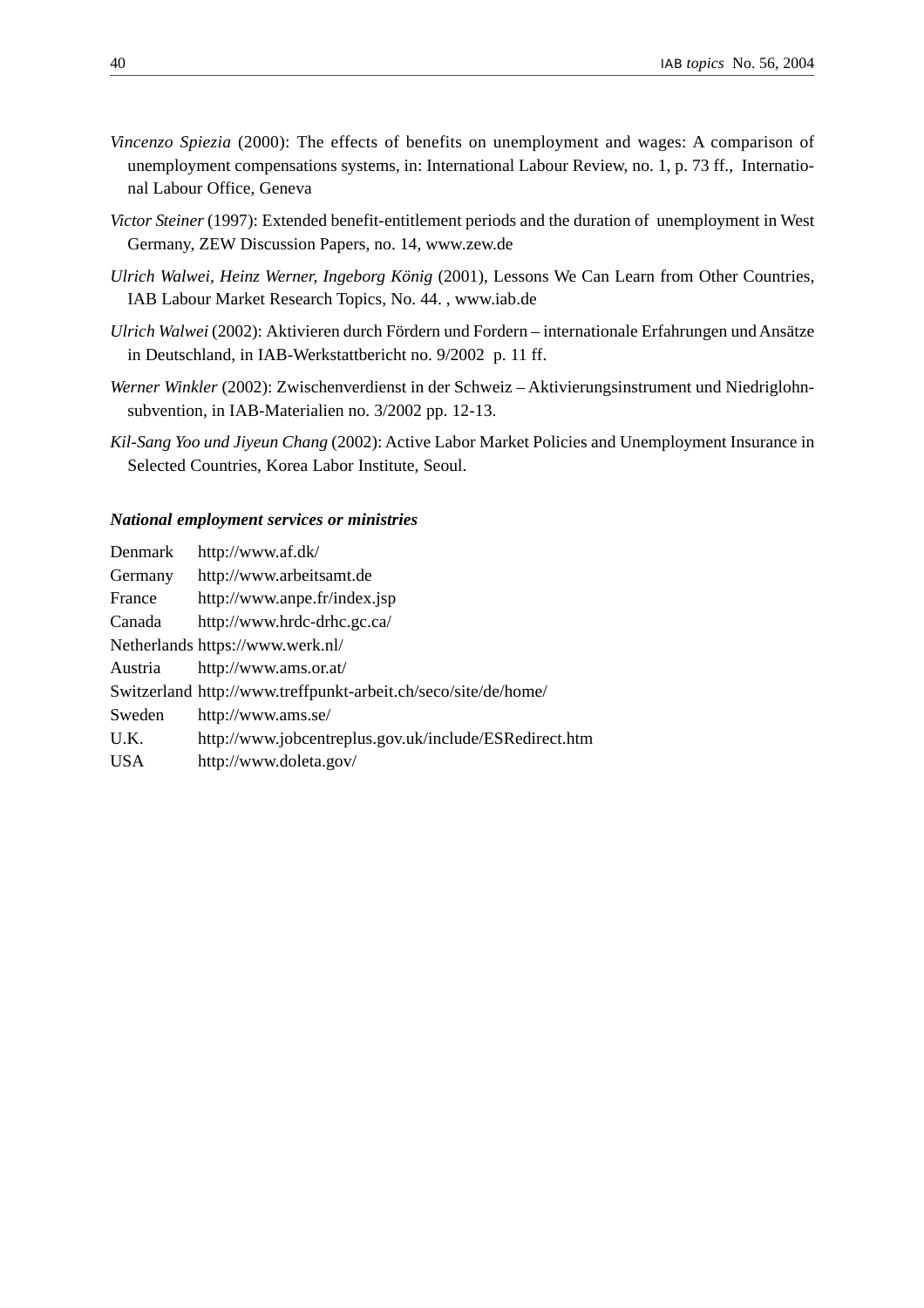#### *The papers published in this series:*

- No. 1, 1993 **Ulrich Walwei, Heinz Werner**: Employment and Social Dimensions of the Single European Market
- No. 2, 1993 **D. Bogai, F. Buttler, K. Emmerich, W. Klauder, M. Koller, G. Kühlewind, U. Möller**: Promoting Employment Instead of Financing Unemployment – Advocating an Investive Employment and Labour Policy in the New German States
- No. 3, 1993 **Gerhard Kühlewind**: Long-term Labour Market Projections Methods and Results for the Federal Republic of Germany –
- No. 4, 1993 **Manfred Tessaring**: Manpower Requirements by Levels of Qualification in West Germany until 2010; Implications of the 1989 IAB/Prognos Projection for the Qualification Structure of Jobs
- No. 5, 1993 **Ulrich Walwei**: Monopoly or Coexistence: An International Comparison of Job Placement
- No. 6, 1994 **Heinz Werner**: The Integration of Foreign Workers into the Labour Market, (France, Germany, Netherlands, Sweden)
- No. 7, 1994 **Friedrich Buttler, Ulrich Walwei**: The Employment Contract: Cooperation Requires Stability
- No. 8, 1994 **Friedrich Buttler, Manfred Tessaring**: Human Capital as a Location Factor: Arguments for the Education Policy Discussion from a Labour Market Policy Standpoint
- No. 9, 1994 **Barbara Koller**: Social and Occupational Integration of Immigrants of German Origin in Germany
- No. 10, 1995 **Gerhard Kühlewind**: Gainful Employment and the Inter-generational Contract
- No. 11, 1995 **Johann Fuchs**: Long-term Labour Force Projections for Germany the Concept of Potential Labour Force –
- No. 12, 1995 **Heinz Werner**: Economic Integration and Migration; the European Case
- No. 13, 1995 **Alfons Barth**: IAB Long-term Labour Market Projections and Policy Simulation with the SYSIFO Macroeconometric Model – Concept and Application
- No. 14, 1995 **Thomas Rhein**: The European Monetary Union: Possible Consequences for Employment and Earnings
- No. 15, 1995 **Lutz Bellmann, Susanne Kohaut**: Determinants of Wages in the German Service and Manufacturing Sectors: An Empirical Analysis Based on the IAB Establishment Panel
- No. 16, 1996 **Ulrich Walwei, Heinz Werner**: More Part-time Work as a Cure for Unemployment? Results of an International Comparison
- No. 17, 1996 **Ulrich Walwei**: Placement as a Public Responsibility and as a Private Service An International Comparative Perspective of the Reorganization of Placement Systems
- No. 18, 1996 **Heinz Werner**: Temporary Migration of Foreign Workers Illustrated with Special Regard to East-West Migrations
- No. 19, 1996 **Lutz Bellmann**: Wage Differentiation and Long-term Unemployment An International Comparison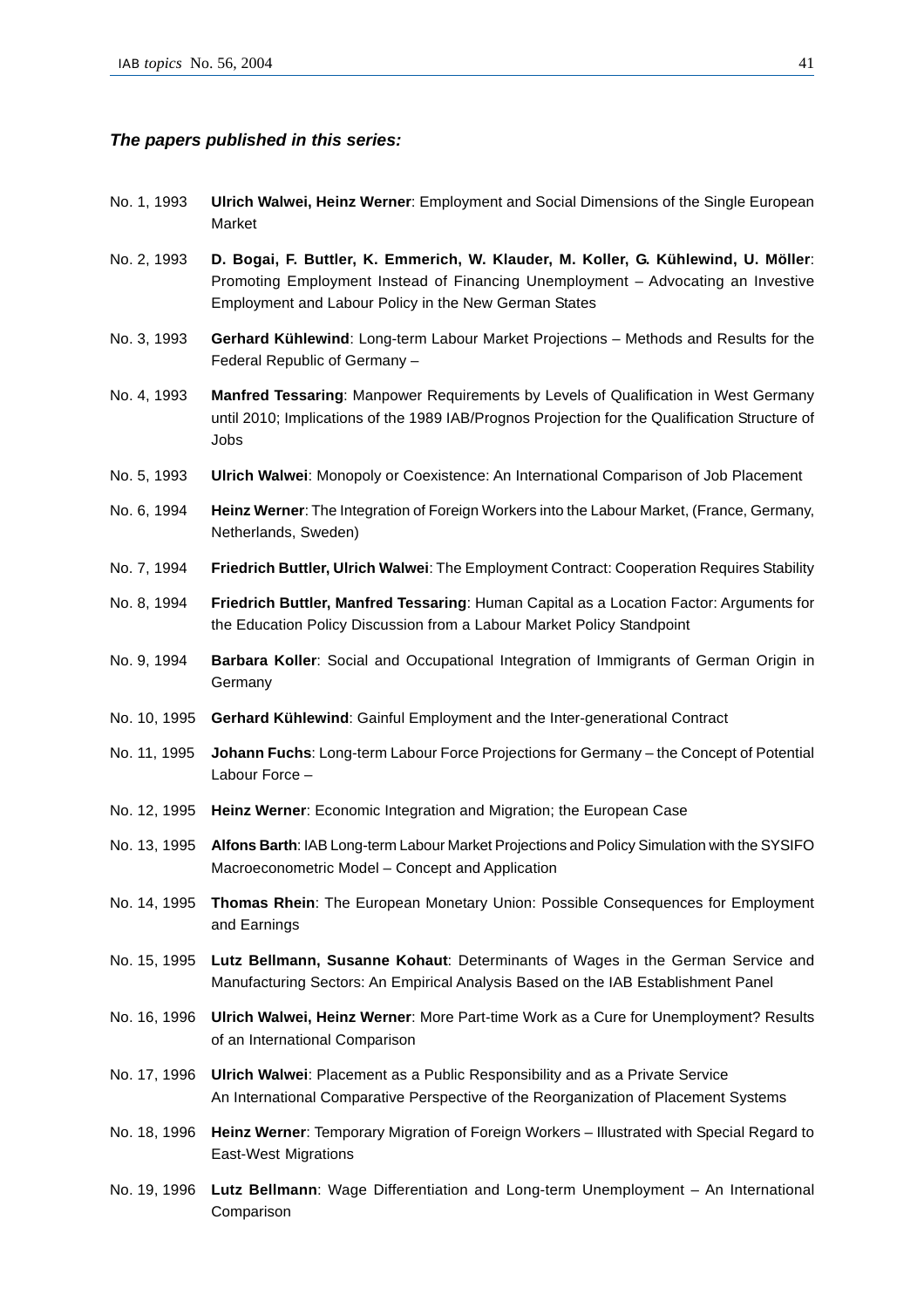- No. 20, 1997 **Lutz Bellmann**: The IAB Establishment Panel with an Exemplary Analysis of Employment Expectations
- No. 21, 1997 **Werner Karr**: Conceptual Problems in the Understatement of Long-term Unemployment
- No. 22, 1997 **Ulrich Walwei**: Flexibility of Employment Relationships: Possibilities and Limits
- No. 23, 1997 **Elmar Hönekopp**: Labour Migration to Germany from Central and Eastern Europe Old and New Trends
- No. 24, 1997 **Lutz Bellmann, Herbert Düll, Jürgen Kühl, Manfred Lahner, Udo Lehmann**: Patterns of Enterprise Flexibility: IAB Establishment Panel Results, Western Germany, 1993-95
- No. 25, 1998 **Heinz Werner**: Labour Market Trends in the United States Lessons We Can Learn
- No. 26, 1998 **Udo Brixy, Susanne Kohaut**: Employment Growth Determinants in New Firms in Eastern Germany – Based on a Combination of IAB Establishment Database and IAB Establishment Panel
- No. 27, 1998 **Petra Beckmann**: Working Hours and Wishes Concerning Working Hours Among Women in Western and Eastern Germany – Results of an Empirical Study from 1995
- No. 28, 1998 **Gerhard Engelbrech**: Total (E)quality Management: Paradigmatic Shift in Personnel Management
- No. 29, 1998 **Hans-Uwe Bach et al.**: Labour Market Trends and Active Labour Market Policy in the Eastern German Transformation Process 1990-1997
- No. 30, 1998 **Frank Wießner**: The Bridging Allowance as an Instrument of Labour Market Policy a Provisional Appraisal
- No. 31, 1998 **Ulrich Walwei**: Job Placement in Germany: Developments Before and After Deregulation
- No. 32, 1999 **Melanie Kiehl, Heinz Werner**: The Labour Market Situation of EU and of Third Country Nationals in the European Union
- No. 33, 1999 **Heinz Werner**: Countries With Successful Employment Policy What Is Behind Their Success?
- No. 34, 1999 **Edeltraut Hoffmann, Ulrich Walwei**: The Change in Employment Forms Empirical Results and First Explanatory Approaches
- No. 35, 1999 **Alexandros Tassinopoulos, Heinz Werner**: To Move or Not to Move? Migration of Labour in the European Union
- No. 36, 1999 **Christian Brinkmann**: Controlling and Evaluation of Employment Promotion and the Employment Services in Germany
- No. 37, 1999 **Lutz Bellmann, Martin Brussig**: Productivity Differences Between Western and Eastern German Establishments
- No. 38, 2000 **Angela Rauch, Alexander Reinberg**: Qualification and Employment Opportunities
- No. 39, 2000 **Johann Fuchs, Detlef Schmidt**: The Hidden Labour Force in the United Kingdom. A Contribution to the Qualification of Underemployment in International Comparisons